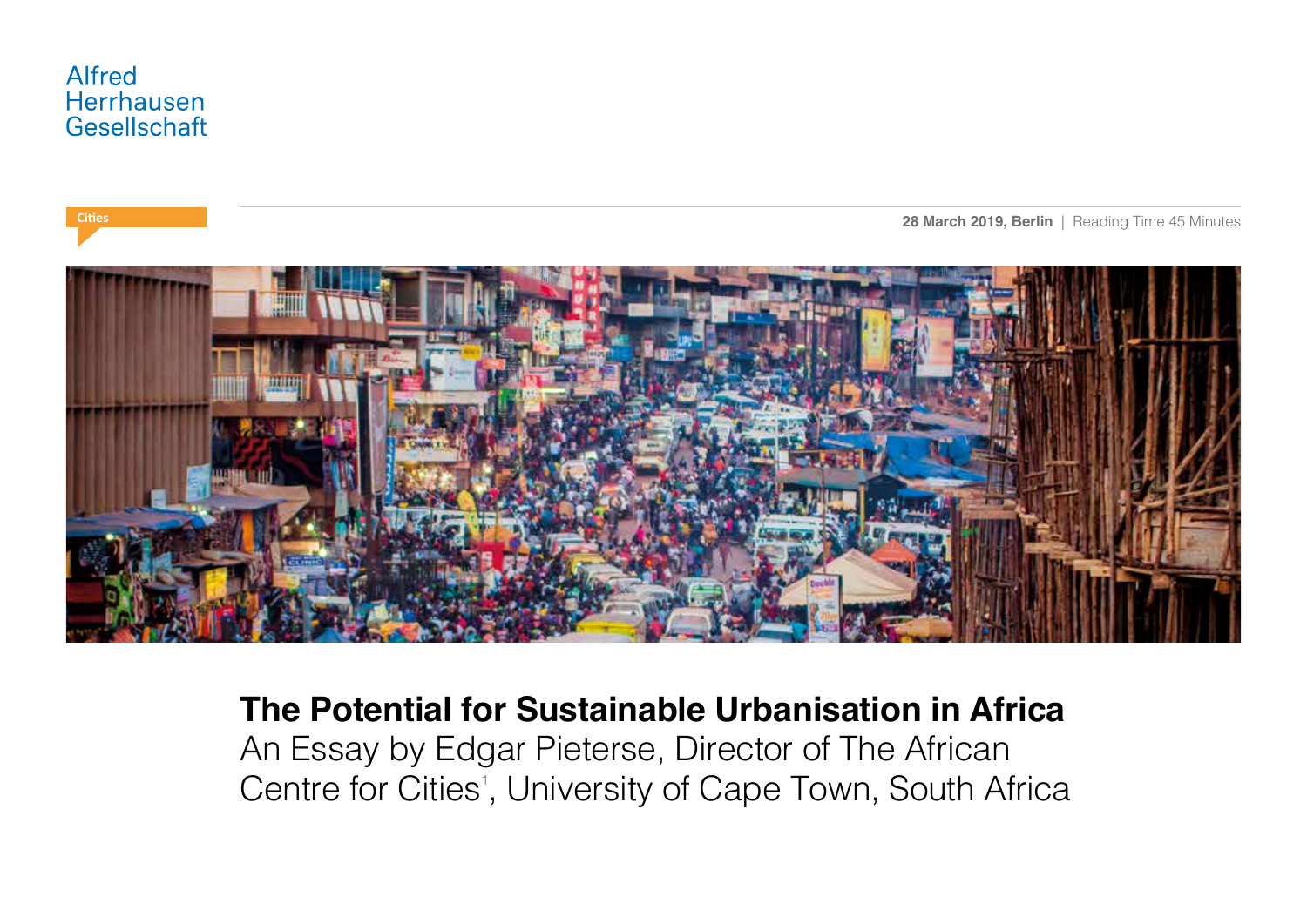

Professor Edgar Pieterse is founding director of the African Centre for Cities (ACC) at the University of Cape Town. He is co-author of: New Urban Worlds: Inhabiting Dissonant Times (2017) and recent co-edited books include: African Cities Reader III: Land, Property & Value (2015), Africa's Urban Revolution (2014) and Rogue Urbanism: Emergent African Cities (2013). He serves on the Advisory Boards of: Indian Institute for Human Settlements (Bangalore), LSE Cities (London), the Gauteng City-region Observatory (Johannesburg), Pathways to Sustainability at Utrecht University, the International Panel on Social Progress (Paris), and the Coalition for Urban Transitions. During his recent sabbatical in Berlin he was a Research Fellow with the Alfred Herrhausen Gesellschaft and thereafter a Richard von Weizsäcker Fellow at the Robert Bosch Academy.

The African Centre for Cities seeks to facilitate critical urban research and policy discourses for the promotion of vibrant, democratic and sustainable urban development in the global South from an African perspective. ACC is an inter-faculty hub for interdisciplinary urban studies at the University of Cape Town.

# **Cities**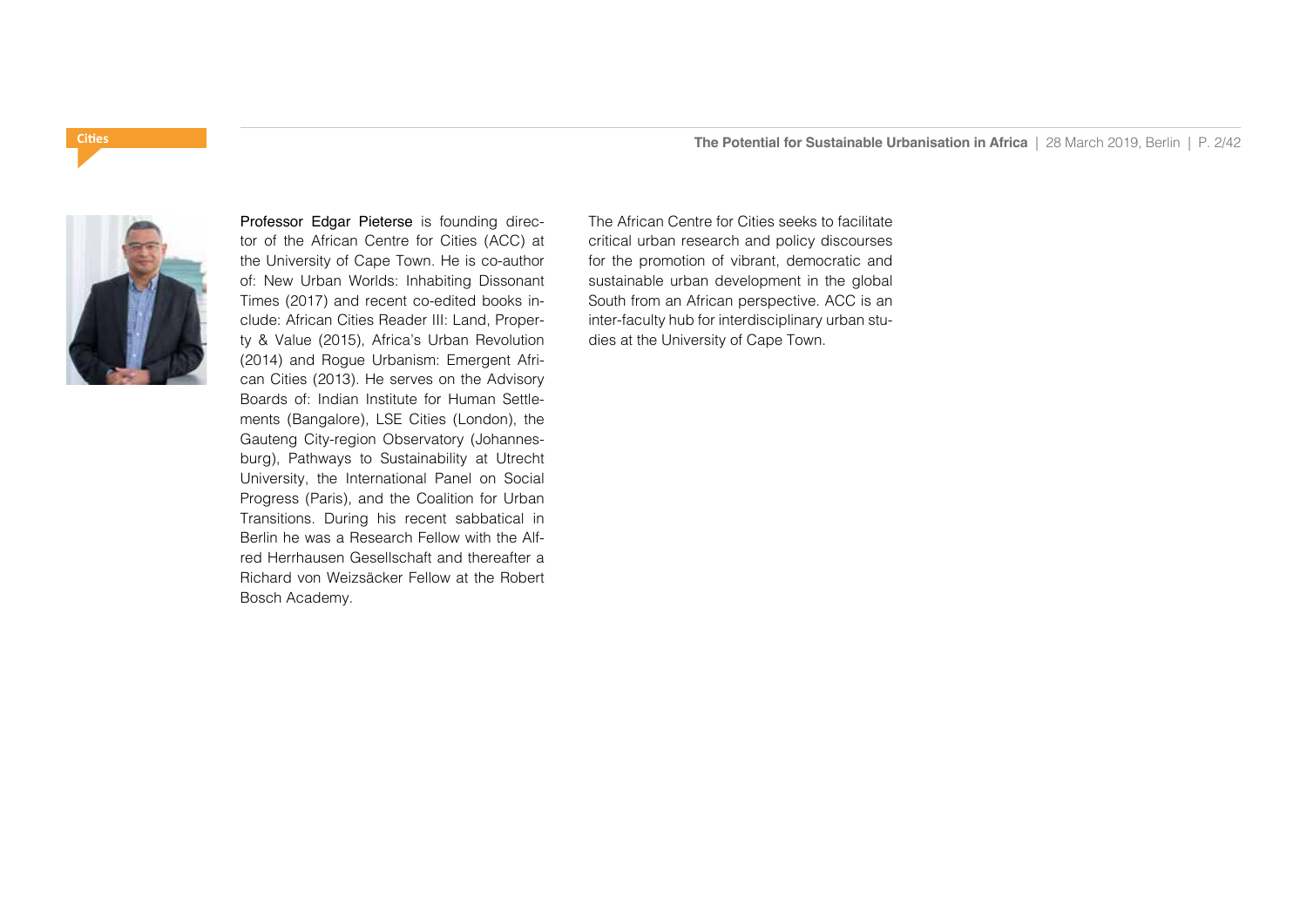# *Content:*

**Cities**

| 1. Reigniting Inclusive<br><b>Visions and Actions</b>                        | З   |
|------------------------------------------------------------------------------|-----|
| 2. Africa's Economic Challenges<br>and Spatial Imperatives                   | ട   |
| <b>3.</b> Moving from Intent<br>to Implementation                            | 12  |
| 4. Refreshed Paradigm for<br>African-European Cooperation<br>on Urbanisation | 19  |
| <b>5.</b> Recommendations                                                    | 30. |
| 6. Conclusions                                                               | 36  |
| 7. Literature                                                                | 37  |
| 8. List of Abbreviations                                                     | 41  |

# **1.** Reigniting Inclusive Visions and Actions

ˮ…from a political, economic, military, and cultural point of view, […] Africa has to become its own center. It has to become its own force. Not as a way of separating itself from the rest of the world, but as a precondition for it to exercise its weight among other forces in the world."2

It is incontrovertible that Africa is finally coming into its own a half a century since the beginning of the end of colonial exploitation. This confidence, finding its voice, is most eloquently expressed in the pan-African manifesto, *Agenda 2063: The Africa We Want.* It asserts:

ˮThe aspirations reflect our desire for shared prosperity and well-being, for unity and integration, for a continent of free citizens and expanded horizons, where the full potential of women and youth, boys and girls are realized, and with freedom from fear, disease and want. Africa is self-confident in its identity, heritage, culture and shared values, and it is a strong, united and influential partner on the global stage making its contribution to peace, human progress, peaceful co-existence and welfare. In short, a different and better Africa."3

Though it does seem as if Africa's timing is a little off. The continent is finding a shared purpose and the political appetite for large-scale reform at the very moment that the world seems to be retreating from multilateralism, liberal democracy, human rights, cosmopolitanism and openness. In the 2018 Munich Security Papers this time was characterised as being "out-of-joint"; manifested by the phenomenon that long held beliefs and painstakingly crafted institutions are fraying.4 This makes it virtually impossible to address shared problems such as climate change, rising xenophobia, tax evasion, off-shoring, forced migration and extremism.

There is an unmistakable backlash against the so-called rules-of-the-game that has produced unthinkable levels of inequality and a deep sense of cynicism in part because elites deploy the rhetoric of liberal democracy to mask unjust enrichment and large-scale social stagnation or exclusion.5 The breathless exposure of corporate corruption since the financial crisis of a decade ago reveal the myriad of ways in which public institutions at various levels have been "captured" by vested interests at the expense of the commons and foundational principles.<sup>6</sup> There is clearly a need to pause, take stock and figure out collectively how best to reboot our economic, political and social protection systems. In an interdependent world, this cannot simply be a local or national or regional task; it is fundamentally a collective global responsibility, but one that can be energised through effective strategic action between Europe and Africa. The ethos of the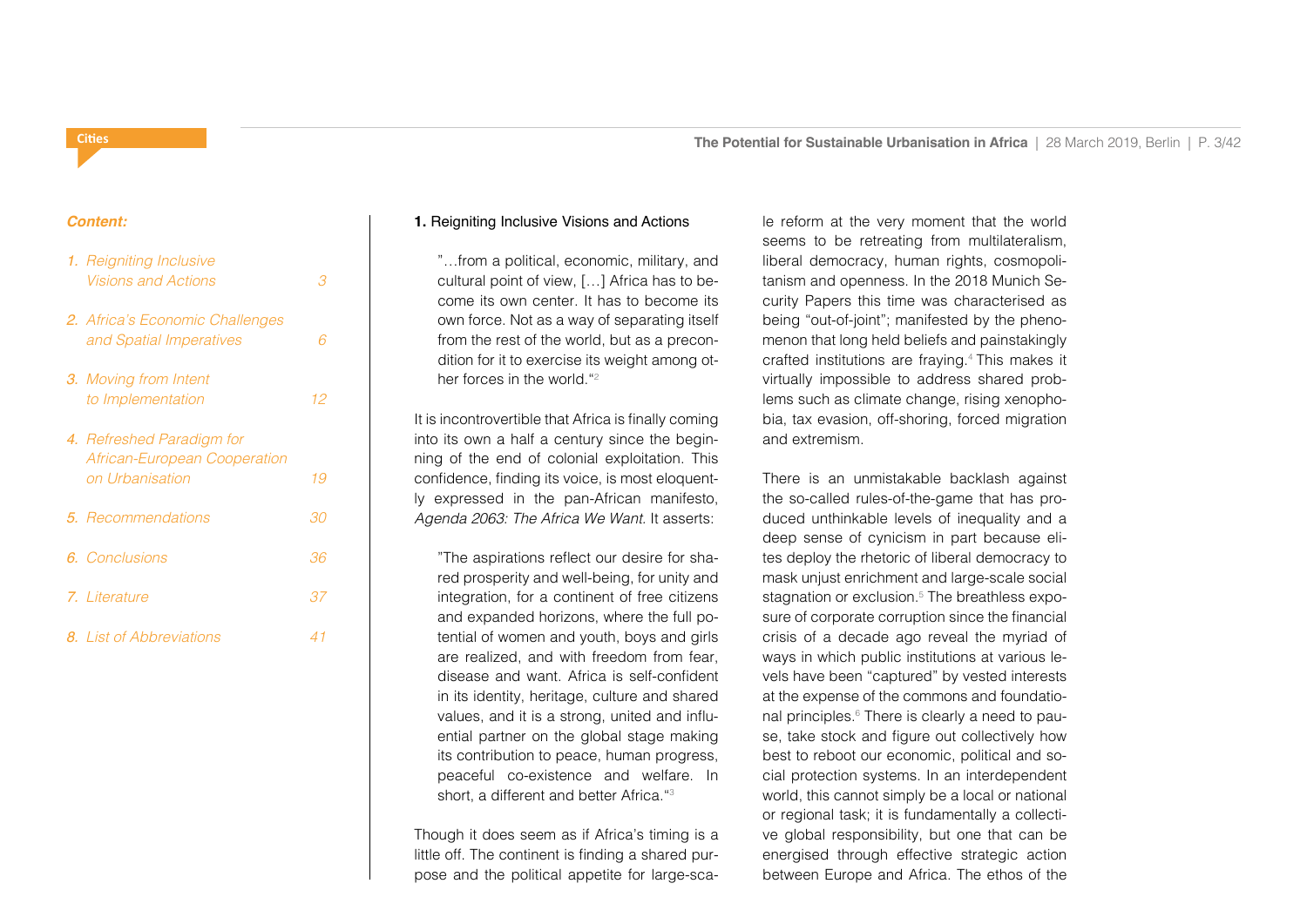Sustainable Development Goals – leave no one behind – has to inspire efforts. This paper offers a perspective on what such cooperative action could be with a focus on one mega trend: urbanisation.

Taking Africa seriously as an equal and ally is about recognising that over the course of this century, the world will effectively become "Africanised" in demographic and cultural terms. It is projected by the United Nations that 40% of the global population will be African by the end of the century, up from the 17% in 2017; this is very substantial given that the global population is projected to exceed 10 billion by then. One sobering implication of this trend is that Africa will have the largest labour force, even greater than that of China and India combined, by the end of the century. (Figure 1)

Most African countries have turned away from authoritarian rule, kleptocracy and blatant oppression of "undesirable" sections of populations. However, it is only a start. Many African countries have an incredibly long and difficult road to travel to institutionalise constitutional

*Africa will have the largest labour force, even greater than that of China and India combined, by the end of the century.*



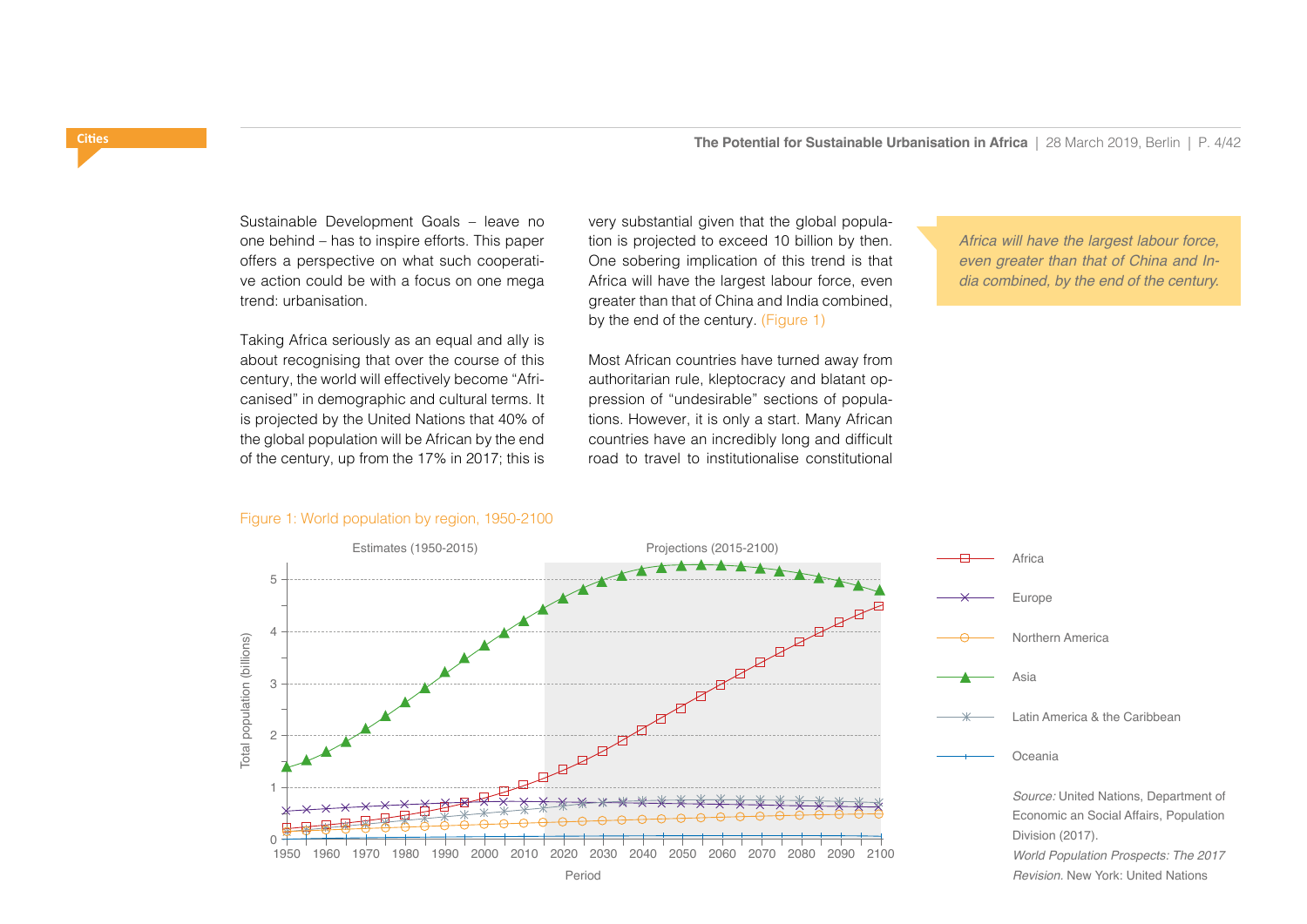democratic rule, effective social protections and viable economic pathways out of poverty.7 For example, the share of the population below the US \$1.90 per day poverty line has dropped from 45% to 35% between 1990 and 2013, but in absolute terms, there has been an increase in the number of people trapped in poverty, from 280 million to 395 million over the same period.<sup>8</sup>

Fortunately, there is a recognition at a Pan-African level that the fortunes and fates of African nations are profoundly intertwined, and it is important that both support and oversight should be strengthened through various pan-African institutions. More detail on these developments will be provided below. For now, it is important to recognise that there are numerous initiatives and processes that have been defined by Africans themselves that can be enhanced and strengthened by international partners, especially members of the European Union. These African initiatives are all infused by and consistent, with international norms as expressed in the Sustainable Development Goals, the Paris Climate Agreement and the New Urban Agenda.

In this paper we will argue that this expansive international agenda can best be operationalised through a careful consideration of urbanisation and its potentialities. To make our case, we will next provide some more context to appreciate the contemporary challenges facing Africa as the world contends with out-of-joint times. This sets the stage for a summative discussion in section 3 of the plan of action Africans have developed and are seeking to implement. These plans are comprehensive, ambitious and riddled with risks and threats. European and other partners can make an enormous contribution by understanding these risks and fortifying African efforts to implement their ambitious goals. Section 4 extrapolates from established macro development plans a refreshed paradigm to advance sustainable urbanisation whilst identifying emerging initiatives to drive implementation. The paper concludes in section 5 with a series of recommendations for action in the short- to medium-term. The recommendations are based on a set of assumptions about how best to focus and deepen policy dialogues on advancing sustainable urbanisation in Africa.

*It is important to recognise that there are numerous initiatives and processes that*  have been defined by Africans themsel*ves that can be enhanced and strengthened by international partners, especially members of the European Union.*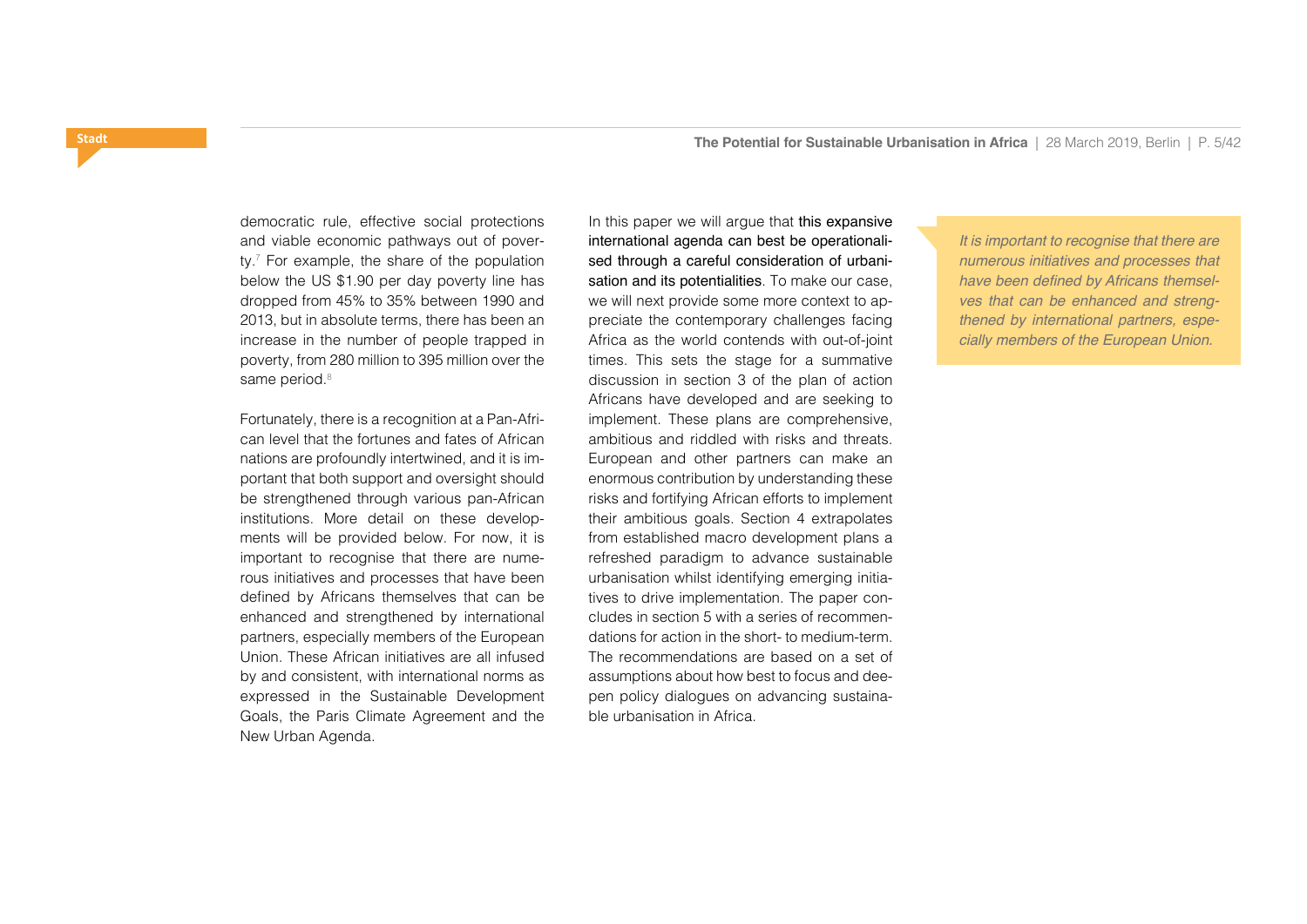# **2.**  Africa's Economic Challenges and Spatial Imperatives

Africa's most profound challenge is **the curse of path dependence**. In the context of this paper, path dependence denotes the process whereby a country's economy is trapped by historical determinations of economic focus connected to a structural position marked by limited bargaining power. To put it bluntly: due to colonialism, African economies were directed to be subservient to metropolitan economies as a supplier of primary commodities and cheap labour. In the postcolonial era this design was extended when economic resources and control transferred to companies based in the coloniser regions. Development economists recognise that this dynamic has, by and large persisted until today due to the ways in which global economic institutions are designed and governed. The unfair nature of trade rules compounds the problem.9

Countries trapped in this position do not have the resources to invest in new economic sectors, research and development or technological innovation, and they lack the bargaining power to secure the requisite financing needed to catalyse new economic specialisations. Specifically, most African economies are dependent on the extraction and export of natural resources, whether they be fossil fuels, precious minerals, agricultural commodities or some combination of these. Since most African countries have relatively small economies due to the arbitrary carving up of nation states by the former colonial powers, it is virtually impossible to negotiate terms of trade that can empower their economies to shift from dependence on a few primary commodities towards a more diversified and complex structure. This is also why the pan-African and regionalisation agendas are so important.

The path dependent track was consciously designed and continuously reinforced through neo-colonial relations with former colonial em*African economies were directed to be subservient to metropolitan economies as a supplier of primary commodities and cheap labour. In the postcolonial era this design was extended when economic resources and control transferred to companies based in the coloniser regions.*

# <span id="page-5-0"></span>**Cities**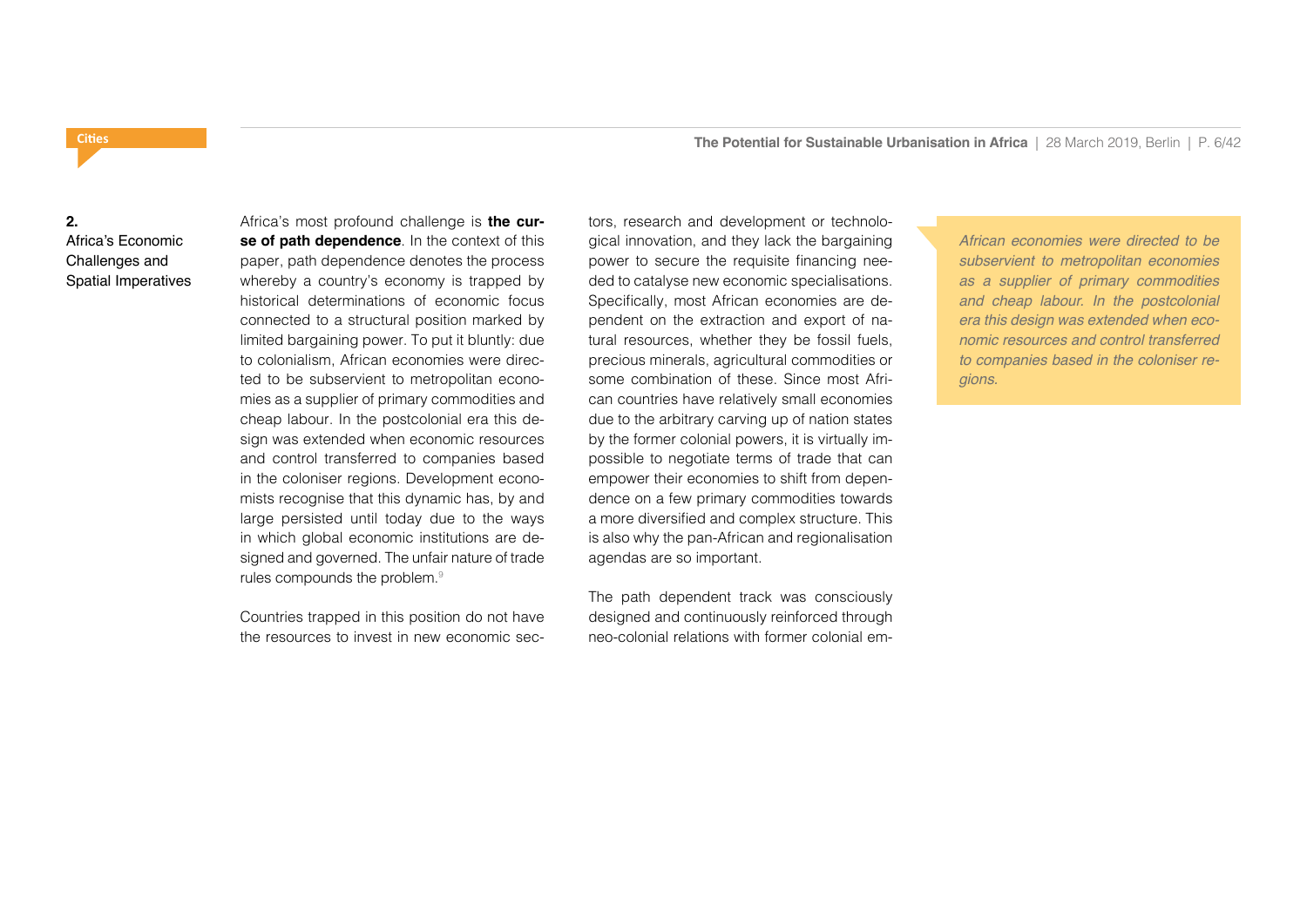pires and limited power for Africa in the Bretton Woods institutions that shape international economic and trade relations. This dynamic persists. It is equally clear that poor governance and political cultures built around corruption and patronage has made a bad situation even worse.10 The net economic effect of this is most starkly visible in the fact that only five out of 54 African countries are regarded as having diverse economies. Table 1 offers a summary overview of the economic status, urbanisation rate, fertility rates, GNP per capita and categorisation of African states.

#### *Path dependence causes economic stunting*

The outcome of this history is that most African economies are effectively stunted. The transition from primary economic activity to secondary activities such as manufacturing and industrialisation did not happen in most African countries. Instead, as the world economy has shifted dramatically to being dominated by service sectors as financialisation set in from the 1980s onwards, most African economies reflect a tendency to skip the secondary phase. Most African countries now reflect an economic structure comprised of primary and service-based economic activities. For our purposes, the key insight is that workers who start off in primary sectors with informal employment do not get absorbed into formal jobs in manufacturing and industrial sectors. Instead, they remain trapped in vulnerable jobs that are mainly of a (low-end) service nature and cha-

*Countries trapped in this position do not have the resources to invest in new economic sectors, research and development, or technological innovation, and they lack the bargaining power to secure*  the requisite financing needed to cataly*se new economic specialisations.*

|                             | <b>Diversifiers</b> | Early<br>urbanisers | Late<br>urbanisers | <b>Agrarians</b> | Natural<br>resourcebased |
|-----------------------------|---------------------|---------------------|--------------------|------------------|--------------------------|
| <b>Urbanisation</b><br>rate | $40 - 60%$          | $35 - 50%$          | $18 - 30%$         | $<$ 30%          | $30 - 70%$               |
| Fertility                   | $<$ 3 children      | 5 children avg.     | >5 children        | high             | high                     |
| GNI p/c                     | $<$ \$10000 $k$     | $$1-4000$           | $$1-2.200$         | $<$ \$1600       | \$500-20000              |
| <b>HDI</b>                  | Above 0.60          | $0.40 - 0.57$       | $0.38 - 0.51$      | $0.34 - 0.48$    | Wide range               |

11 countries, a number in East Africa

11 countries, many landlocked

13 countries

#### Table 1: African countries by economic category, urbanisation rate and other variables

Source: OECD, AfDB and UNDP (2016)

*African Economic Outlook 2016. Sustainable Cities and Structural Transformation.* Paris: OECD

mainly West **African** 

5 countries 9 countries.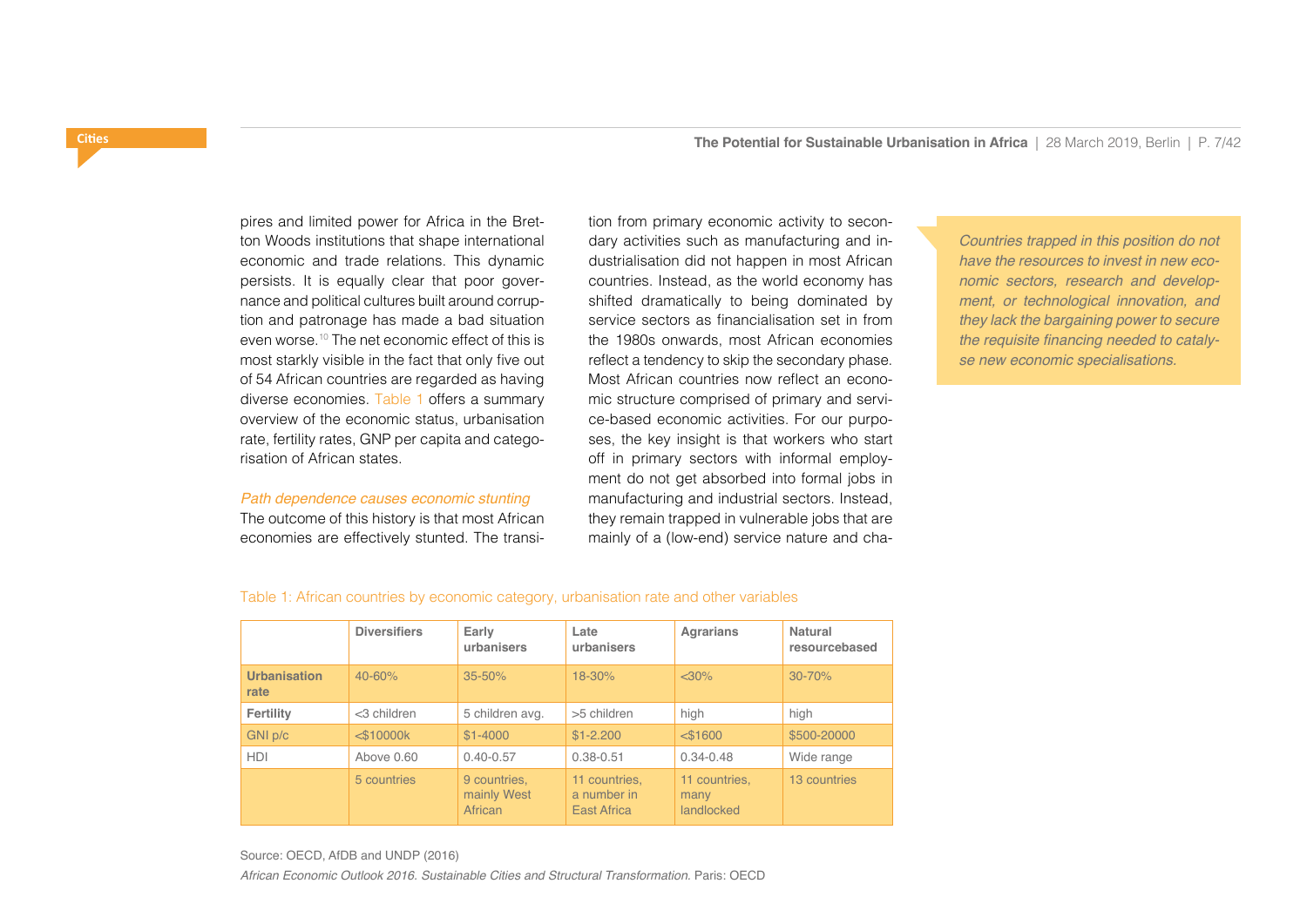racterised by irregular and very low wages. This unusual scenario is graphically reflected in Figure 2 based on the analysis of Dani Rodrick. The "new normal" for Africa reflects how most workers jump directly from informal agricultural employment to informal service jobs. Only a small proportion go on to do informal manufacturing jobs and an even smaller share enter organised manufacturing jobs. This is a disaster for a youthful continent.

This prospect exacerbates the myriad of development challenges in Africa. It confines most workers to remain poor with few opportunities to achieve social mobility for themselves or their offspring. With a doubling of the labour

force, alongside substantial urbanisation over the next two decades, it is a profound problem that requires a gargantuan effort to overcome. This is understood and addressed by the African Union and various African development agencies. As set out in Agenda 2063 and a variety of substantial development reports by UNECA and AfDB, the most effective response against this dynamic is: **structural transformation**. Box 1 provides a technical definition of this concept as set out by the United Nations Economic Commission for Africa (UNECA).

At its core, structural transformation denotes processes to "shift labour out of low-productivity agriculture into higher-productivity manu-

*Box 1: Structural Transformation* Structural transformation is the defi*ning characteristic of the development process. It entails the allocation of resources—especially new investments from low- to high-productivity activities within and across sectors, especially the agriculture, industry and services sectors. […] Four quite relentless and inter*related processes define the structural *transformation process: (a) a declining share of agriculture in gross domestic product (GDP) and employment; (b) the rapid process of urbanisation as people migrate from rural to urban areas; (c) the rise of a modern industrial and service economy; and (d) a demographic transition from high to low rates of births and*  deaths. The final outcome of structural *transformation is an economy and society in which agriculture as an economic activity has no distinguishing characteristics from other sectors, at least in terms of the productivity of labour and capital or the location of poverty.*

#### Figure 2: African labour market remains predominantly informal



Source: OECD, AfDB and UNDP (2016) *African Economic Outlook 2016. Sustainable Cities and Structural Transformation.* Paris: OECD, adapting Dani Rodrik. A. Traditional pattern B. New patterns

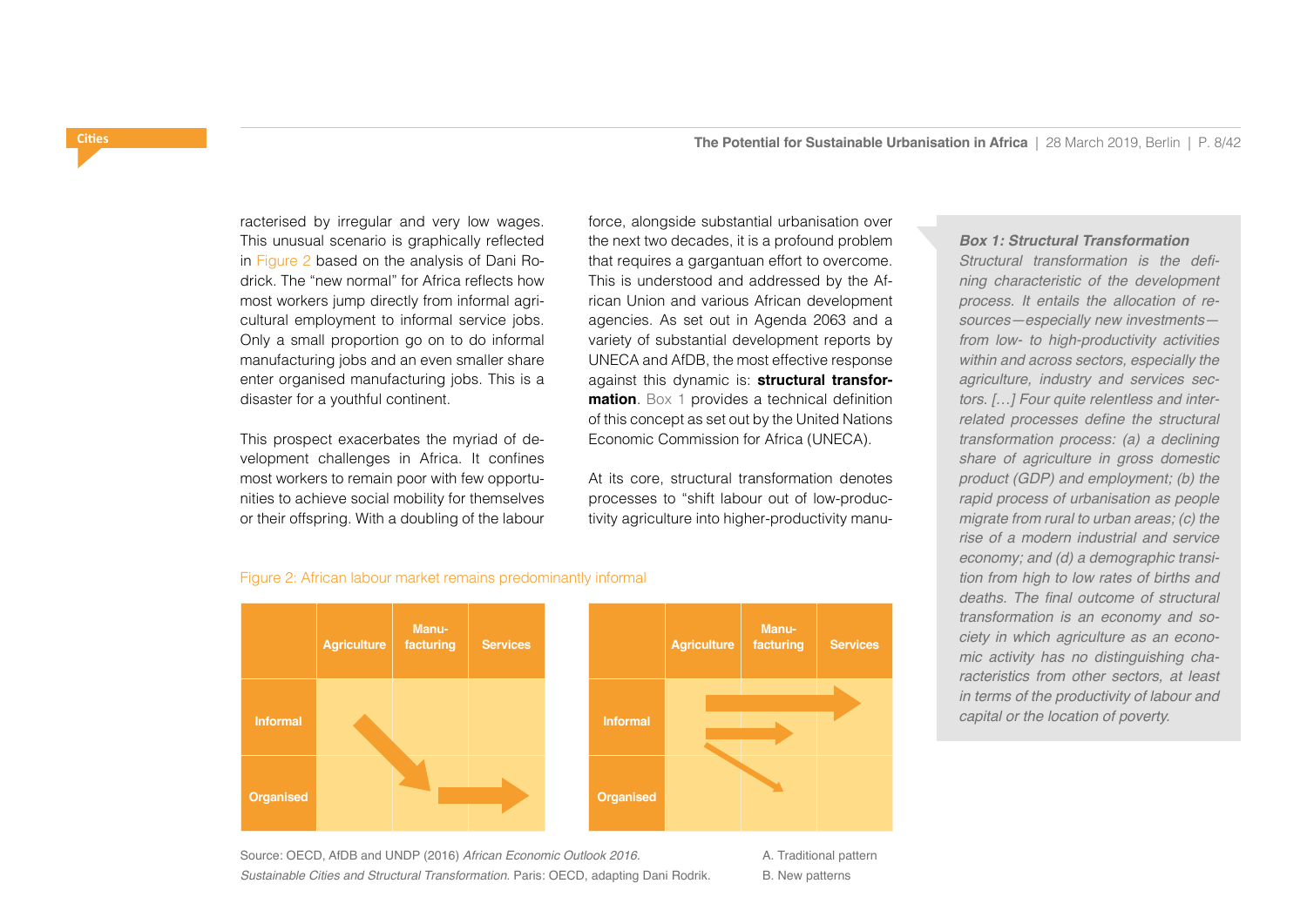**Cities**

facturing and modern services."14 Across most of sub-Saharan Africa, this shift is not occurring fast enough and many countries display features of economic stunting. The declining share of manufacturing as a contributor to GDP since the onset of the postcolonial era demonstrated in Figure 3 makes this plain. Furthermore, one can glean that the relative shares of agriculture, industry and services have remained more or less the same. The worrying issue is that these patterns persist despite a dramatic expansion of the labour force and educational improvements, particularly over the past two decades. We have to conclude that large-scale, labour intensive

and productive industrialisation is not on the cards for most African economies a situation that leaves them marginal and vulnerable in an increasingly integrated global economy and, most importantly, unable to absorb new entrants into the formal labour market.

# *The spatial dimensions of structural transformation*

Economic geographers have helped us understand the spatial underpinnings of successful economic development. Research demonstrates that there is a correlation between levels of urbanisation and economic development. Specifically, no country is able to

*Large-scale, labour intensive and productive industrialisation is not on the cards for most African economies a situation that leaves them marginal and vulnerable in an increasingly integrated global economy and, most importantly, unable to absorb new entrants into the formal labour market.*



### Figure 3: GDP Composition by sector, Africa, 1961–2012.13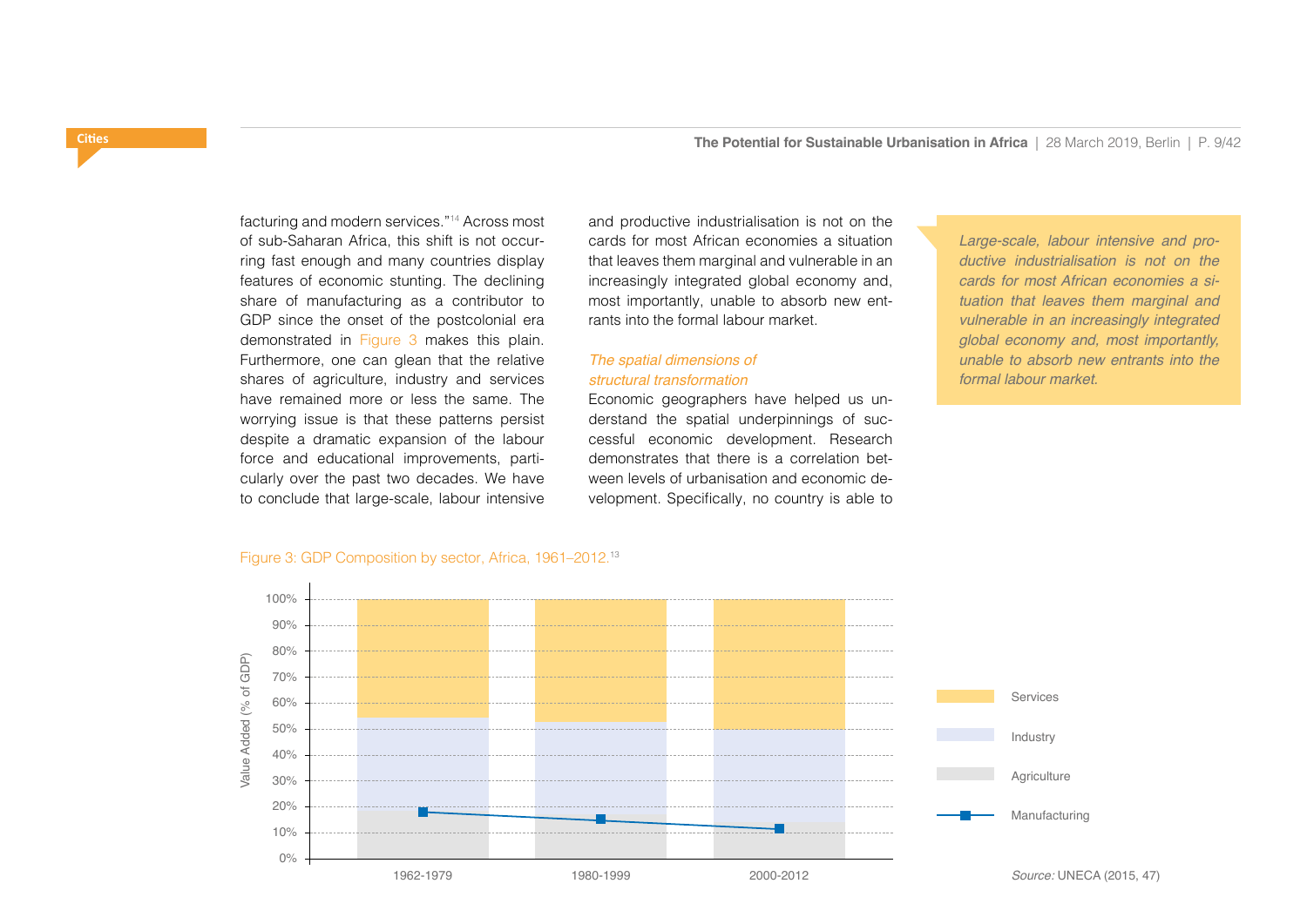raise average individual income (GDP/capita) without urbanisation. Furthermore, household incomes and opportunities are much greater in urban areas than in rural areas. Lastly, for high-value sectors related to sophisticated manufacturing and service sectors (insurance, banking, real estate) to take root requires the density of producers and consumers that cities offer.

Figure 4 offers a simplistic representation of why urbanisation is a precondition for economic development and growth. Cities and towns offer a material context where a variety of labour classes (skilled, semi-skilled and unskilled) coexist as a resource for demand and new business growth. Furthermore, cities and towns are the spatial container where a variety of highly inter-dependent businesses coexist and are able to share and exchange vital

knowledge and technological know-how that improves their productivity. These firms are also then able to forge the necessary relationships with potential investors to raise the requisite capital to translate business ideas into entrepreneurial ventures. This unique ecology of actors, knowledge, capital and shared culture generates individual and aggregate productivity and wages, which in turn generates improvements in living standards and the quality of the urban environment. As this dynamic consolidates it becomes a stronger magnet for external capital, firms and skilled workers who want to partake in the success.

This is, of course, an idealised description of the potentially virtuous relations between urbanisation and economic development. It does assume that there is an effective state that is able to steer and direct investments into urban

[The cities'] ... unique ecology of actors, *knowledge, capital and shared culture generates individual and aggregate productivity and wages, which in turn generates improvements in living standards and the quality of the urban environment.*



Figure 4: Positive links between spatial agglomeration, living standards and attracting capital<sup>15</sup>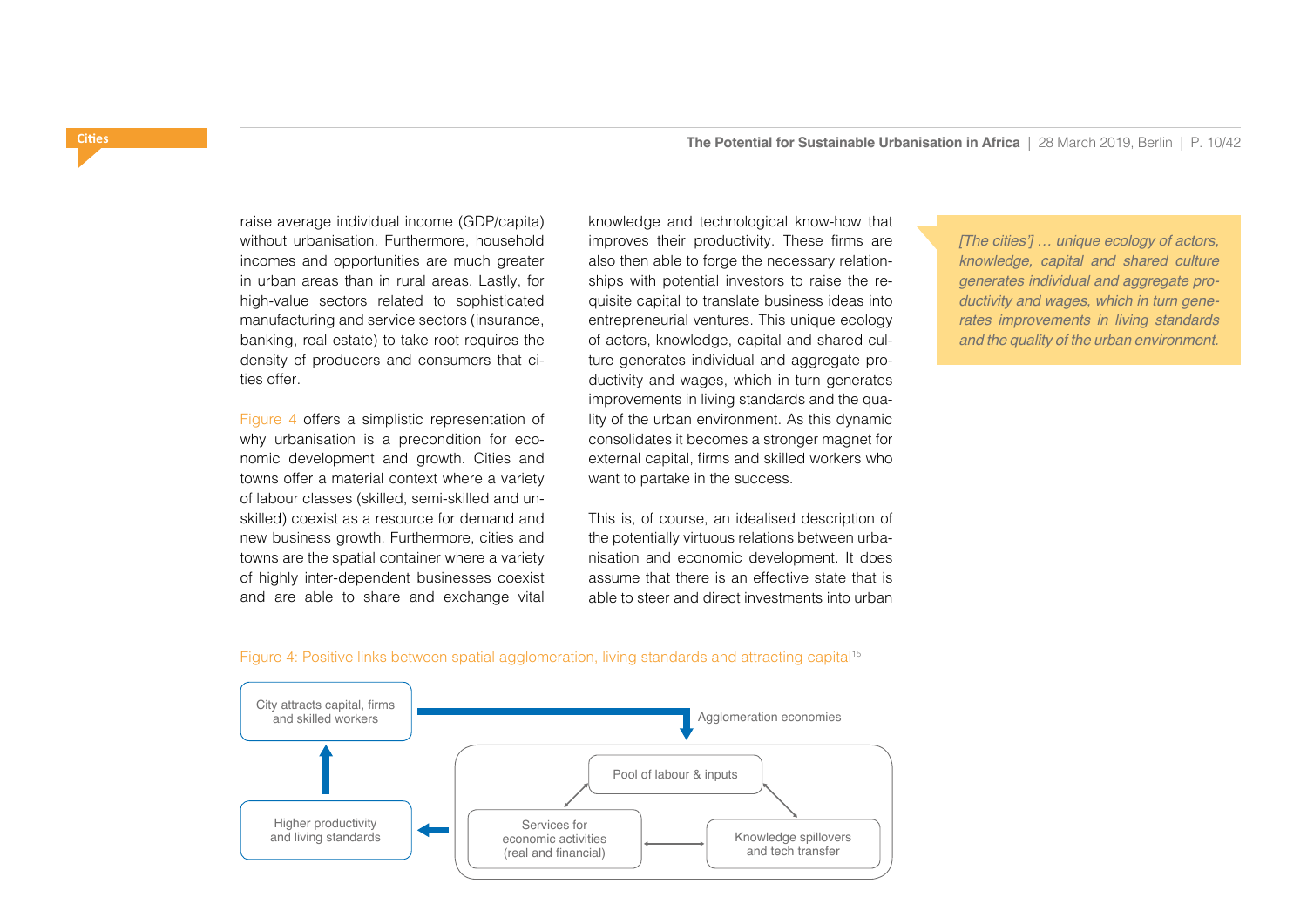infrastructure to achieve these outcomes. It also assumes that a given local economy has sufficient relative power to insert its economic outputs into globalised value chains. These conditions do not really exist in most African cities and towns and this is well understood by African experts. For example, in 2017, UN-ECA unpacked with refreshing candour the connections between African urbanisation and economic performance:

ˮAfrican cities thus face low productivity, tepid job creation, huge infrastructure and service gaps, weak linkages with rural areas, high levels of informality, increasing inequalities, growing environmental damage and vulnerability to climate change and weak institutional systems and capacities. Unless resolved, these impediments will undermine Africa's urban potential for structural transformation. […] The challenge confronting Africa is thus to accelerate structural transformation by harnessing the rapid urban transition to promote economic diversification, with a special focus on industrialisation that will create jobs, enhance access to basic services and reduce inequality and poverty. "<sup>16</sup>

Put differently, structural transformation can be catalysed by a single-minded focus on harnessing inclusive urbanisation that is premised on the principles of sustainable development as concretised in the Sustainable Development Goals (SDGs) and the New Urban Agenda (NUA).<sup>17</sup> Recent policy proposals on the institutionalisation of these global policy frameworks can help us focus on how best to move from policy intention to implementation. At the heart of the implementation question is the challenge of limited and unevenly distributed infrastructure. In terms of policy alignment, the SDGs and the NUA are consistent with the prescripts of Agenda 2063. In the next section we explore this strategic agenda with an eye on understanding the scope of the infrastructure constraints.

The "new normal" for Africa reflects how *most workers jump directly from informal agricultural employment to informal service jobs. Only a small proportion go on to do informal manufacturing jobs and an even small share enter organised manufacturing jobs. This is a disaster for a youthful continent.*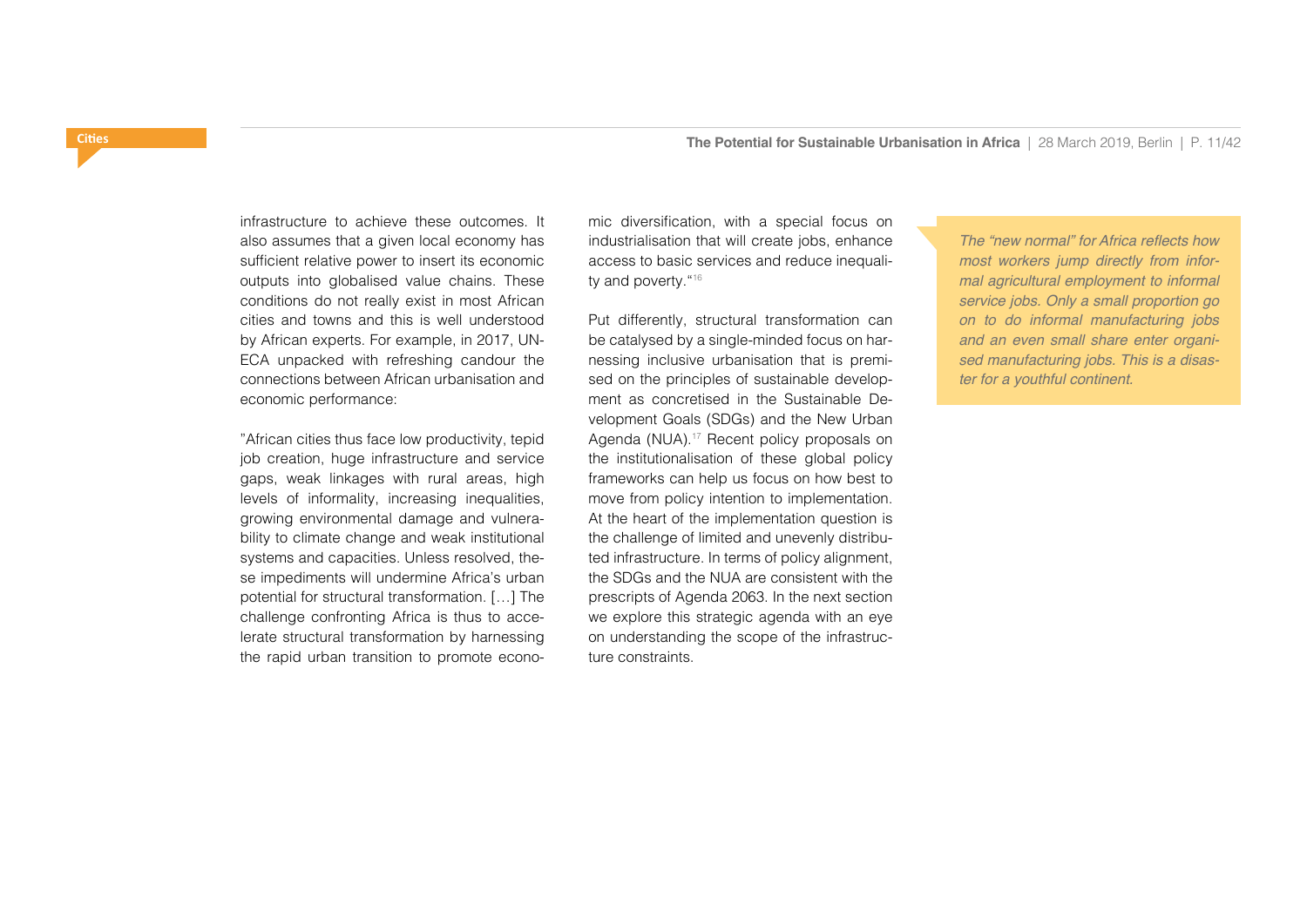# **3.**  Moving from Intent to Implementation

Agenda 2063 is undoubtedly ambitious, but it is also actionable. It strikes a fine balance between audacity and pragmatism. The policy is constructed around seven high-level visionary aspirations (see Box 2), which in turn are elaborated upon before a final section that points to a number of concrete actions to give effect to the aspirations. Furthermore, the policy framework is accompanied by "The First Ten Years Implementation Plan" that covers the period 2013-2023. This serves as a planning tool with specific goals, priorities, programmes and milestones in line with the seven aspirations set out in Agenda 2063. The idea is that the implementation plan will be updated and refined every five years, establishing a basis for learning and adaptation.<sup>18</sup>

At the heart of Agenda 2063 is the determined desire to shift Africa onto a new growth path that is simultaneously inclusive and sustainable. This points to the urgent need to foster national and regional economies that are labour-intensive, job generating and positioned to become resilient over the medium-term by avoiding carbon-intensive investments (e.g. coal-fired power stations) and paying attention to ecological regeneration. It demands that countries and sub-regions confront the structural drivers of path dependency and address the legacies of limited infrastructure coverage.

### *Infrastructure challenges*

The biggest challenge to Africa's developmental potential is undoubtedly its limited infrastructure. It is self-evident that reliable and affordable energy is a precondition for economic-development and the wellbeing of families. A business that is not able to run its equipment reliably is hardly able to be productive, let alone profitable. If the cost of reliable energy is excessive, it also prevents access, even when baseload energy might be available. In other words, given that the majority of households in Africa are income poor, they often can't access energy just because they can't afford to pay for it. The Africa Progress Panel summarises the development imperative as follows: "Universal access to reliable, affordable, low-carbon electricity is the key to Africa's socio-economic transformation. The continent has enormous potential to generate the energy which it needs to drive inclusive growth and create jobs. Yet most of Africa is mired in an energy crisis."19 A few data-based examples capture the scale and urgency of the energy crisis.

Ethiopia, with a population of over 90 million people, consumes one-third of the electricity of Washington DC, which has a population of 600 000.20 More than half of Africa's population (620 million) does not have access to elec-

# *Box 2: Aspirations of Agenda 2063*

- *1. A prosperous Africa based on inclusive growth and sustainable development.*
- *2. An integrated continent, politically united based on the ideals of Pan*  Africanism and the vision of Africa's *Renaissance.*
- *3. An Africa of good governance, democracy, respect for human rights, justice and the rule of law.*
- *4. A peaceful and secure Africa.*
- *5. An Africa with a strong cultural identity, common heritage, values and ethics.*
- *6. An Africa whose development is people-driven, relying on the potential of African people, especially its women and youth, and caring for children.*
- *7. Africa as a strong, united, resilient*  and influential global player and *partner.*

# <span id="page-11-0"></span>**Cities**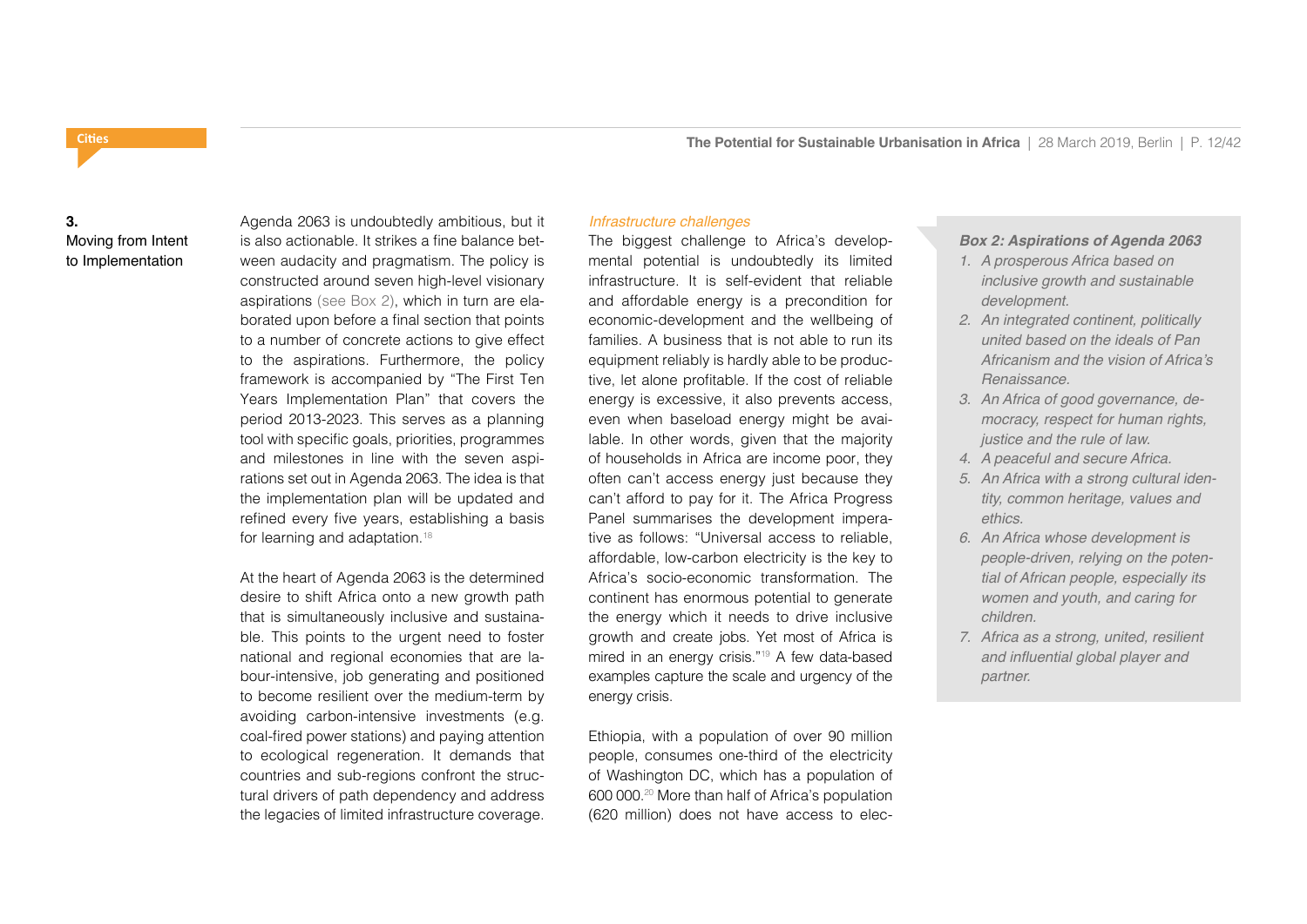tricity. With the high population growth rate, it means that by 2030 the problem will be even worse if the current rate of providing access extends into the future. There is therefore an urgent developmental and economic need to dramatically secure access, but to do so in a manner that ensures a low-carbon energy system for the long-term.<sup>21</sup>

However, apart from low levels of access, there is a larger structural issue of per capita rates of consumption. The African Progress Panel points that the "average American consumes over 13,000 kilowatt hours (kWh) of electricity a year and the average European somewhat less. The average African (excluding South Africa) uses just 160 kWh." (See Figure 5.) South Africa is an outlier due to historical reasons that compelled the Apartheid state to invest in autonomous energy generation plants to secure sufficient baseload for security reasons.

However, the South African energy system is predominantly based on coal and therefore thoroughly inappropriate for a low-carbon growth path.

The other infrastructural obstacles to vibrant economic development are connectivity infrastructures related to move of goods and services, and crucially, to ensure preparedness for the fourth industrial revolution through information communication technology. Again, as with energy infrastructure, Africa confronts grave backlogs when it comes to mobility infrastructure such as roads, rail, ports, and airport capacity.

Deficits in road coverage rare evident in the fact that SSA is far below the global average and characterized by major intra-Africa disparities. There is only 3.6 km of road per 1000 persons $22$ compared to a world average of approximately 7 km per 1000 persons. Only 34 per cent of *Most of Africa is mired in an energy crisis. [… ] Ethiopia, with a population of over 90 million people consumes onethird of the electricity of Washington DC, which has a population of 600 000.*





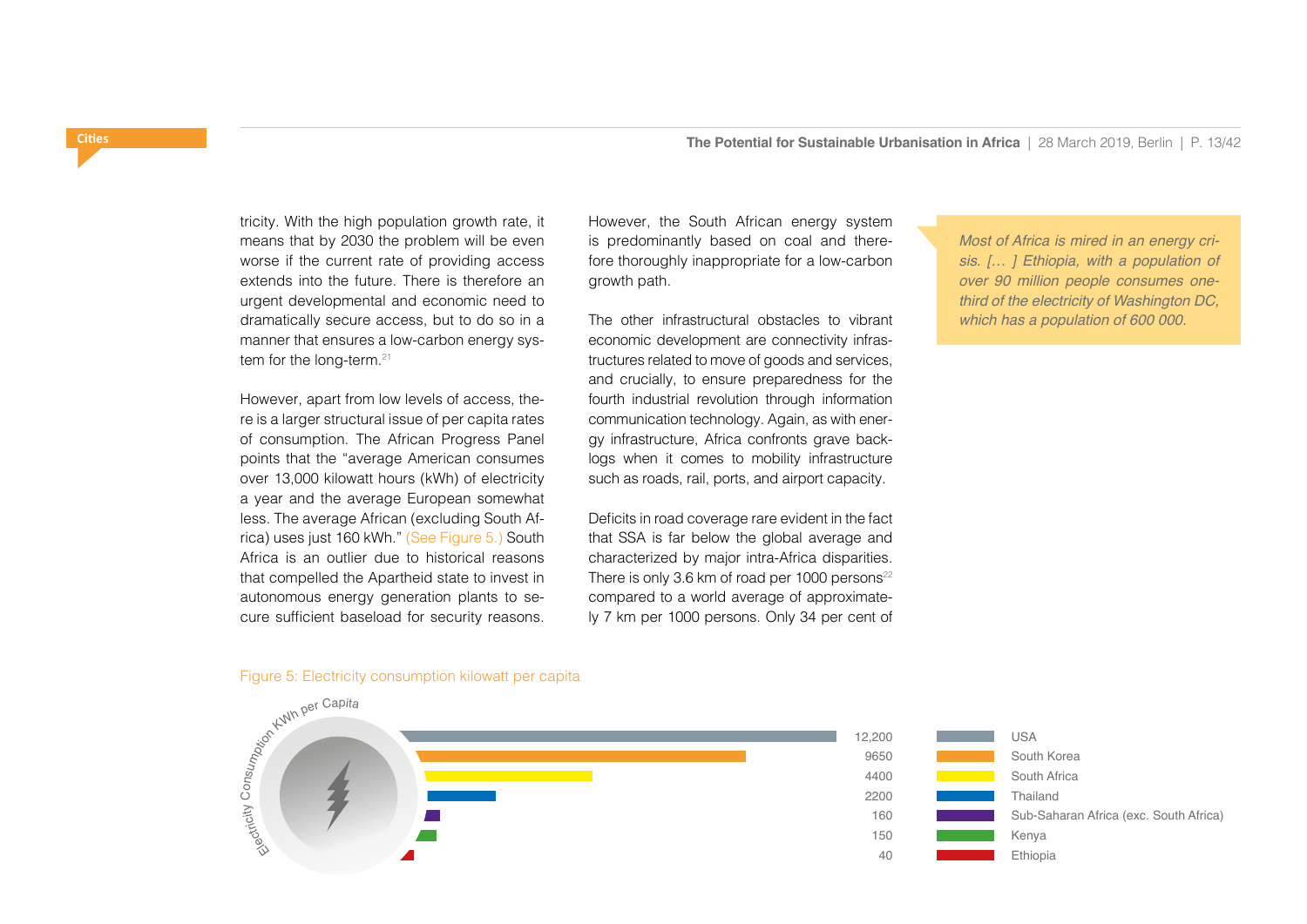African rural population live within 2 km of rural roads, of which only half of existing rural roads are in a fair to good condition.<sup>23</sup> Rail networks and ports are in a similar state of inadequacy. The bulk of the continents' railways are unconnected low-speed and undercapitalised lines that extend from ports to small inland markets, and performance and capacity is far below what is required.<sup>24</sup> Mobility deficits are highly significant because of the vast geographical distances that characterise African economies compared to other developing world regions and the number of land-locked economies. Also, since transport costs are important input costs, it also means that African firms will always find it near impossible to compete with counterparts in other parts of the world, reinforcing the lack of economic diversification.

#### Solving the infrastructure financing crunch

Apart from the infrastructural constraints, the second challenge to Africa's potential is the lack of affordable finance to address the massive infrastructure deficits and support local firms to enable them to raise their productivity and output. In 2010 it was estimated that addressing infrastructure backlogs, building new infrastructure, refurbishing of derelict assets as well as operating and maintaining all existing and future infrastructure, would require US \$93 billion annually for the next decade. Capital investment in construction and rehabilitation accounts for two thirds, while one third is needed for maintenance  $25$ 

Figure 6 illustrates the infrastructure finance deficits. Energy and water sectors have the widest spending gap while the transport sector is underfunded by more than half. In 2010 it was estimated that only US  $$45.3$  billion<sup>26</sup> was being spent on infrastructure, however more recent estimates suggest that spending has almost doubled. The IMF posits that national budget spending by SSA countries reached US \$51.4 billion; priorities included the expansion of power production and transmission and the improvement of roads and transports infrastructure, demonstrating a growing commitment to act on Pan-African and regional

*Countries and sub-regions [need to] confront the structural drivers of path dependency and address the legacies of limited infrastructure coverage.*

*In 2010 it was estimated that addressing infrastructure backlogs, buildinging new infrastructure, refurbishment of derelict assets as well as operating and maintenancing of all existing and future infrastructure, would require US \$93 billion annually for the next decade.*



needs by sector in bn. US \$ 29

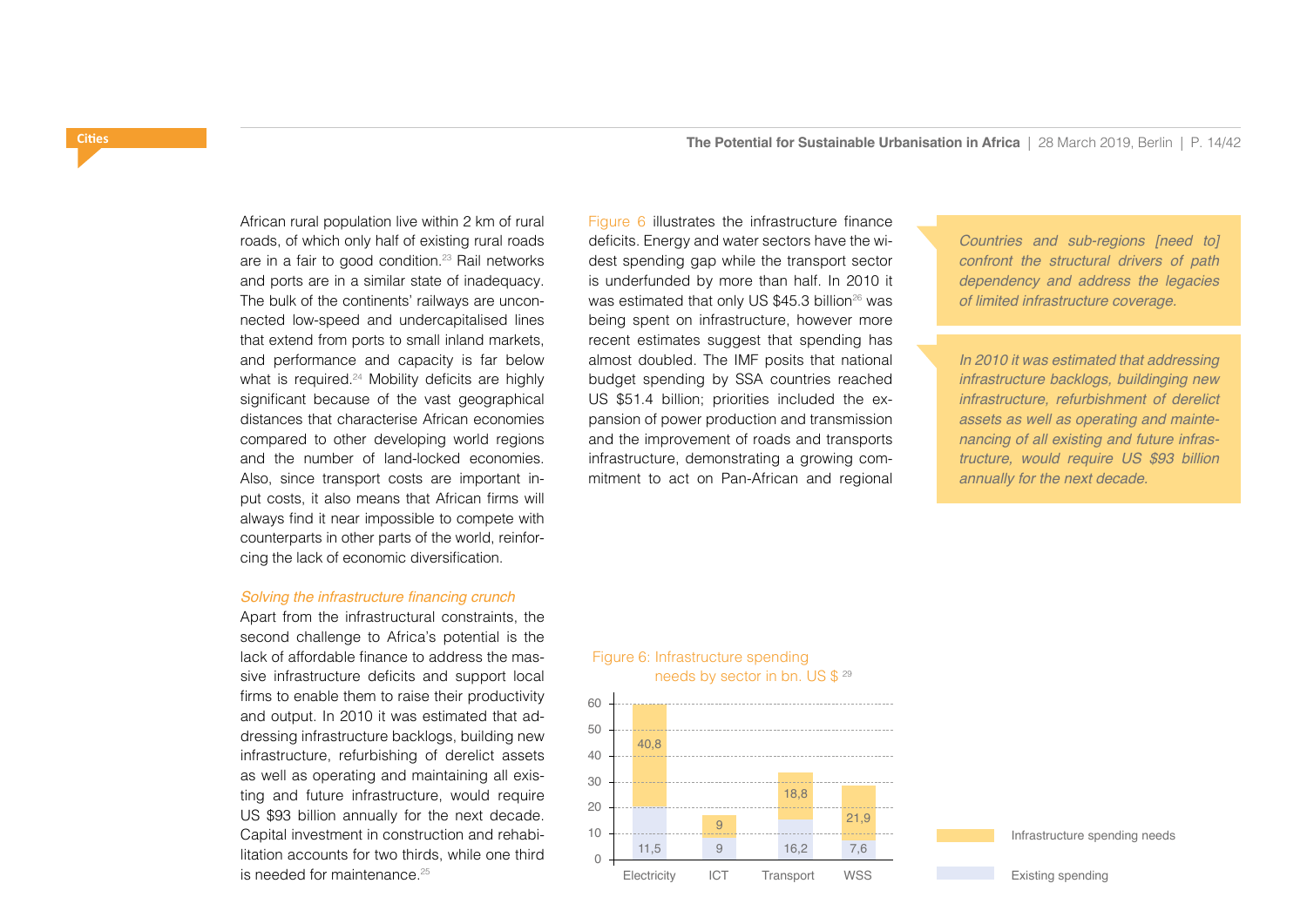commitments.27 Gutman et al. further calculated that total external financing commitments increased to \$30 billion per year as reflected in Figure 7. 28 This brings total infrastructure investment to just over US \$80 billion per year, underscoring a growing appetite to tackle the binding constraint that poor infrastructure represents. However, these positive investment trends bely the fact that given the continuous financing shortfall since the 2010 estimates, the current backlog is obviously significantly more that US \$93 bn per annum.

These changing investment patterns reflect a clear, even if emerging, consensus among African leaders that **a strategic infrastructure investment programme** is the only viable mechanism to simultaneously achieve a number of goals: employment creation, reduction in poverty through access to basic services, green industrialisation and proliferation of research and development (R&D) institutions. To achieve such compound outcomes demands a development approach that is alive to scale and space.

# *How scale and space matters in advancing Agenda 2063*

Agenda 2063 is fundamentally a pan-African vision that seeks to foster much tighter economic and cultural integration to benefit all countries while also elevating Africa's position in a changing global multilateral system. This focus emphasizes the importance of increasing

intra-Africa trade rooted in effective and fully integrated sub-regions. This geographic focus has revealed the importance of infrastructure investments that are crucial to advance regional integration, which in turn can enhance national and local productivity. For example, in 2016, UNECA and NEPAD published a compendium of sixteen infrastructure projects that are meant to act as a catalyst for African integration.31

However, most infrastructure investments happen within a national development framework, and, given the relative importance of larger cities for economic development, investments in these territories are particularly important. For example, airports, sea ports, and other logistical hubs matter greatly to facilitate trade and exchange with other economies. Furthermore, given the concentration of bus-

### Figure 7: Comparison of infrastructure spending in US \$ bn 30



*Africa confronts grave backlogs when it comes to mobility infrastructure such as roads, rail, ports, and airport capacity.* Mobility deficits are highly significant be*cause of the vast geographical distances that characterize African economies compared to other developing world regions and the number of land-locked economies.*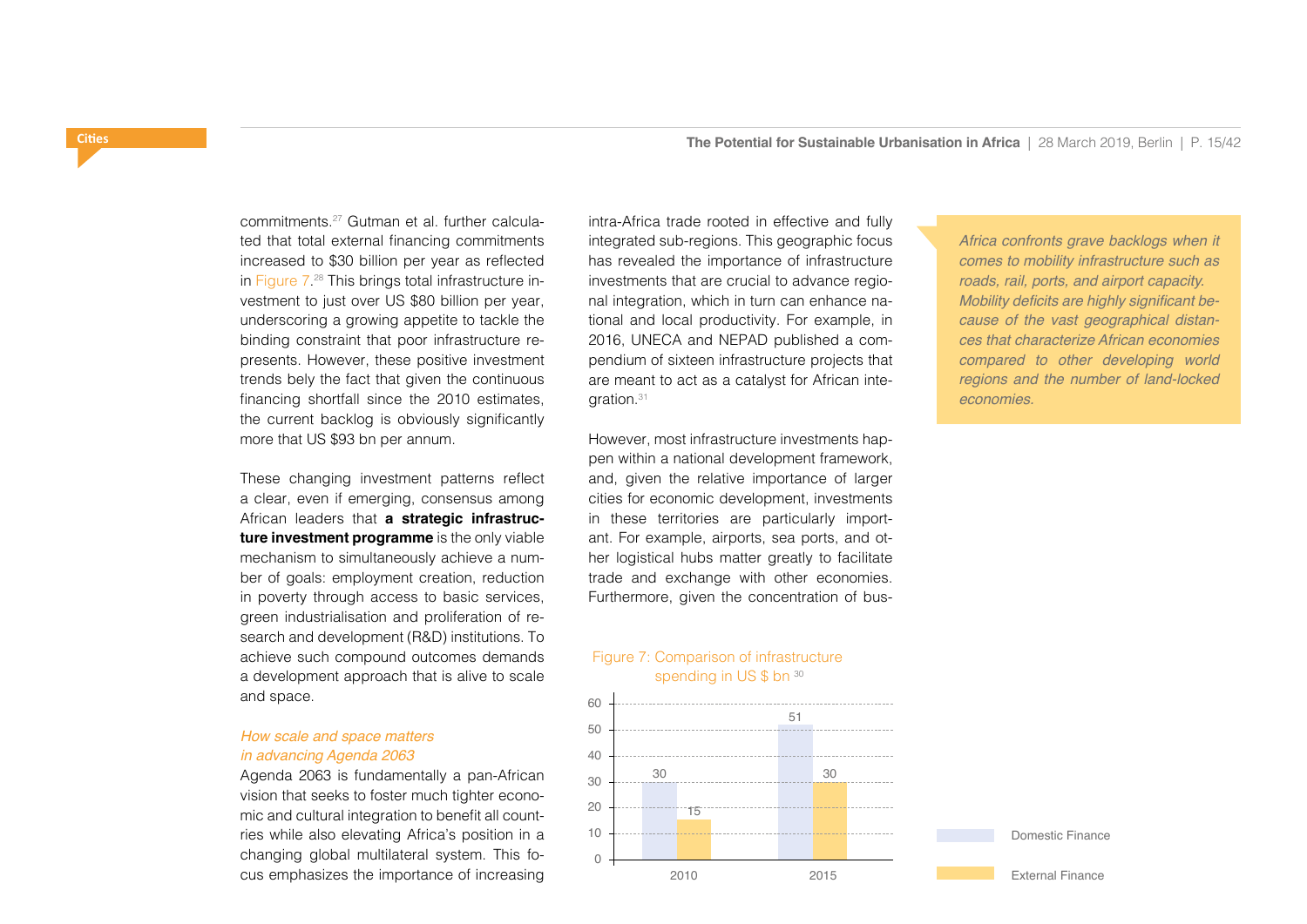inesses and consumers in the cities, ensuring access to stable energy supplies, affordable data and other infrastructural aspects is vitally important. Thus, another scale of focus is indeed capital cities and other city-regions within the national space economy that matter greatly for the leading economic sectors that propel national and regional economies. However, there is often a mismatch between the authorities responsible for infrastructure planning and capital raising (often national utilities) and the local authorities who are best placed to manage the fine-grained territorial planning to optimise urban economies. Going forward, it will prove critical for African governments to empower metropolitan authorities to become much more central in infrastructure planning and coordination, especially if the outcomes are higher-order goals such as sustainable integrated urban development.

### *Institutional preconditions for implementation*

Against this background, there is now a clear international consensus that development planning and implementation requires carefully designed multi-level governance arrangements, with strategic decision-making and power decentralised to the most local level. This principle of subsidiarity is of course well established in the European Union constitution. A precondition is putting the right institutional building blocks in place. If one correlates the institutional commitments of the SDGs, the Paris Climate Agreement and the New Urban Agenda one could argue that each country (wherever in the world) needs to put in place a number of governance components to facilitate coherent national planning, implementation and effective monitoring. In contexts of high demand and limited resources it is especially important to implement an approach as elaborated in this section.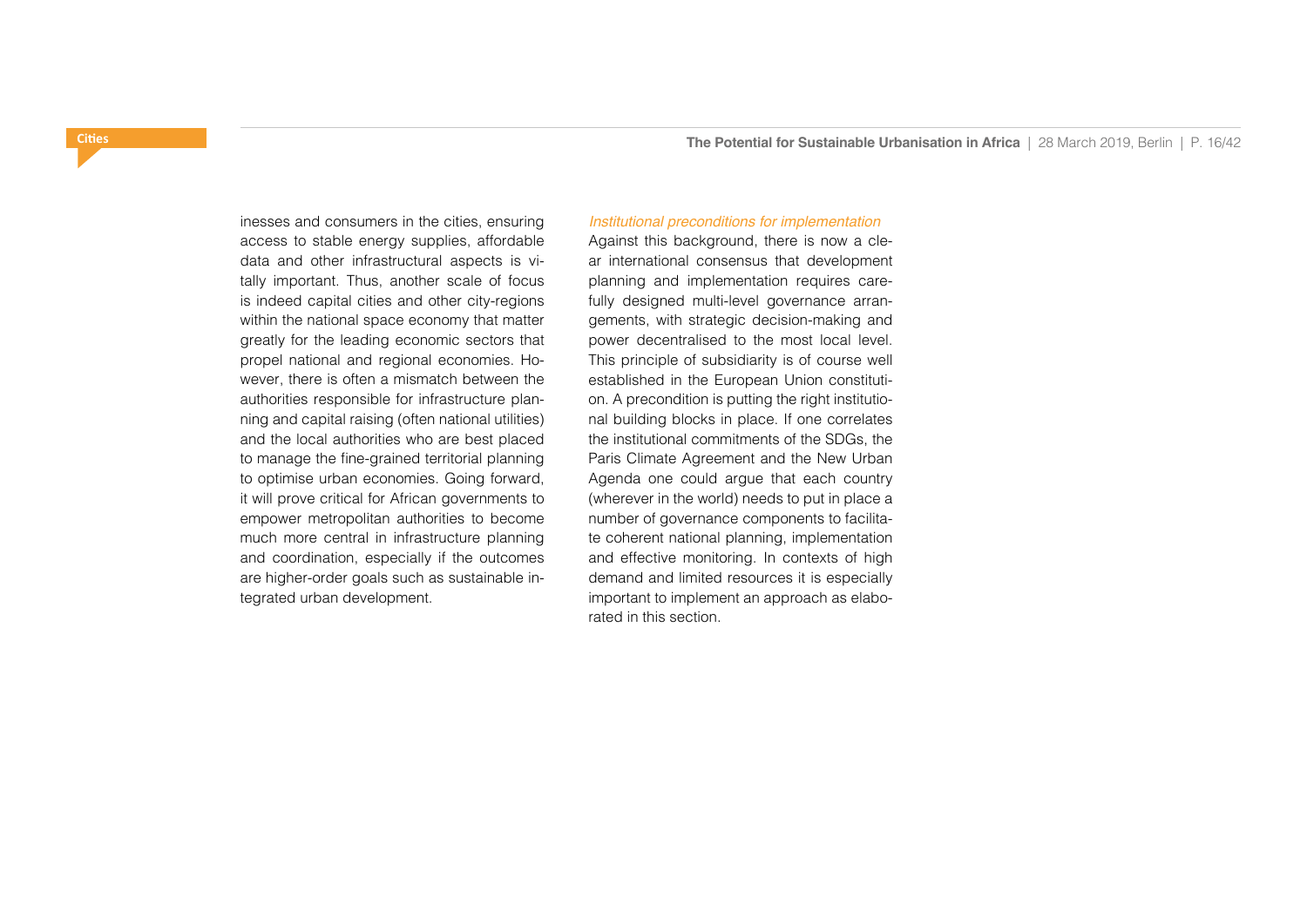the history of development cooperation, multilateral support and development finance rests squarely on a narrow, often neoclassic obsession with macro-economic policy as the starting point. It will be impossible to address the path dependence of African countries if this is

Two, spatial thinking, or an understanding of the differential nature of the national, regional and local space economy, informs economic development thinking and, most importantly, a **coordinated** approach to infrastructure investment. Three, there have to be emblematic flagship projects to capture the spirit and intent of the new Agenda 2063 pathway as defined within national parameters. Four, data

not fundamentally changed.

Figure 8 summarises the importance of a national development strategy as an Apex framework that is informed by and guides a number of evidence-based pieces of planning to enable effective coordination and alignment, so that the SDGs can progressively be realised. In this scenario, the National Sustainable Development Strategy will provide an account of how the SDGs and Agenda 2063 are localised in the given country.

Brief elaboration of each component is relevant. One, macroeconomic policy must be subservient to the national sustainable development strategy that reflects the national agenda to achieve the SDGs and Agenda 2063. It is difficult to overstate this because

Figure 8: Enabling national institutional mechanisms 32



*Going forward, it will prove critical for African governments to empower metropolitan authorities to become much more central in infrastructure planning and coordination.*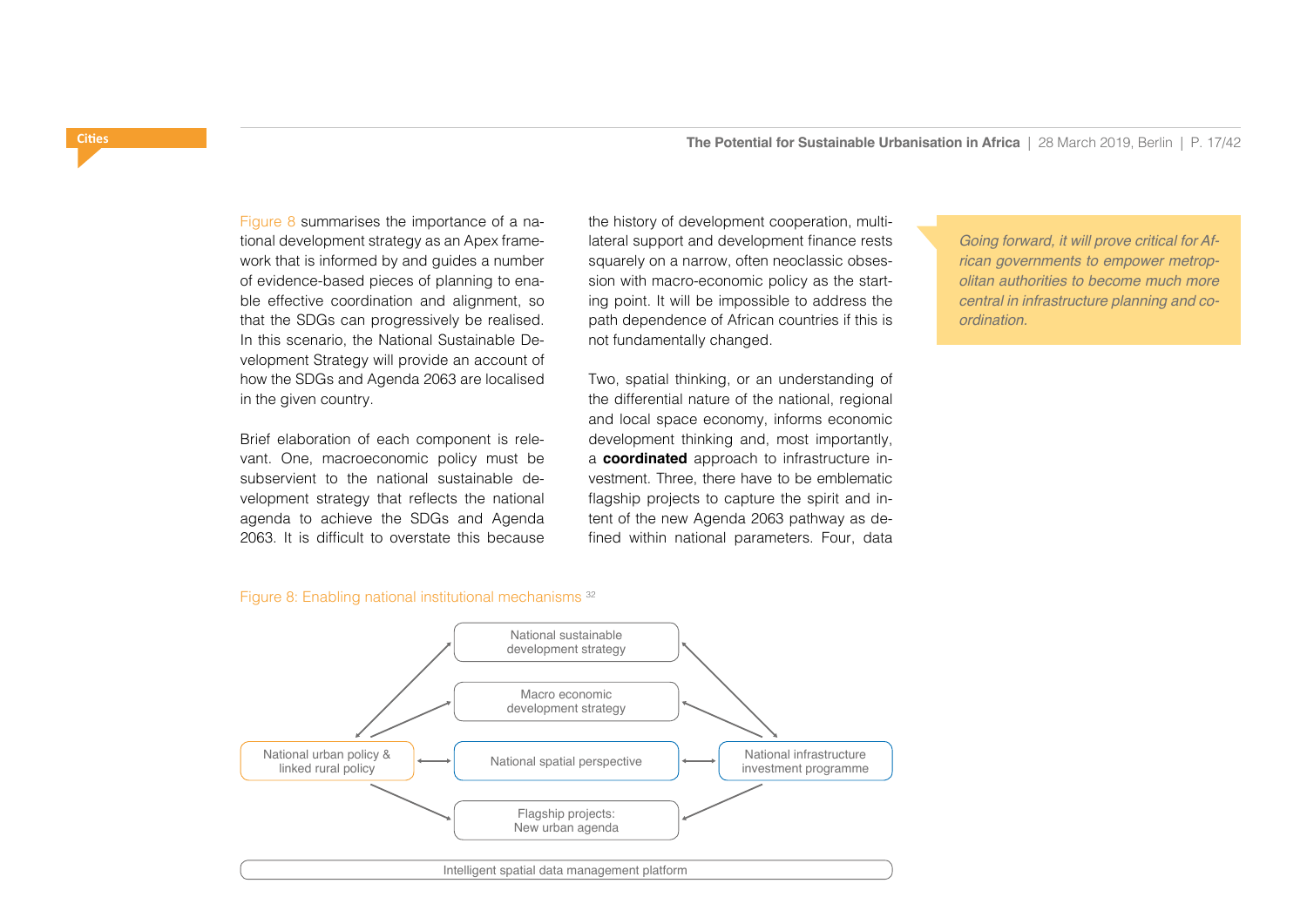and analytics are absolutely critical to improve the quality of decision-making but also to reinforce transparency and accountability. Helping African governments get this institutional architecture and operations right requires numerous international partners and resource flows. The European Union should strive to be the leading partner. This is clearly an ambitious and far-reaching institutional agenda, as it should be given the scale of the challenges discussed before. However, it will be important to recognise that wholesale change is not feasible or realistic given the combination of institutional and financial constraints.

Five, it is therefore essential that a select number of catalytic investments are identified and pursued with vigour to demonstrate an alternative approach is possible, and to keep the change management agenda manageable.33

Thus, it is important that each country and major city has a limited number of catalytic projects that can set the direction for long-term transformation.34 This imperative provides external partners with tangible opportunities to provide direct technical, investment and other forms of support.

If a renewed partnership between Africa and Europe is to flourish, it is vital to support and expand the base of leadership across diverse African institutions – public sector, private sector, academia and civil society. Effecting transformative change across numerous sectors and levels of government rests on the quality of relationships (trust) and maturity of leaders across society. This is another obvious and crucial area of long-term support that must concern external partners.

*If a renewed partnership between Afri*ca and Europe is to flourish, it is vital to *support and expand the base of leadership across diverse African institutions – public sector, private sector, academia and civil society.*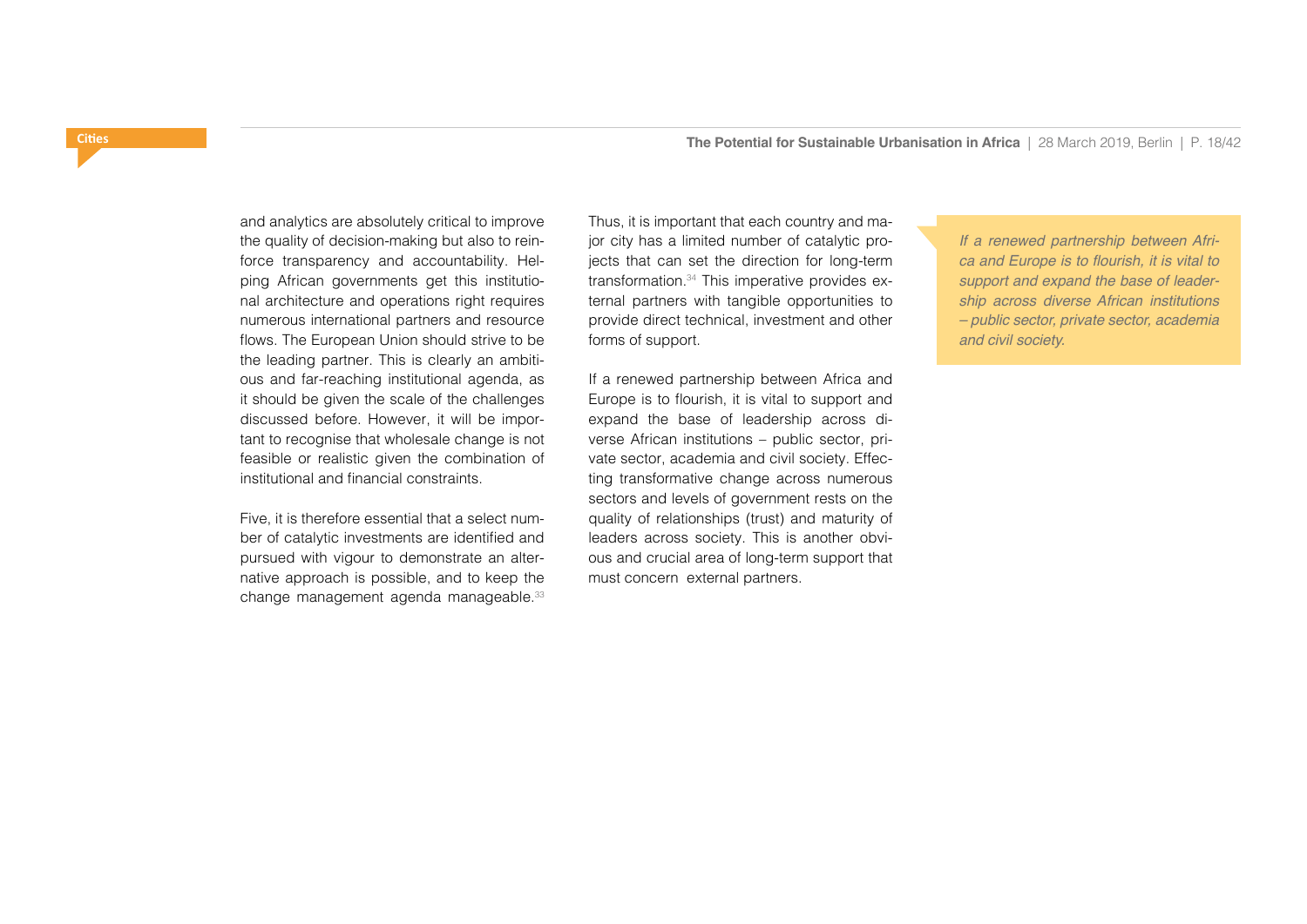#### **4.**

<span id="page-18-0"></span>**Cities**

Refreshed Paradigm for African-European Cooperation on **Urbanisation** 

"In the age of globalization and the emerging fourth industrial revolution, the role of African cities and urbanisation must reverberate in the long-term economic, spatial and demographic planning of the continent. This role of cities is expressed in Agenda 2063 of the African Union, the United Nations' New Urban Agenda, UN-Habitat's State of African Cities reports and the World Bank's Africa's Cities report, among others."36

# **The starting point of a refreshed paradigm for partnership and solidarity with Africa must be the vision and priorities of Africans.**

It is therefore appropriate to distil that vision and explore how it can best be operationalised. At the broadest level, Africans are forging development pathways that will lead to robust and diverse economies, fully integrated globally, but on the basis of a seamless African market. It is recognised that this requires a strong and effective public service. This is presently a challenge due to the institutional impacts of three decades of misguided structural adjustment reforms, many failed privatisation experiments and political malfeasance. It will take effort and investment to rebuild competent, accountable and nimble public institutions at all levels of the state. In the short term, the key priority must therefore be the nurturing of **distributed leaders** across the state and other sectors of African societies; change agents that can support and drive the necessary institutional change management.

A further dimension of an African agenda is to ensure the production of **strategic development plans** to inform investment priorities and establish performance review mechanisms that are firmly rooted in the state and civil society. The most effective tool to accelerate public sector performance is public oversight and joint learning.

This leads to the next imperative: a political and cultural commitment to accept the continued co-existence of ancient, modern and aspirational practices in all domains of development practice. African societies remain richly endowed with a variety of cultural beliefs and social practices that function as a social glue to help individuals and collectives negotiate the hardships of material deprivation and economic uncertainty. These practices are a resource that can be tapped to foster of innovation and context-specific solutions.37 In other words, traditional, religious and cultural institutions are very important to support and sustain Africa's structural transformation. In practical terms, as expressed by Agenda 2063, Africans are determined to use the next decade to establish a robust platform to ensure **a new development pathway that is resource efficient (low carbon), inclusive, culturally vibrant and economically robust.** From an urban perspective, this translates into a prioritised focus on driving the desired structural transformation through an effective focus on sustainable infrastructure investment.

*The starting point of a refreshed paradigm for partnership and solidarity with Africa must be the vision and priorities of Africans.*

*Traditional, religious and cultural institutions are very important to support and*  sustain Africa's structural transformation.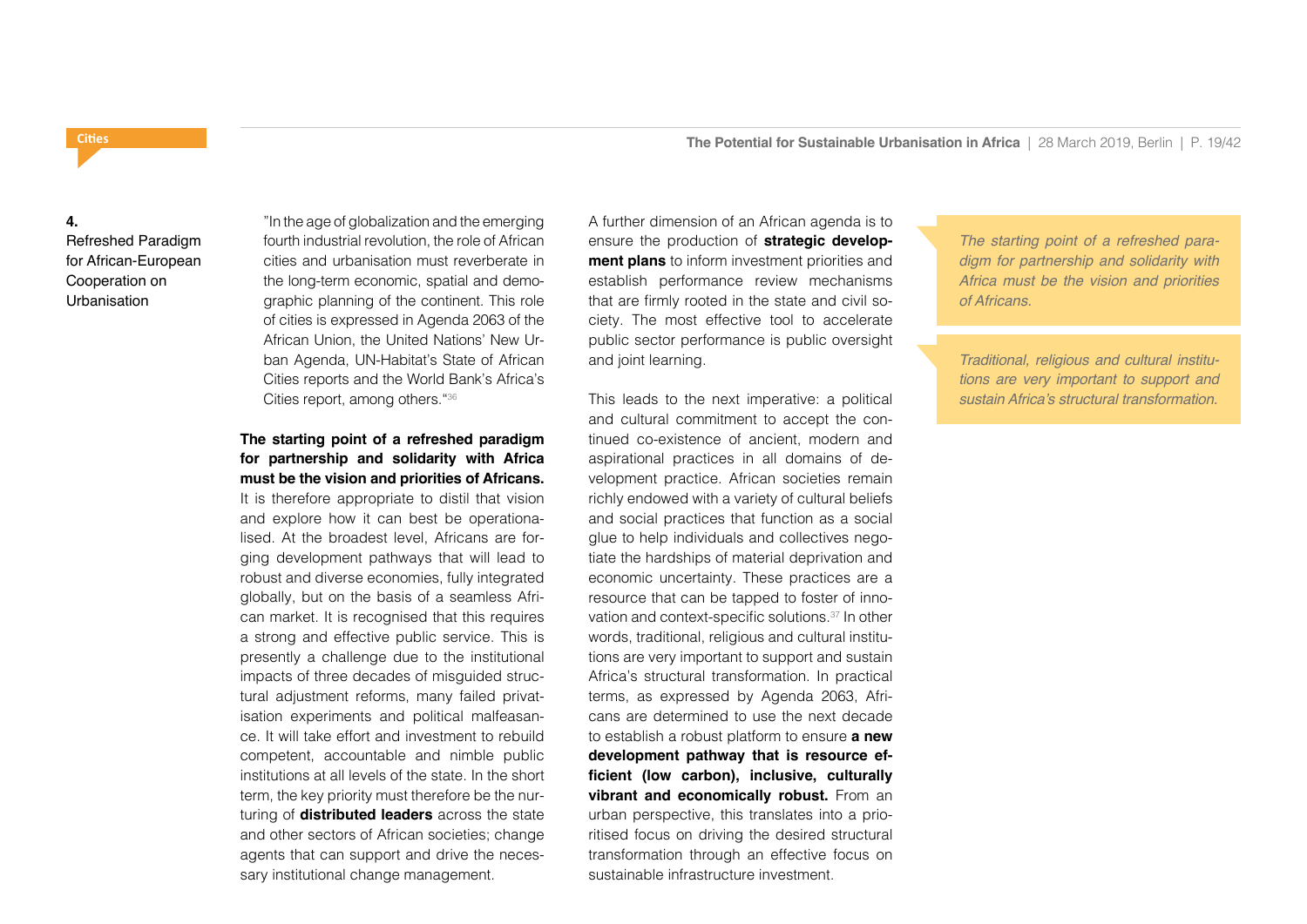#### Supporting Africa's urban transition

The central goal of Agenda 2063 is to ensure a deep structural transformation of the economy so that it diversifies, becomes much more labour intensive and more environmentally sustainable. This is very difficult to achieve because existing economic sectors are structurally inserted into global value chains in highly disadvantaged ways due to power asymmetries. Attempting to achieve that kind of structural transformation remains important for macro-economic and industrial policy, but it will become easier to achieve if states use their infrastructure investments to catalyse a dual structural transformation: greater economic diversification through labour-intensive industrialisation and a green economic transition. Big data analytics and ICT innovation can play a major part in this process. An important part of this agenda is a simultaneous focus on deep education reform across the spectrum: from early childhood development to basic education, tertiary education, vocational training and adult education. However, this is beyond the scope of this policy paper. Lastly, legal reform is always critical to both inducing and embeding radical public policy reforms. Again, even though this is a critical part of the puzzle, it is not covered by this paper.

#### *Promoting sustainable infrastructure*

At the intersection of Africa's employment, economic growth and cultural and environmental imperatives lies the question of infrastructure.

Traditionally, development policy would simply advocate for the roll-out of modern network infrastructure, through, first, a focus on governance reform so that the country in question could be sufficiently credit worthy to access the requisite development finance to implement infrastructure projects. This approach has demonstrably not worked for two main reasons: One, irrespective of the quality of governance, most sub-Saharan African countries are too poor to be considered credit worthy, and the prevalence of infrastructure poverty undermines political institutions. Two, modern infrastructure systems are often inappropriate not just because of costs, but also due to the associated negative environmental impacts: They are too resource-intensive and often a contributor to carbon emissions, especially when coal and other fossil fuels underpin the energy infrastructure systems.38 These problems are well understood by African leaders and institutions and a different approach is afoot that should be reinforced by European partners.

In light of this, we refer to an operational definition of sustainable infrastructure put forward by Nicholas Stern and colleagues:

ˮSustainable infrastructure is infrastructure that is socially, economically and environmentally sustainable… Sustainable infrastructure is inclusive and respects human rights. Such infrastructure meets the needs of the poor by increasing infrastructure ac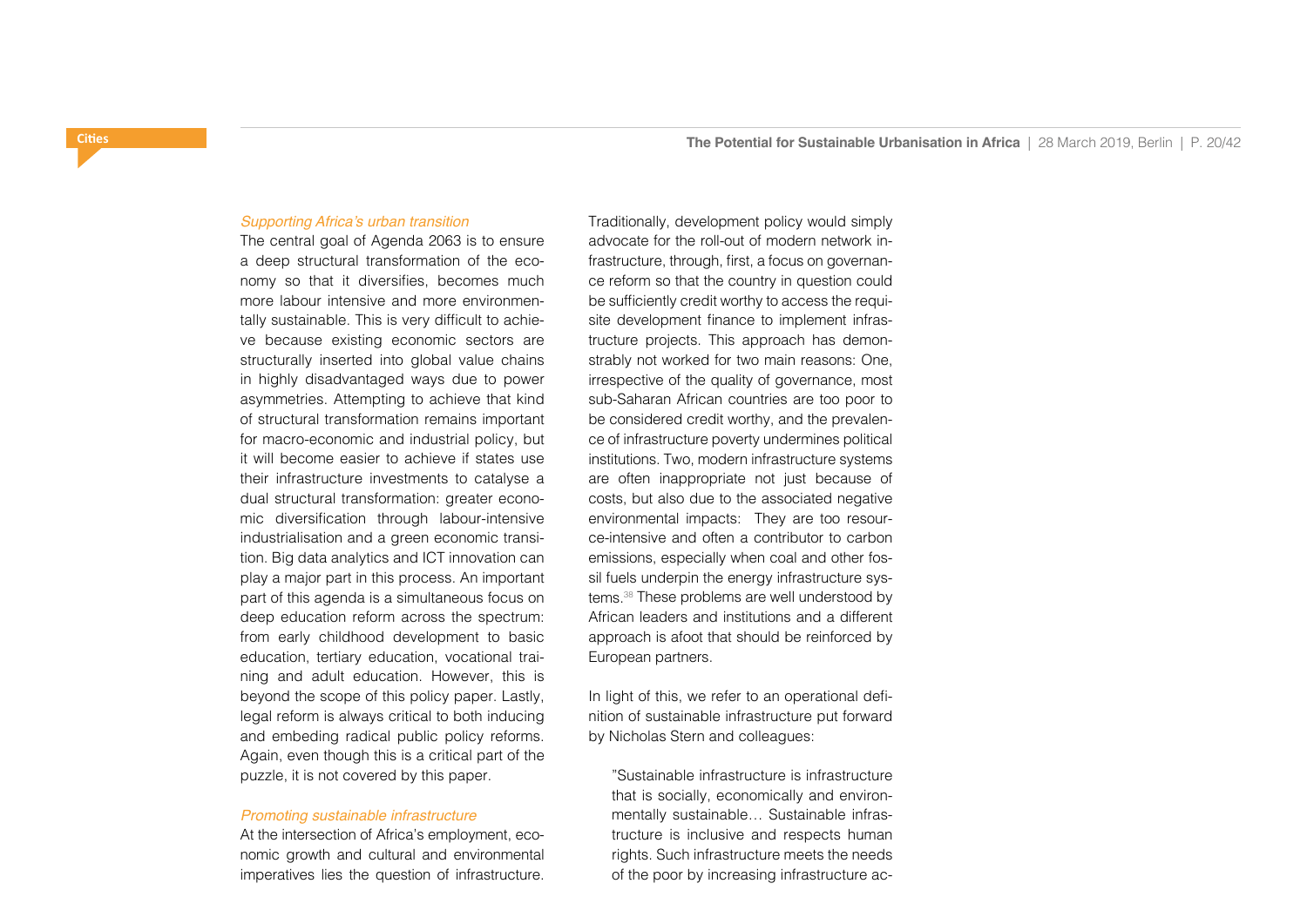cess, supporting general poverty reduction, and reducing vulnerability to climate change risks…It positively impacts GDP per capita and job outcomes. Sustainable infrastructure does not burden governments with debt they can never repay, or end users with tariffs they cannot afford including and especially the poor…Environmentally sustainable infrastructure mitigates carbon emissions during construction and operation (e.g., high energy efficiency standards). Sustainable infrastructure is also resilient to climate change (e.g., by building public transport systems in less fragile places or to different specifications due to climate change risks)."39

This agenda is not unique to Africa but is rather an imperative for the whole world. However, due to the extreme deficits in Africa and the extent of poverty and limited infrastructure finance resources, the challenges there are unique. Since Europe is equally confronted with dramatically reconfiguring the material and carbon intensities of its aging infrastructure networks, there is indeed an integrated debate to be had about new priorities to achieve the SDGs and low-carbon ambitions. Africa is confronted by four major infrastructural priorities that can focus the attention of European partners to lay the basis for sustainable urbanisation. Building on the earlier section that explored the infrastructural challenges that undermine Africa's structural transformation,

we will briefly consider four infrastructural transitions in the build-up to the recommendations.

#### *Energy transitions*

Energy security is a precondition for economic prosperity and peace. As explained before, Africa is hobbled by extreme deficits with regard to reliable and sustainable energy generation capacity. Addressing this issue ranks as a very high priority for all the key national, regional and pan-African institutions such as the African Development Bank (AfDB) and various infrastructure actors. Fortunately, the Sustainable Development Goals (SDG) agreement and processes have created considerable momentum to not only address energy deficits but to simultaneously consider the importance of building a low-carbon, future-proof system. Influential think-tanks such as the Africa Progress Panel argue that: "Governments should aim at a 10-fold increase in power generation by 2040, while laying the foundations for a low-carbon transition. Public spending on energy should be raised to 3-4 per cent of gross domestic product (GDP), supported by measures aimed at raising the tax-to-GDP ratio and avoiding excessive reliance on bond markets."40 The emphasis on increased investment and building low-carbon systems are particularly important to ensure a more equal, inclusive and sustainable future.

This approach is being reinforced by the global platform Sustainable Energy for All (SE4 all) which operates under the auspices of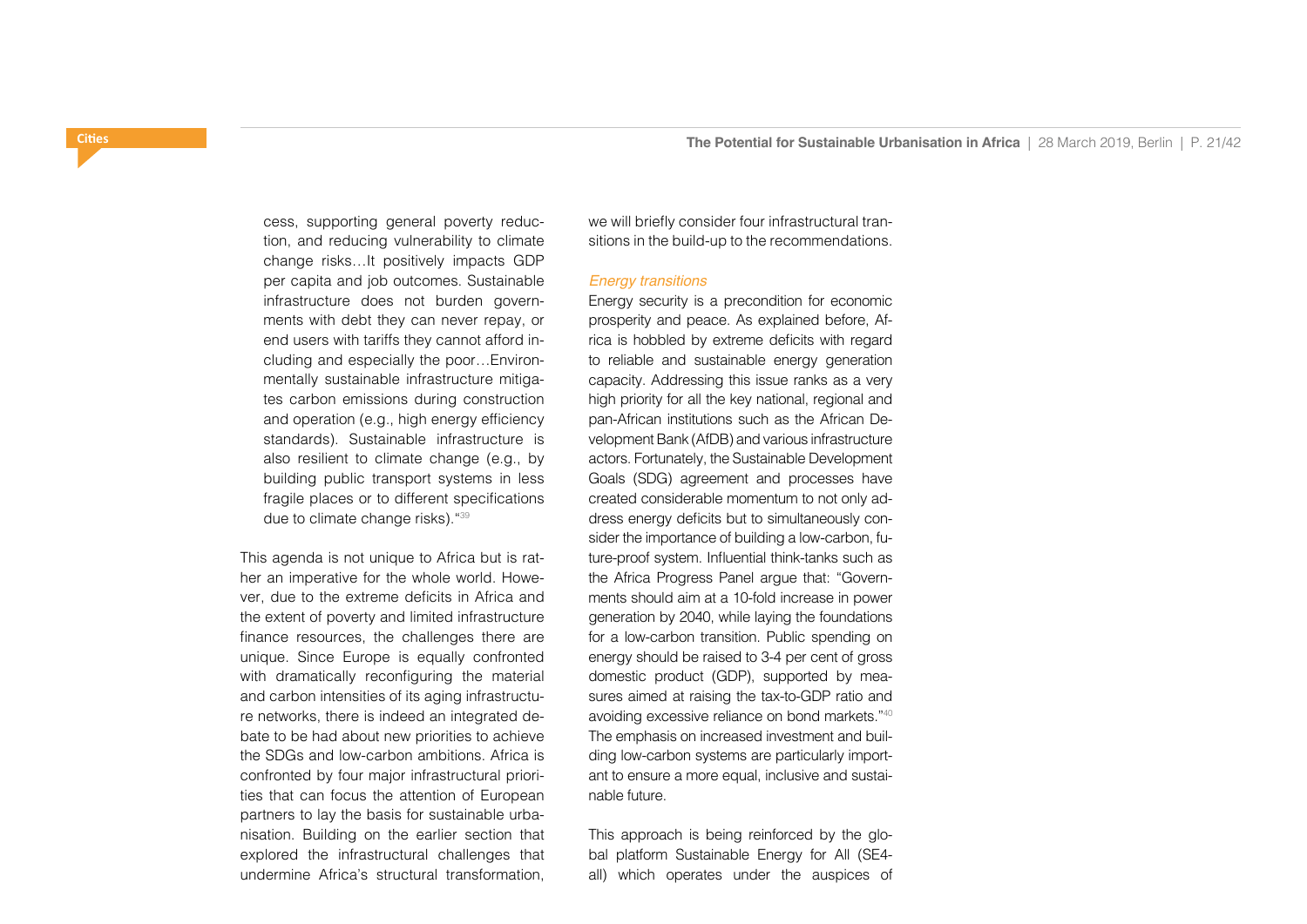the United Nations. Their mandate is to work: "…with leaders in government, the private sector and civil society to drive further, faster action toward achievement of Sustainable Development Goal 7, which calls for universal access to sustainable energy by 2030, and the Paris Climate Agreement."41 SE4-all operates through three regional hubs around the world, including Africa. The Africa hub is embedded in the AfDB which means that they are able to reinforce and influence the electrification priority of the bank. Practically, SE4-all is working with numerous African countries to develop an explicit sustainable energy strategy for their country, linked to the 2030 targets and translated into an investment plan. This is an excellent institutional platform to reinforce. However, what seems under-developed to date, is the extent to which local government, civil society and the private sector (formal and informal) are enrolled in these schemes or how they relate to National Urban and Rural Policies (see Figure 8). This provides an excellent entry point for the German government and European partners to support.

#### *Mobility transition*

The second binding constraint on African economies is undoubtedly limited and poor transport infrastructure. A number of African firms are rendered uncompetitive simply because of the time lost to get goods from point A to point B. This refers to the existence and quality of road and rail infrastructure, the limited capacities of ports, and the pathetic state of passenger transport, especially in terms of the public transport system.42 These problems seem to be recognised by African development institutions and governments. However, it is striking that, at present, a lot of the emphasis from a pan-African perspective is being placed on regional transport infrastructures that need to be enhanced to enable the vision of strong trade corridors that propel the regional integration agenda of the African Union, which aims at establishing a Continental Free Trade Area (CTFA). This agenda translates into the Action Plan for Boosting Intra-Africa Trade (BIAT) which is supported and promoted by the AfDB. It is in this context that there has been a marked increase in Foreign Direct Investment (FDI) towards regional mobility projects such as rail corridors, road corridors and ports.<sup>43</sup>

This is indeed important, but it must be complemented with a much more ambitious package of investments to establish and grow integrated public transit systems in African cities and towns. Unless African cities are decongested, and are made safer for pedestrians and informal solutions are upgraded, it will be impossible to reap the urban dividend. Most African cities can be characterised in the following manner: Urban trips are done by walking due to the unaffordability of private and public motorised transport. However, despite this fact, there is hardly any provision made for pedestrians in how roads are designed and built, nor is public or mass transit prioritised in landA number of African firms are rendered *uncompetitive simply because of the time lost to get goods from point A to point B. This refers to the existence and quality of road and rail infrastructure, the limited capacities of ports and the pathetic state of passenger transport.*

*Unless African cities are decongested, made safer for pedestrians and informal solutions are upgraded, it will be impossible to reap the urban dividend.*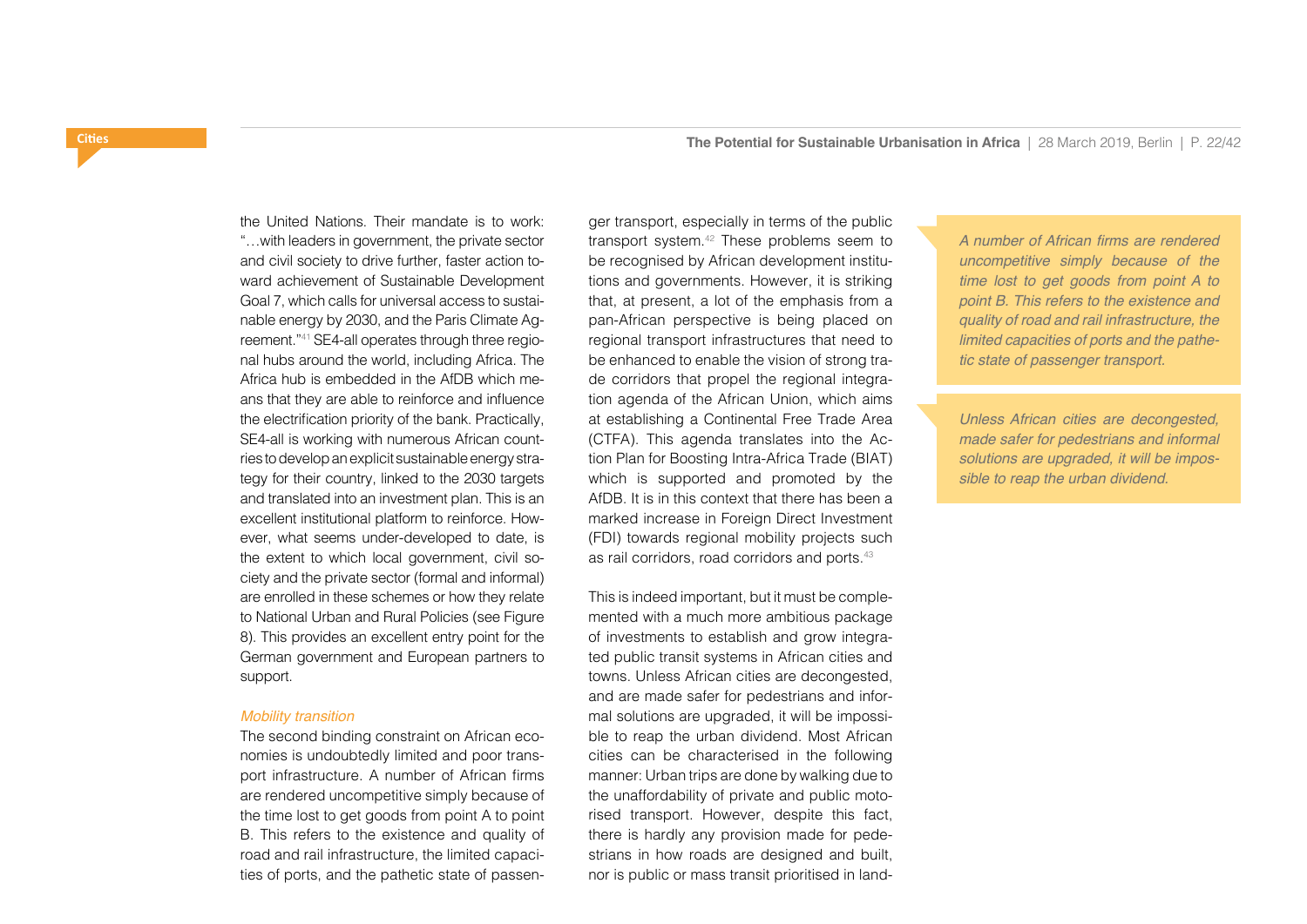use. Due to the lack of public investment in public transport, partially informal minibus taxis and motorcycles often provide the bulk of mobility for urban dwellers. Furthermore, due to a lack of investment, inappropriate regulation and control systems marked by arbitrary extortion, these para-transit systems are often dangerous and inconvenient. Yet, quasi-informal mass transit systems have responded to market demands and the sprawled urban form evident in most African cities. For this reason, they have to be central to a more sustainable, affordable and convenient future system.

There has been a significant growth in policy awareness and development to systematically solve public transport.<sup>44</sup> For example, there have been a number of attempts to introduce bus-rapid transit systems in various cities, as well as investments in light rail and tram-based systems in North Africa. There has also been a steady increase in policy awareness of combining public transport planning with land-use planning so that the underlying problems of urban sprawl and car-dependency can be addressed over time. In other words, all African cities and towns must be supported to develop holistic integrated transport plans, linked with more effective land-use planning reforms so that new public and private land market dynamics can take root. At the heart of this agenda is the question of strategic intensification of land-uses and future systems that will be much safer and more integrated through digital enablement and user-feedback through apps and other forms of crowd-sourcing. From a policy perspective, effective integrated transport planning requires effective city-level transport authorities with the resources and power to build integrated systems. This is a big institutional ask for most African countries but it gives one a sense of the challenges that will have to be surmounted to achieve greater urban sustainability.

#### *Housing and land*

Africa has the highest proportion of slum dwellers in the world. This stems from rapid and largely unplanned and poorly managed urbanisation. It is also a function of low and variable household income, compounded by a skewed market. Formal mortgage finance reaches less than 10 per cent of the population and most publicly financed housing programmes that target the lower middle class and civil servants are very small and achieve limited impact.45 Residents in informal settlements struggle to formalise their dwellings because of a lack of access to affordable finance, insecure tenure arrangements, overpriced construction materials and limited depth in the construction sector. Yet, despite these drastic problems, housing and land regularisation remains a policy blind spot for most African government and especially the pan-African policy agenda. This is reflected in the fact that housing and land access does not feature once on the Agenda 2063 portal of the African Union.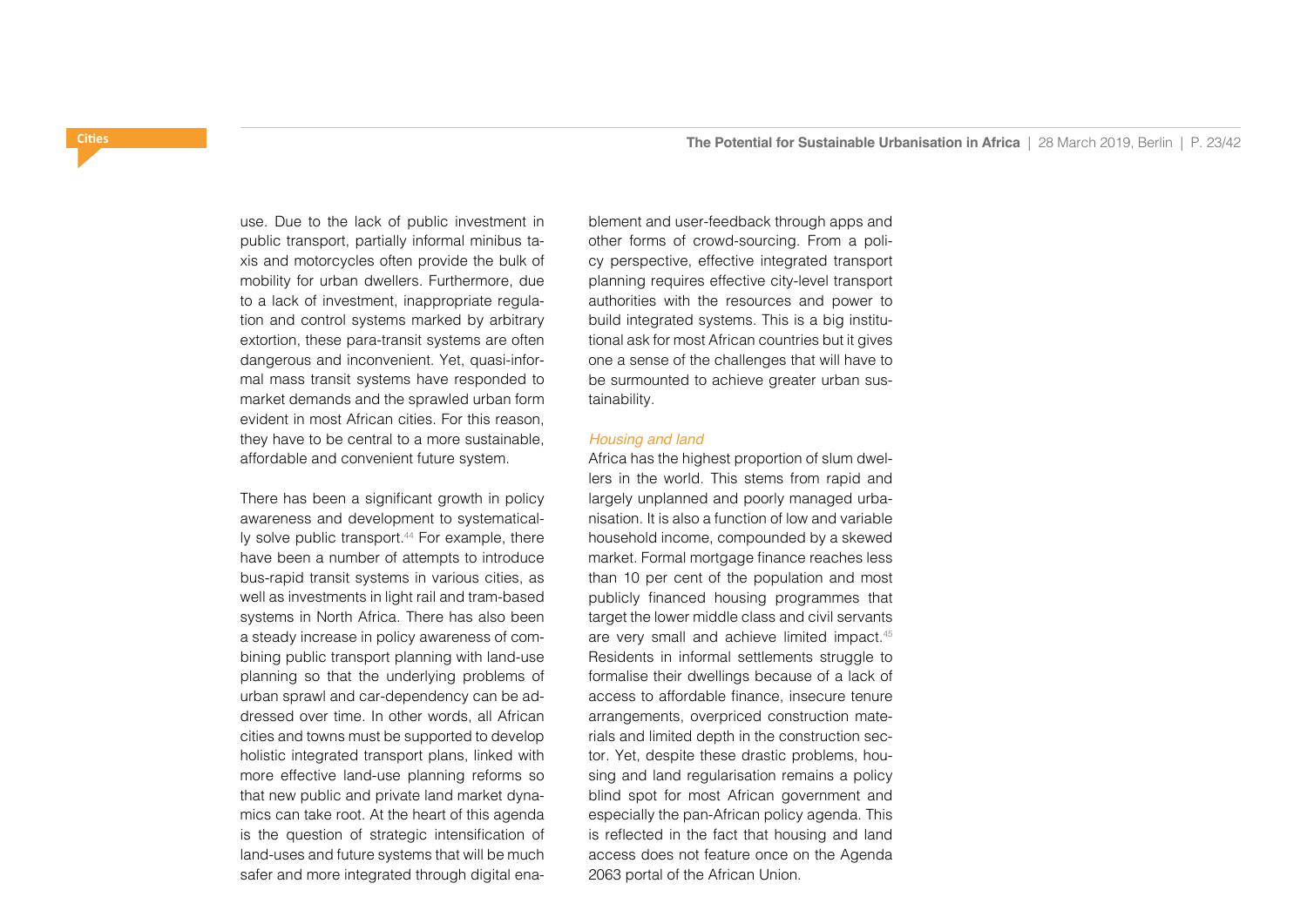The de facto reality is that the majority of shelter provision and production is achieved through the efforts of urban residents against the odds. However, even though one can admire the ingenuity and thrift of these residents, it does come at an enormous cost. Living space in informal areas are small and marked by overcrowding, poor insulation, damp and leakage, bad air circulation, limited infrastructure and often no sanitation provision. Furthermore, the collective living spaces in these neighbourhoods are also poorly lit, often dangerous for women and children, devoid of green and play spaces, prone to environmental disasters such as flooding and landslides, and overrun with solid waste that clog drainage systems and worsen environmental health problems. Most informal settlements exacerbate urban sprawl even though the occupational densities can be extremely high.

Given the youthful character of the urban population, the demand for accommodation and housing is not going to reduce anytime soon. It is remarkable that there is so little political and policy attention in the Agenda 2063 processes to address the housing and land crisis across the African continent. That said, there are three domains of policy advocacy and experimentation that can be aggregated and framed as a nascent African response. At the bottom-end of the income spectrum there are powerful social movements and support organisations that work with slum dwellers to address their

housing needs through their own initiative and resources, but with an eye on catalysing public funding to support their efforts.<sup>46</sup> The federations affiliated to Slum Dwellers International  $(SDI)^{47}$  are one example and the work they have done with Cities Alliance to mainstream slum upgrading programmes are an important reference point.48

Since most working people in African cities cannot participate in the mortgage market, there is a massive need for subsidised housing for the middle-class in most African cities. Over the last decade or so we have seen a number of African governments for example in Rwanda, Nigeria, Ethiopia, and Ghana establishing such programmes. However, apart from Ethiopia and Angola, none of these programmes have achieved any kind of scale and they have definitely not been able to stimulate a secondary market that grows from this stock. As a result, the need for this class of housing stock and associated financing instruments remains vast. Lastly, there have been attempts to strengthen mortgage market instruments so that the coverage can expand beyond 5-10 per cent of the population. Again, in this domain of reform, progress has been slow. According to the Centre for Affordable Housing Finance in Africa, the main reason for policy failure has been the lack of an integrated understanding of the full housing spectrum. They argue convincingly that this policy approach must find a receptive audience.Then it becomes possi-

*The de facto reality is that the majority of shelter provision and production is achieved through the efforts of urban residents against the odds. However, even though one can admire the ingenuity and thrift of these residents, it does come at an enormous cost.*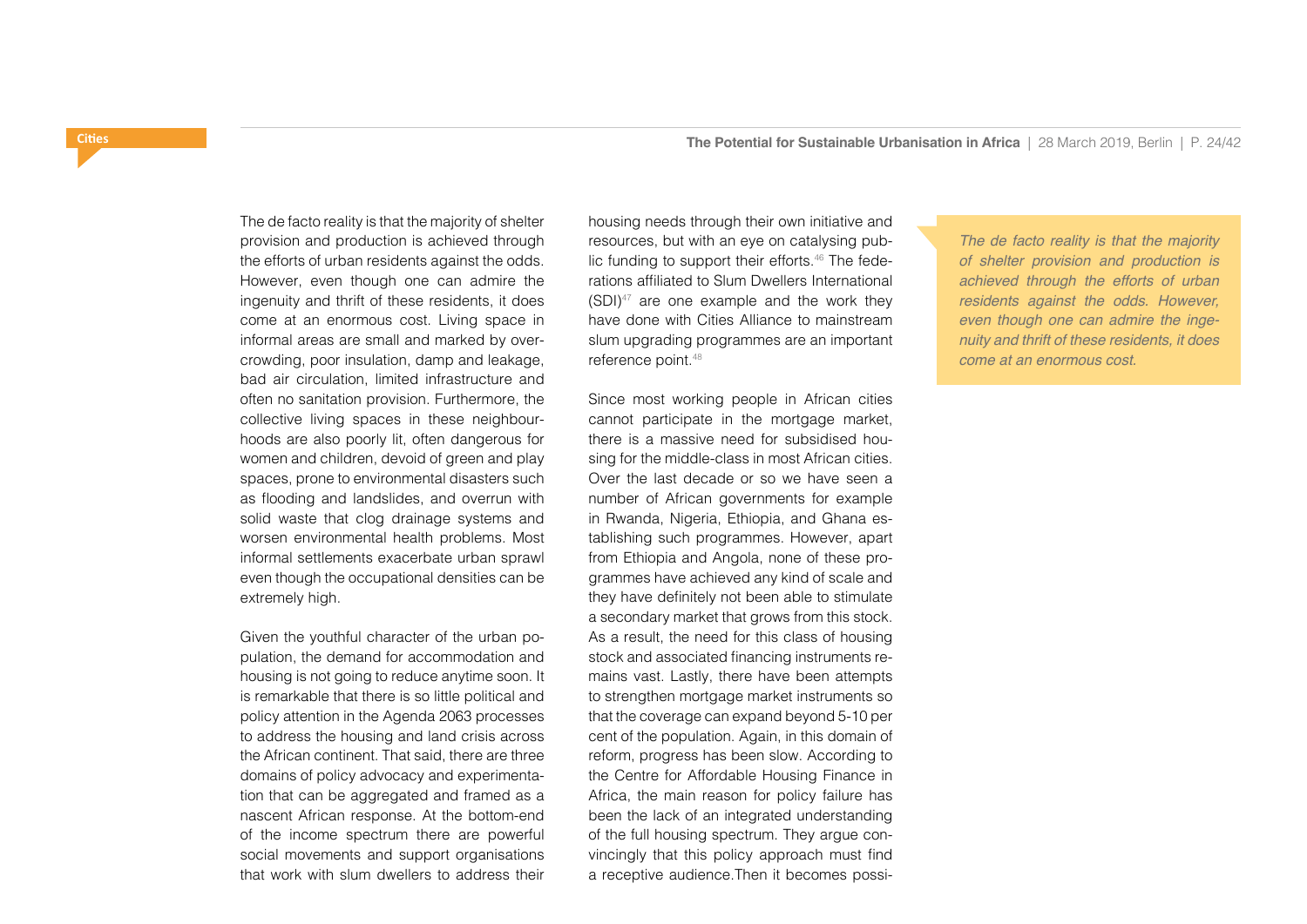ble to build credible and capable housing institutions to service different segments of the market. Moreover, it is crucial to recognise the inter-related nature of land reform, infrastructure planning and provision and housing construction and slum upgrading as summarised in Figure 9.

### *Digital revolution*

The ubiquitous discourse on the so-called fourth industrial revolution reflects the extent to which digital platforms and technologies are seen as central to all economic sectors, global trade and future competitiveness. As intimated before, the intersection of urbanisation and economic pro-

# Figure 9: Housing delivery value chain 49



Housing financing chain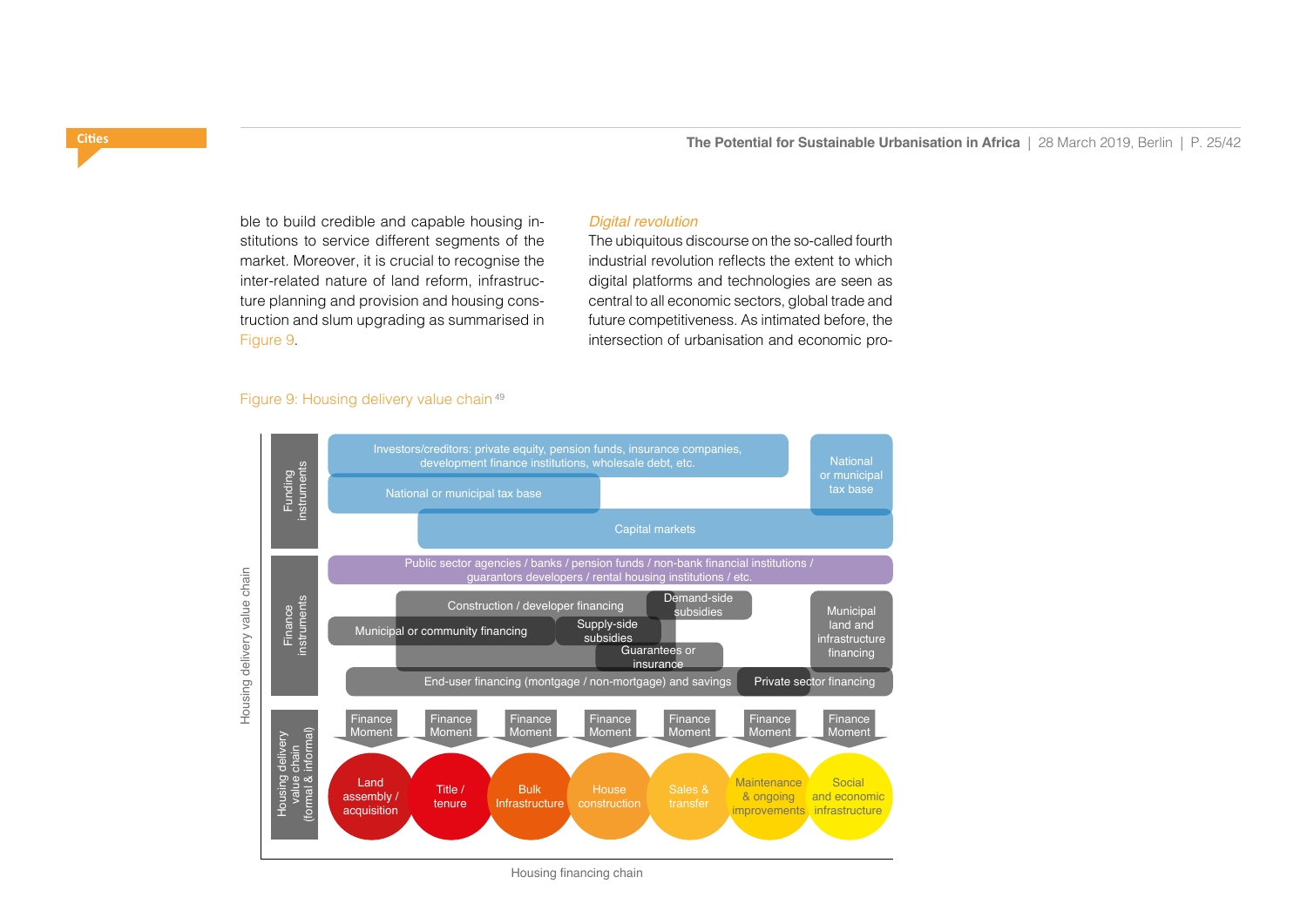ductivity demonstrates the importance of place in a more globalised economy and labour market, which points to the importance of city-level strategies of investment and coordination. Digital technologies are not only the lubricant of globalisation, they also hold the promise of transforming the function and efficiency of urban systems. This policy conclusion is strongly projected in the discourse on smart cities and the potential of smart infrastructure combined with e-governance to change the fortunes of cities and regions.

The substance of the smart city agenda is highly contested, but there have been some important efforts on the part of the UN and International Telecommunications Union (ITU) to promote a public interest definition. They propose that: "A smart sustainable city is an innovative city that uses information and communication technologies (ICTs) and other means to improve quality of life, efficiency of urban operation and services, and competitiveness, while ensuring that it meets the needs of present and future generations with respect to economic, social, environmental, as well as cultural aspects."50 The reason ITU and the UN Economic Commission for Europe (UNECE) promote this normative definition is because there are undeniable risks associated with an uncritical adoption of smart city rhetoric.

Most of the hardware and software that underpin the smart city is developed and supplied by the private sector. In order to optimise value, these actors offer holistic propriety products which can lead to technological lock-in and skew the long-term investment priorities of city governments. Also, smart city dogmas tend to favour real estate and infrastructure proposals that service the (emerging) middleclass and formal businesses because they represent a viable market. This market bias can reinforce pre-existing urban inequalities or make them worse. It is also evident that smart city technologies can be used repressively through surveillance technologies that target independent civil society organisations and political opponents of the ruling party. In summary, smart city investments do not automatically represent progress unless their impacts are seen as contributing to enhanced urban sustainability and equity.<sup>51</sup>

Keeping these risks in mind, it is undeniable that digital technologies can be deployed to enhance a city's in terms of equitable access to basic services, political voice, government responsiveness and greater citizen involvement. Digital technologies can also reinforce broader goals to create more sustainable and inclusive urban systems by tracking the "performance" of both infrastructure systems and the administrative interface between citizens and public bodies. More precisely, smart city approaches can enable African cities to accelerate access to certain basic services that can be delivered in alternative ways. The obvious example is

*Digital technologies are not only the lubricant of globalisation, they also hold the promise of transforming the function*  and efficiency of urban systems.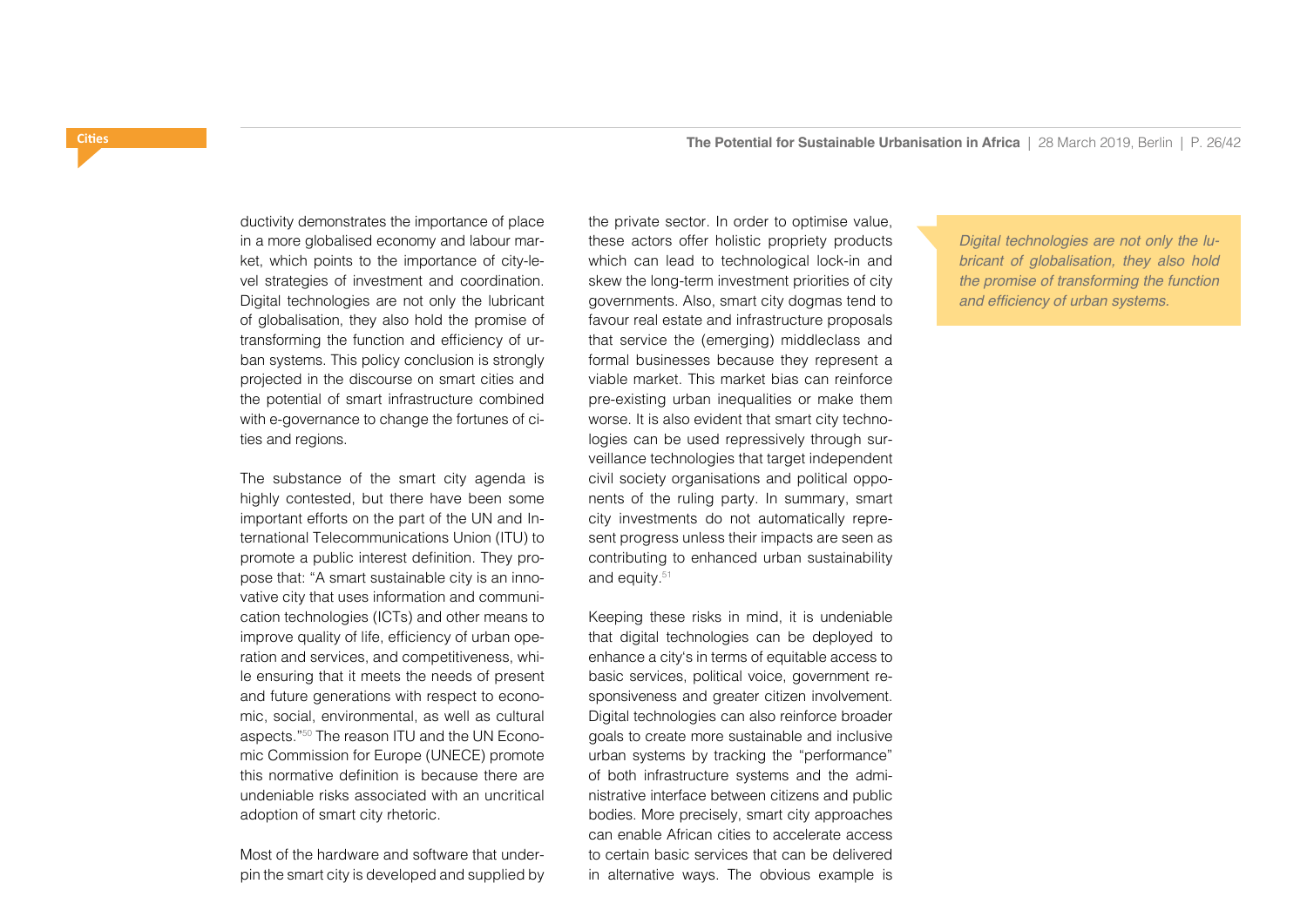energy. Micro-grid sustainable energy technologies are easier to proliferate even if a national energy grid remains inaccessible for the majority of citizens. Mobile phone internet access plays a critical role in connecting poor citizens to these infrastructural opportunities by providing a relatively cheap technical interface.

Carefully designed e-governance systems can greatly enhance the efficiency of urban authorities. The most important driver is a political commitment to open government and free access to public information. Digital systems greatly enable this and can improve the efficiency of public sector services and enhance accountability through greater transparency. Relatedly, strategic digital investments can create an appropriate pathway to a city-wide digital platform required for the promise of the Internet of Things (IOT) to be realised over time. The biggest policy mistake that can be made is a policy obsession with IOT without a democratic process to make reasoned decisions about the pathway to follow to get there in a manner that particularly the vulnerable and excluded in the city. This normative orientation requires civic mindedness and an investment in developing e-literacy amongst the population. This is the best insurance to take out against the risks of smart city hubris mentioned before.

A significant initiative on the African continent that seems to be gaining traction is Smart Africa. According to the website, "SMART Africa is a bold and innovative commitment from African Heads of State and Government to accelerate sustainable socioeconomic development on the continent, ushering Africa into a knowledge economy through affordable access to Broadband and usage of Information and Communications Technologies."52 It is spearheaded by President Paul Kagame of Rwanda and now includes at least 23 African Heads of State, the Secretary General of the ITU and the African union (AU) Commissioner for Infrastructure and Energy on its board. Smart Africa sponsored an initiative, the Africa Smart City Blueprint<sup>53</sup> how best to promote smart city projects that are in line with domestic developmental priorities. It is unclear what the current status of that initiative is apart from projects in Kigali, Rwanda. This status shows that a debate has started about the relevance of smart cities in the African context but there are few practical initiatives to move to a stage of implementation.

Up to this point the argument is that, if Africa is able to reorient its development paradigm and investments in its cities through a sustainable infrastructure approach that is digitally enabled, the prospect of achieving the goals of Agenda 2063 is greatly enhanced. However, Africa will need strong partnerships and appropriate investment to support this approach.

*The biggest policy mistake that can be made is a policy obsession with IOT without a democratic process to make reasoned decisions about the pathway to follow to get there in a manner that serves particularly the vulnerable and excluded in the city.*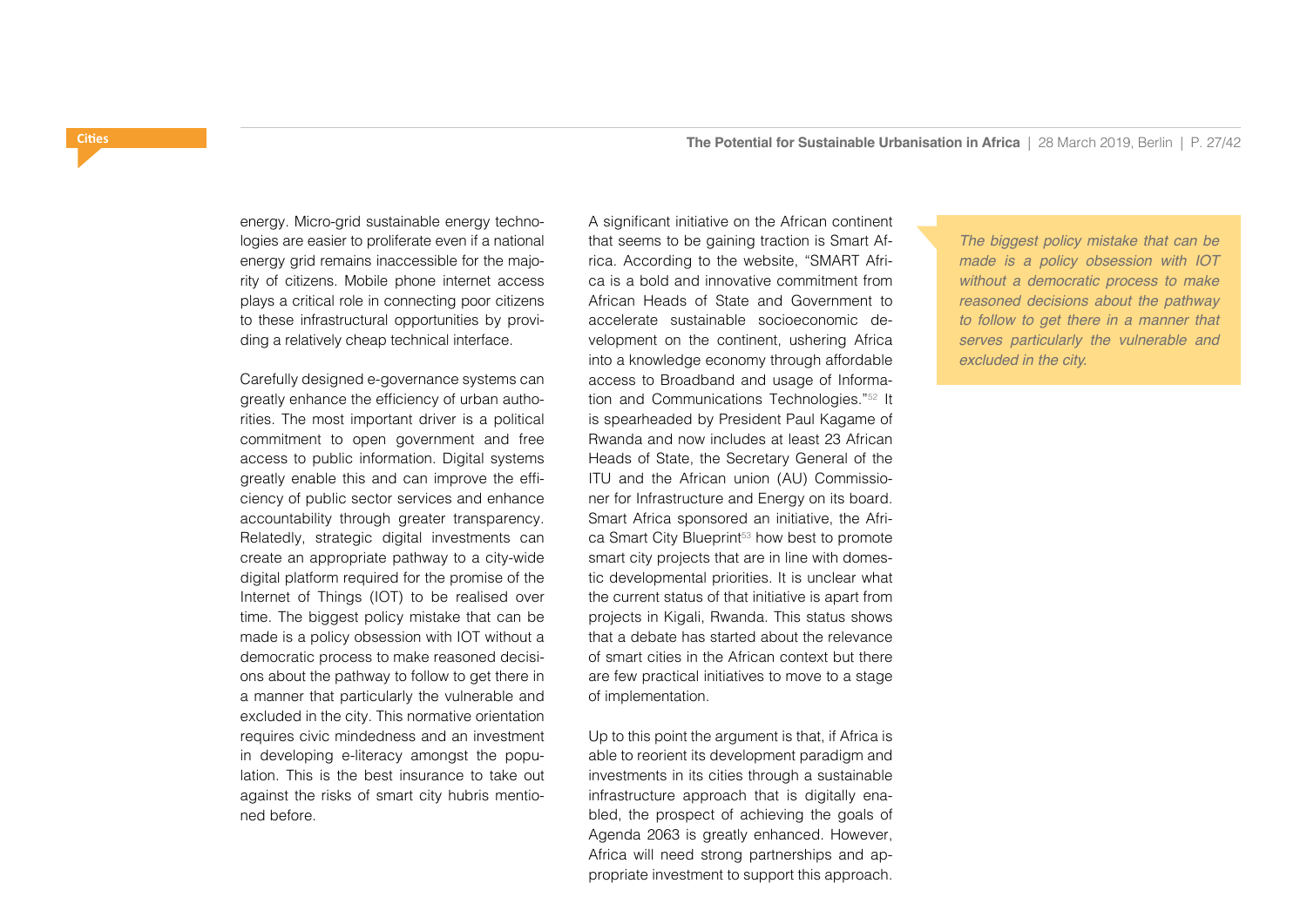There have certainly been efforts to forge these in the multilateral arena over the last few years and two initiatives are worth reflecting on: 1) The G-20 Compact with Africa and 2) The Programme for Infrastructure Development in Africa (PIDA). Both of these respond to the imperatives of structural transformation at the core of Agenda 2063 but require refinement to ensure a stronger and clearer urban focus.

#### *The G-20 Compact with Africa*

This initiative falls under the G-20 Finance Track.54 It seeks to aid African countries through three frameworks of public policy: i) macro-economic, ii) business development and iii) financing. In each of these domains there are a raft of technical policy approaches that are promoted. For example, in the domain of macroeconomic policy the focus falls on sustainable public debt, increasing domestic revenue raising through an investment-friendly tax system, improving the performance of public utilities, and so on. What is striking about the full scope of policy reform priorities is how conventional they are in terms of the macro-economic policy thinking that produced the crisis of the neoliberal state as demonstrated through cogent analysis by Joseph Stiglitz.55 Moreover, for our purposes here, the financing framework is so squarely within the dominant paradigm of mainstream development finance it will not usher in the promotion of sustainable infrastructure solutions that are so desperately needed on the continent. Germany can play a leadership role in rethinking the policy assumptions of the G-20 Compact so that it truly advances the objectives of Agenda 2063.

# *The Programme for Infrastructure Development in Africa (PIDA)*

The central purpose of PIDA is to address the massive infrastructure deficits of the African continent but in a manner that fosters greater regional integration and productivity. It adopts a pan-African perspective, and given its constituent members, endeavours to achieve greater synergy between diverse infrastructure investors active on the Continent. The formulation of PIDA was undertaken within a collaborative partnership process involving the African Union Council, UN Economic Commission for Africa (UNECA), NEPAD Planning and Coordinating Agency (NPCA) and the African Development Bank (AfDB), it was underpinned by an extensive and inclusive consultative process involving the Regional Economic Councils (RECs), Member States, as well as stakeholders from the public and private sector and grounded on strong diagnostic and analytical work. It has enormous legitimacy and potential policy influence. Moreover, PIDA recognises the importance of a sustainable energy solution and also focusses on transport, water and ICT. These sectors are all central to the fulfilment of the sustainable urbanisation agenda. However, to date, PIDA has prioritised a national and regional (cross-border) perspective but not necessarily an urban one. This can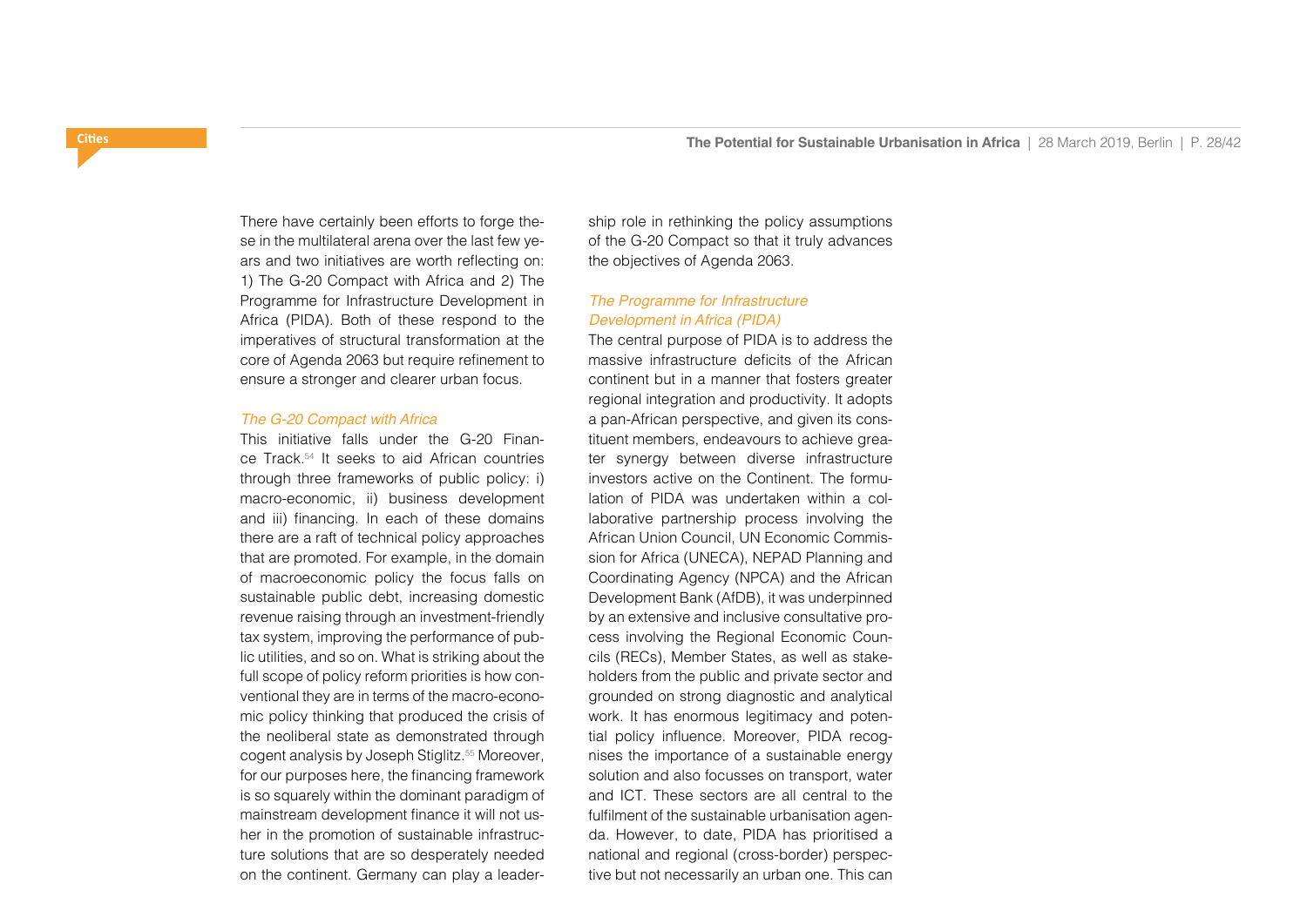be shifted through a careful engagement with allies in Europe along with the OECD and UN-ECA, especially in the context of the Africa-Europe Alliance announced by then President of EU Commission, Jean-Claude Juncker.56

In brief, there is a need to reinforce the approach and agenda of PIDA but with a stronger sustainable urban development focus, whilst working to influence the G20 compact so that it is given a stronger spatial and sustainable development focus. The G20 Compact matters because it serves to aggregate the most powerful actors in the international development system: the Bretton Woods institutions and Ministries of Finance. It is not possible to achieve deep transformation unless macro-economic policy is reformulated to reinforce sustainable development outcomes. On this note, it is appropriate to turn to a number of concrete recommendations.

*In brief, there is a need to reinforce the approach and agenda of PIDA but with a stronger sustainable urban development focus.*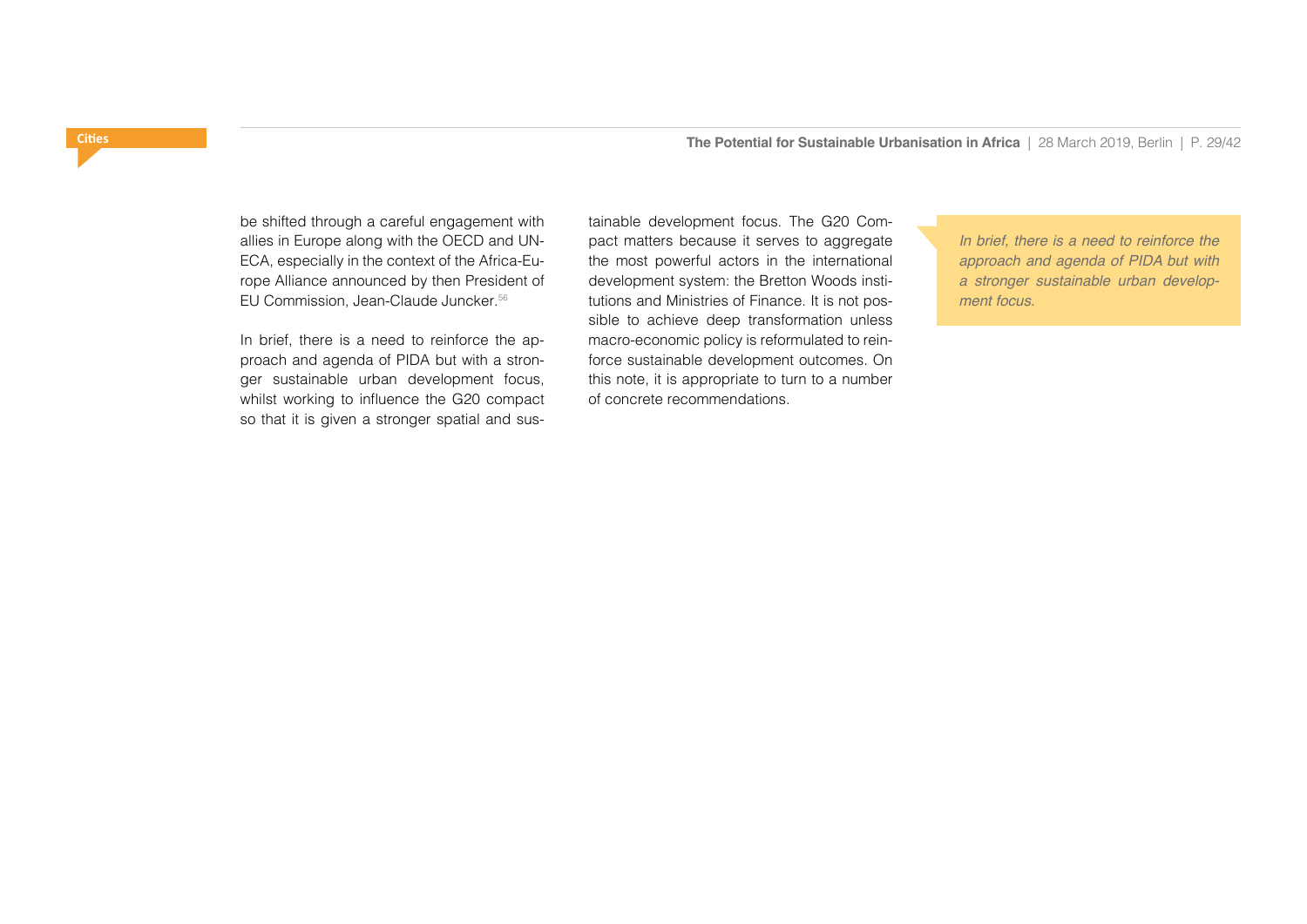#### **5.** Recommendations

The readers of this paper includes policy makers and researchers in Europe with a deep interest in the long-term prosperity of Africa wish who wish understand how to best engage with urbanisation as a mega trend. The recommendations adopt a systematic institutional perspective that proposes the following building blocks as crucial for crafting an effective engagement between European and African actors.

**First**, in terms of next steps, it is essential to deepen recent political commitment to see urbanisation as an opportunity to achieve the SDGs and the goals of Agenda 2063. **Second**, it is crucial to fortify the globally agreed upon policy mechanism to drive urbanisation policies at the country level: National Urban Policies (NUPs). Ideally, it translates political will into actionable steps to achieve policy coherence and implementation. If the NUP has a strong sustainability and inclusion

thrust, it creates an ideal platform for driving a more strategic focus. **Third**, as intimated throughout this paper, it is crucial to enhance the **knowledge system** in Africa on what contextually appropriate sustainable infrastructure means for rethinking development investment priorities and urban/territorial management. It is equally important to figure out the financing challenges that hobble most infrastructure investment plans, especially ones that seek to innovate and be inclusive. Infrastructure investments provide the bridge between the current unsatisfactory context and the ambitious vision of Agenda 2063. Lastly, the most important zone of action is the city level and it is also at this scale that new kinds of research and development eco-systems will have to be constructed to drive contextual innovation with deep impact. This section fleshes out each of these building blocks with more specific recommendations.

<span id="page-29-0"></span>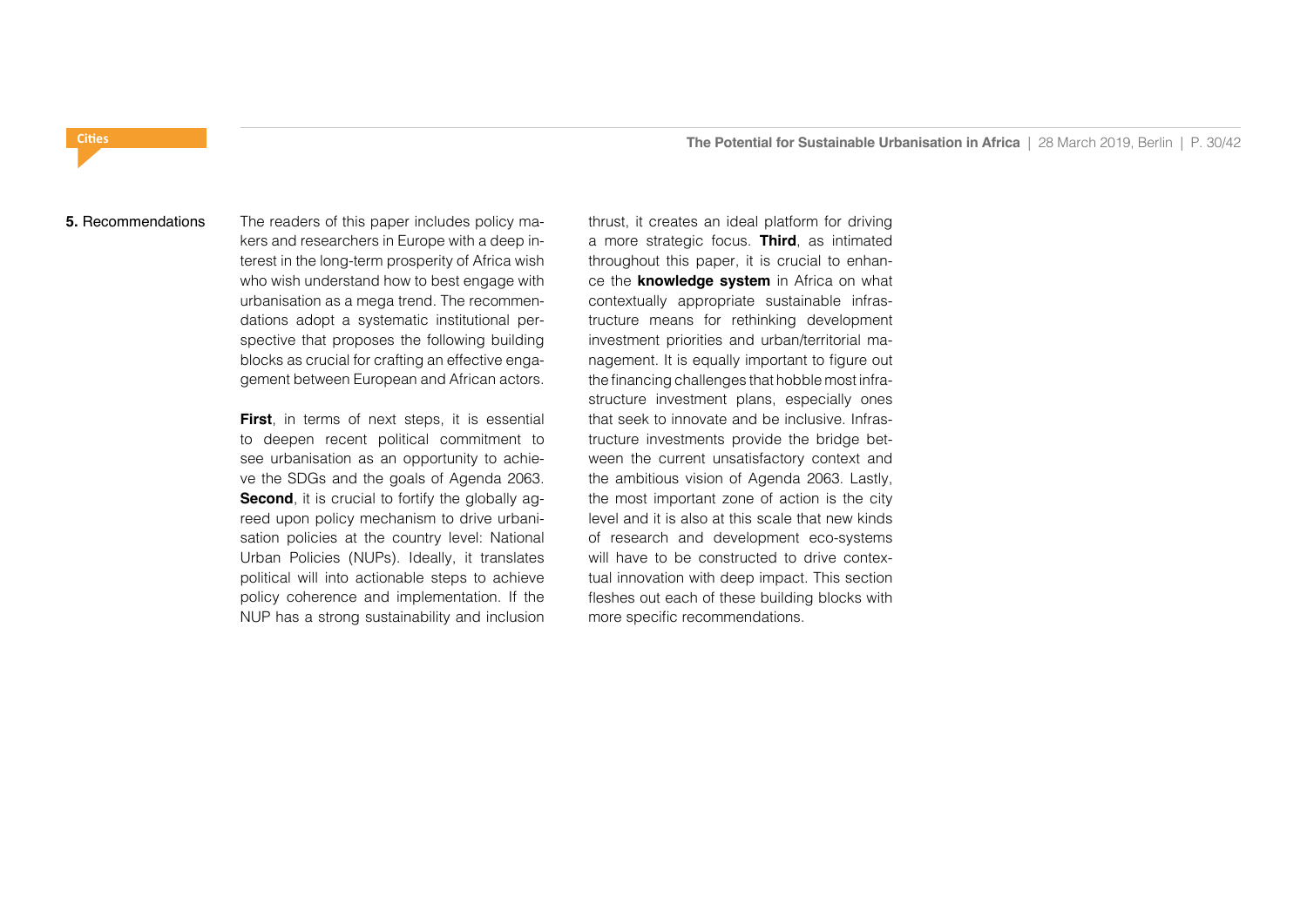- *A. Consolidate the policy recognition that urbanisation matters for the long-term prosperity of the African continent.*
	- In the context of major high-level engagements between African and European countries and leaders, it is important that the urban dimension is deeply embedded. A high-level conference between African and European development policy leaders should be convened in 2020 to get high profile endorsement for the centrality of the African urban agenda to achieve both the SDGs and Agenda 2063. This could also be the forum where criticism of the G20 support package (discussed earlier) can be placed on the table.
	- The African Union Special Technical Committee on: public service, local government, urban development and decentralisation should be enrolled as a core partner of such a conference to boost its profile and ensure the right political champions are targeted.
- Furthermore, the Urbanisation Unit in UN-ECA, UCLG Africa, UN-Habitat and strategic civil society partners such as the African Association of Planning Schools (AAPS), African Urban Research Initiative (AURI), African Research University Alliance (ARUA), Slum Dwellers International, among others, should be convened to identify how more impetus can be put behind efforts to popularise the urban question within African policy forums. This informal coalition will also be important to shape the design and outcomes of the proposed conference.
- It is widely recognised that most African governments have inadequate data on urban systems and intra- and inter-urban dynamics in their territories. It is vital that national statistical agencies are engaged as a matter of urgency to define protocols for how best to remedy this lacuna in data. It will be impossible for NUPs to be meaningful without sound data. Furthermore, the localisation of SDGs cannot be tracked without such data sets.

*In the context of major high-level engagements between African and European countries and leaders, it is important that the urban dimension is deeply embedded.*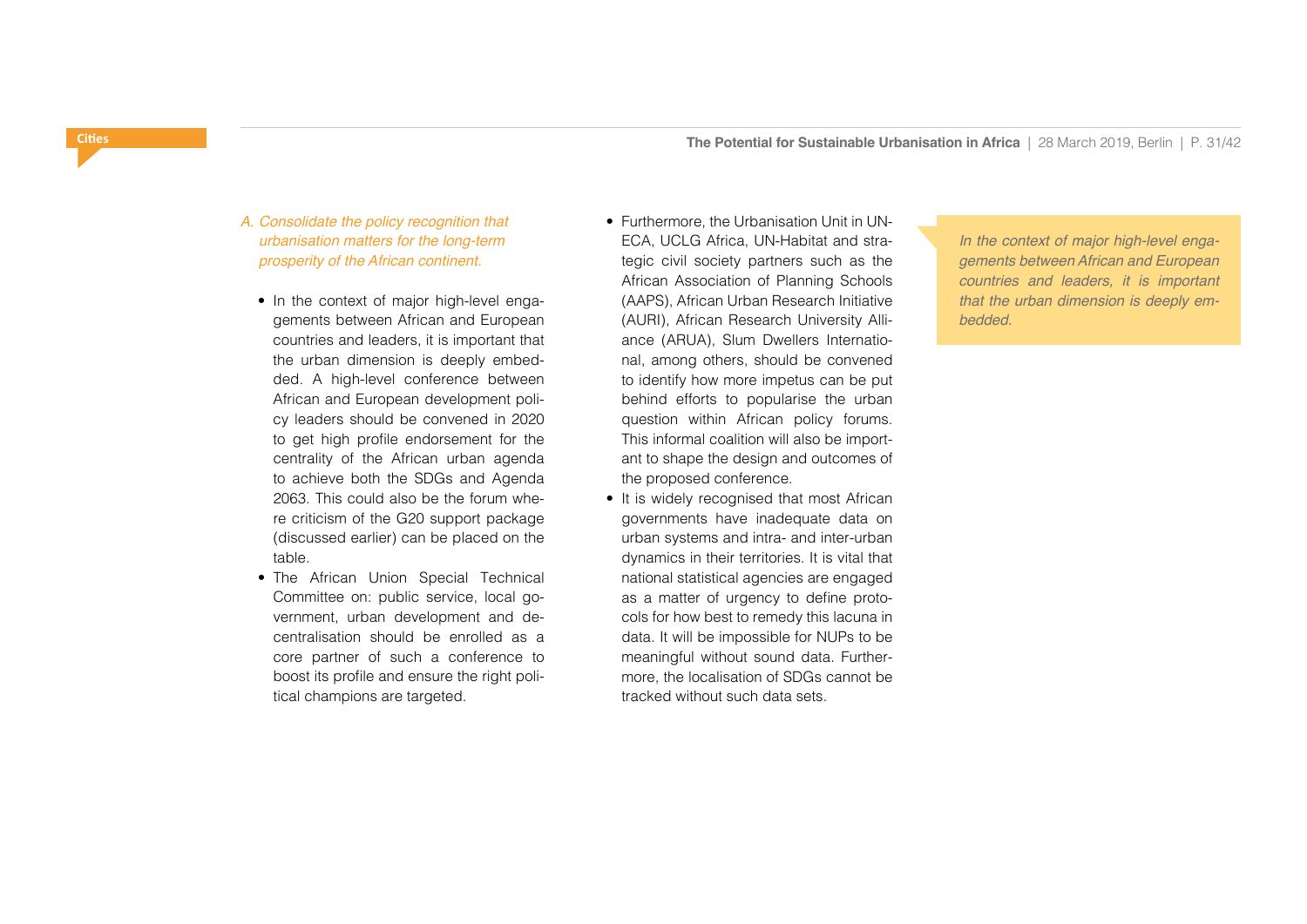- Establish a tracker of African cities that are demonstrating pan-African and global leadership in localising the SDGs and Agenda 2063. Again, it is vital to create and project the profile of leaders and cities who are doing the difficult work of embarking upon sustainable transitions in their city. These city level actors can then also be key actors in the 2020 conference. There will be a direct interest for UCLG Africa and Metropolis (a global network of major cities that is embedded in UCLG) to be central stakeholders in this initiative along with the SDG Localisation initiative of the office of the Secretary General of the UN. Cities Alliance will be a credible convenor of such a process and knowledge management support can come from ACC, AAPS, AURI, C40 and the Coalition of Urban Transitions.
- *B. Promote the participatory formulation and adoption of National Urban Policies (NUP) in all African countries as the linchpin between macro-economic, environmental and territorial policies.*
	- Key public, private, civic and academic champions with an interest in sustainable urbanisation should form a NUP Hub to collate, review, critique, track and promote context-specific NUPs.<sup>57</sup>
- A sub-set of technical work should focus on streamlining indicator frameworks that underpin NUPs and National Urban Policy Forums.58 It will be strategic to connect such research and design work with the initiative to mainstream urban statistics in national statistical agencies. Again, the UN SDG Localisation initiative can be called upon to support such a process.
- UCLG Africa and other local government bodies should be supported so that they can provide advice and guidance on how to design and execute effective national urban policy dialogues that continuously refresh NUPs. This is crucial because it will go a long way to mainstream urban policy debates and create momentum behind bold urbanisation strategies and programmes.
- A compelling communications strategy should support this cluster of recommendations. Until there are popular and persuasive means of communications about the value of these policy mechanisms, they will remain marginal in the larger political landscape of African countries.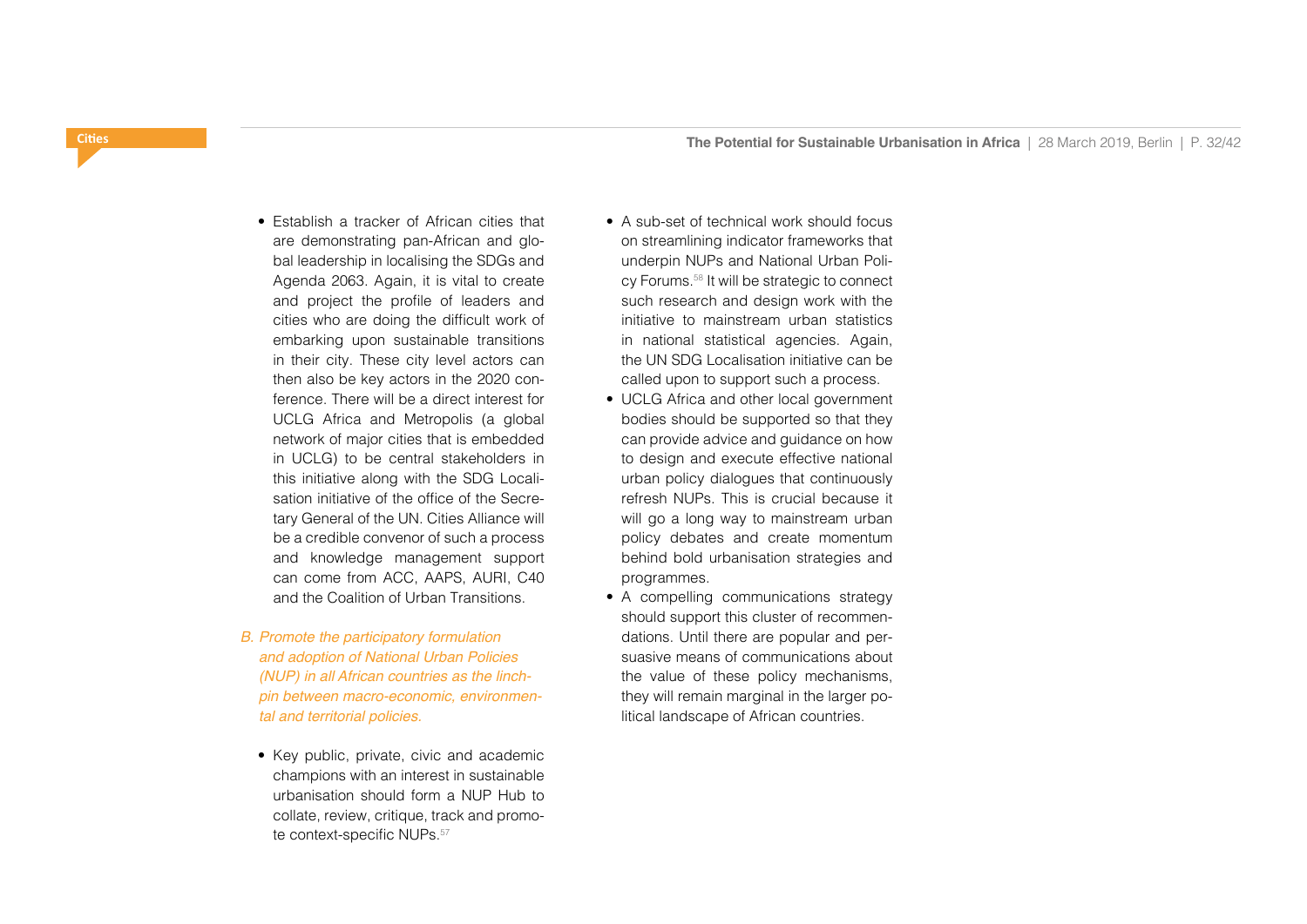- *C. Enhance the knowledge system in Africa on sustainable infrastructure solutions that are affordable and culturally appropriate.*
	- Technical knowledge on infrastructure systems is currently dominated by the (global) consultancy industry, and they have a disproportionate influence on policy decisions. This is wasteful and represents political risk because it means that urban majorities will not benefit from investment programmes. Most consultancy firms accept conventional norms about the pre-eminence of economic competitiveness, which reinforces narrow investment priorities.
	- It is vital to strengthen African knowledge institutions to develop deep expertise on sustainable infrastructure approaches that are affordable, inclusive and consistent with a sustainable urban system emerging over time. (The priority sectors – energy, mobility, housing and land, as well as ICT – are discussed in earlier sections of the paper.) This group should also identify how best to interface with PIDA given its central role in driving pan-African infrastructure investment plans.
- A formal knowledge partnership between ARUA universities, the African Union, AfDB, UNECA, UCLG Africa and others should be established to create a multi-nodal pan-African Centre of Excellence on Sustainable Infrastructure Transitions. European partners that could play a facilitative role include the Robert Bosch Stiftung, AXA Research Fund, the Coalition for Urban Transitions and the C40 Cities Finance Facility. The first step would be a scoping study to establish the feasibility of such an initiative.
- In parallel, it will be important to update the municipal skills audit that was done a few years ago by UCLG Africa and Cities Alliance from the perspective of implementing Sustainable Infrastructure. This must connect with a pan-African capacity building, training and learning agenda to ensure that the human capital is strengthened to run these kinds of infrastructure systems. This is a massive undertaking by itself.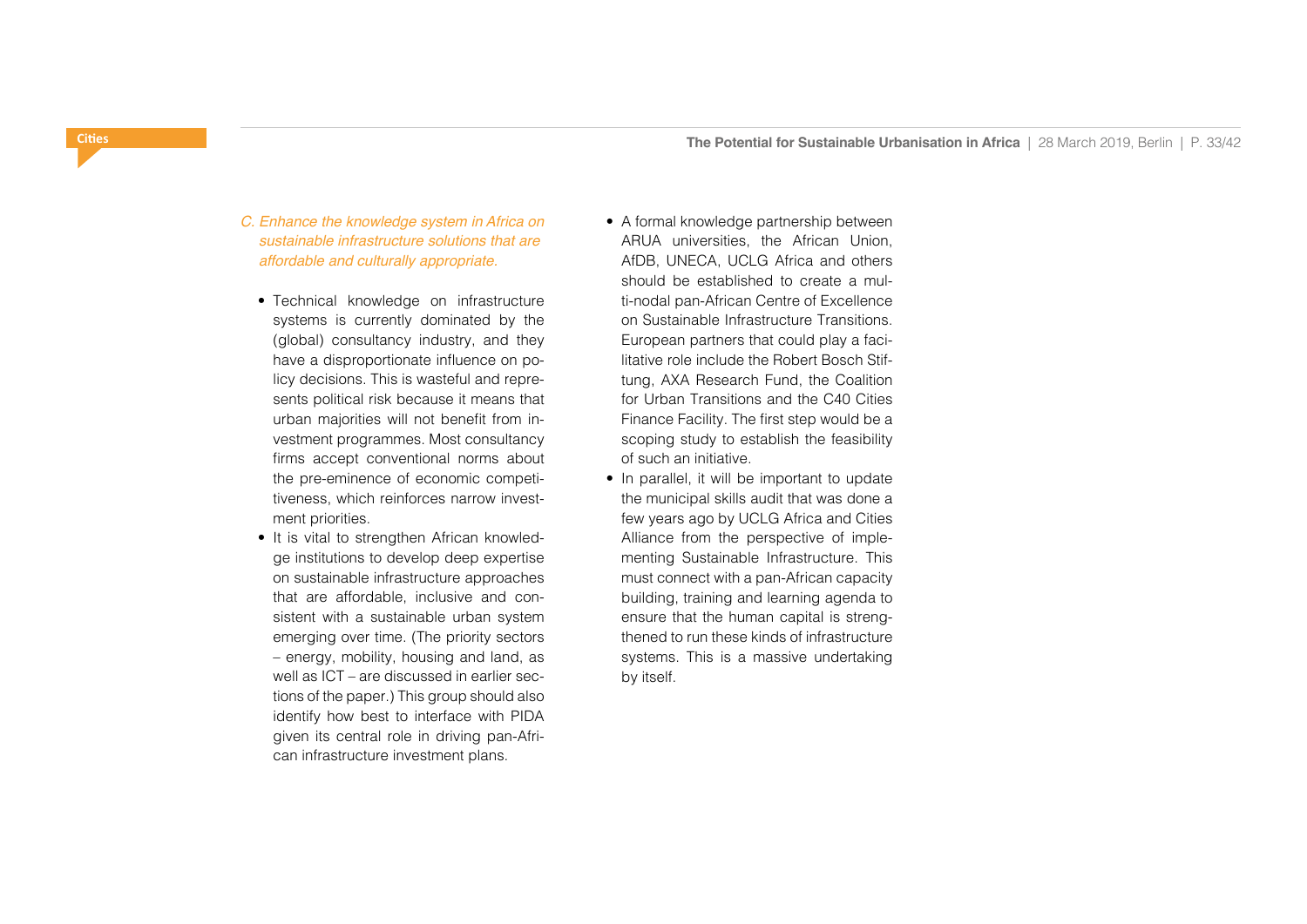# D. Address the infrastructure finance conun*drum that confronts most African cities.*

 If one adopts the conventional infrastructure finance criteria on feasibility, bankability and risk, most African cities will simply never be able to access affordable finance to implement sustainable infrastructure plans. This is compounded by rigid inter-governmental systems in most African countries that prevent most city governments from engaging with various financing instruments and opportunities. It is self-evident that the previous recommendations will come to naught unless this institutional constraint is addressed.

- Establish a Task Team to formulate an original vision for financing sustainable infrastructure transitions (and associated governance processes) in diverse African settings. Such a Task Team should commission original research, consult widely and invest in experiments to test potential approaches.
- The Task Team should, at a minimum, include: AfDB, DBSA, UCLG, FMDV, Cities Alliance, C40 Cities Finance Facility, Coalition for Urban Transitions, UN-Habitat, AURI, and other nodes of expertise in African universities.
- The first step would be a feasibility exploration to establish the appetite for this kind of process.

*If one adopts the conventional infras*tructure finance criteria on feasibility, *bankability, and risk, most African cities will simply never be able to access affor*dable finance to implement sustainable *infrastructure plans.*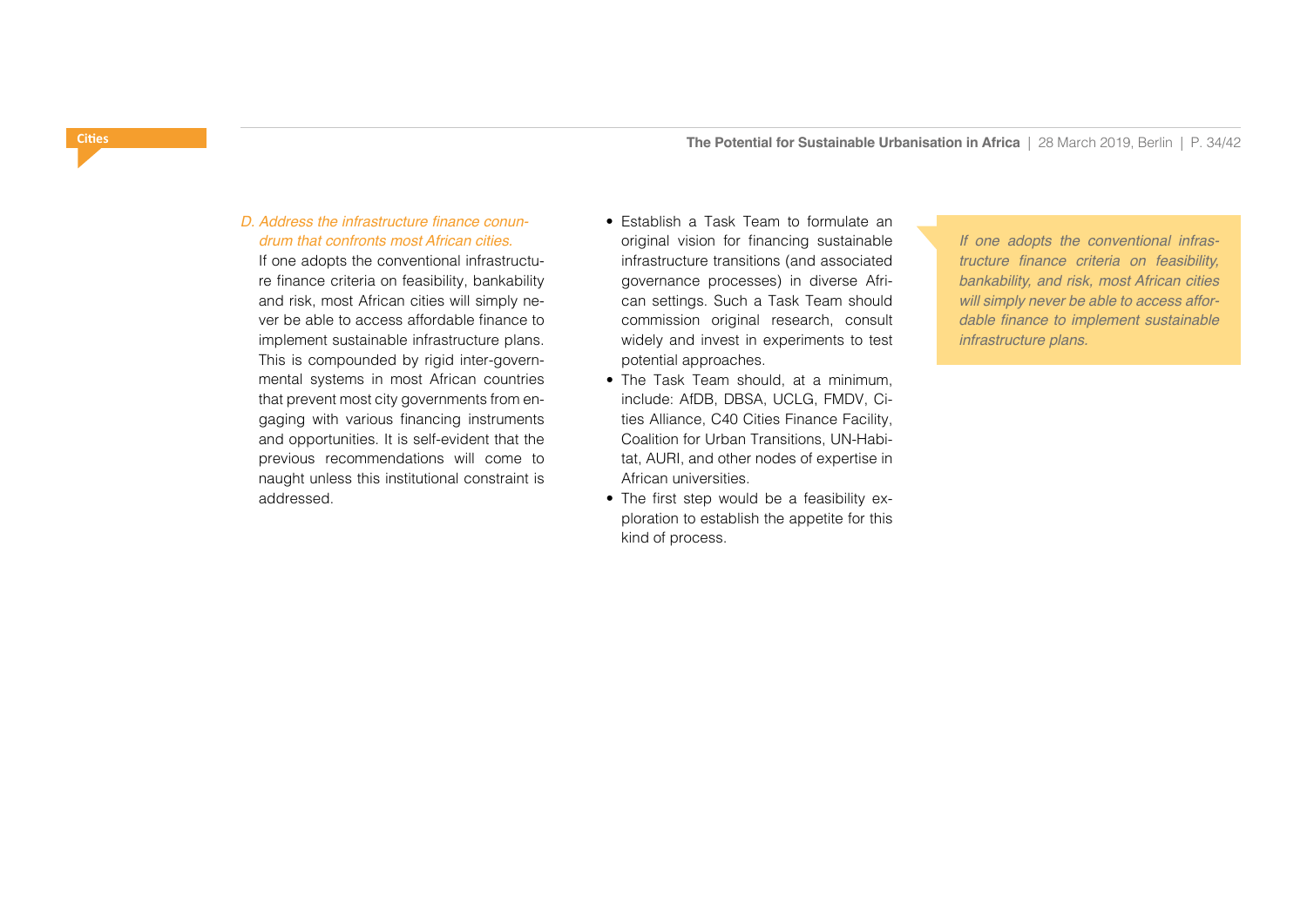# *E. Promote a decentralised model R&D on sustainable infrastructure transitions.*

Historically, innovation systems have operated at a national scale, linked to macro-economic priorities of a given country and reinforced by the Science and Technology agenda. However, with the place-specific dynamics of sustainable economic development, it is crucial to complement these models with city-level innovation systems.59 In most African countries, the requisite innovations explored in this paper will have to be designed with local conditions and institutions in mind. Furthermore, they will have to stem from concrete projects that can be demonstrative on how to actually do sustainable infrastructure investments that are linked to alternative land-use models, alternative financing flows and democratic oversight mechanisms. It is incumbent on Africa's major metropolitan nodes to take the lead in this regard.

- Establish an informal network of a select number of African metropolitan/regional governments with a demonstrable interest in innovating with regard to sustainable urban development. This can be driven by Metropolis in close working relationship with UCLG Africa, Cities Alliance, AfDB, PIDA, ARUA, AURI, SDI and African members of the World Business Council for Sustainable Development and the urban programme of the World Economic Forum.
- Establish an incentive fund for innovation in order to accelerate of experimentation in sustainable infrastructure solutions. This can work hand in hand with the proposed Centres for Excellence.
- Strengthen peer learning and leadership development between key actors driving these city-level innovation hubs. This will not only grow the professional cohort but also increase the status of this new area of urban practice.
- Connect key African experiments and innovations with various existing international prize giving bodies that seek to promote innovation in sustainable urban development.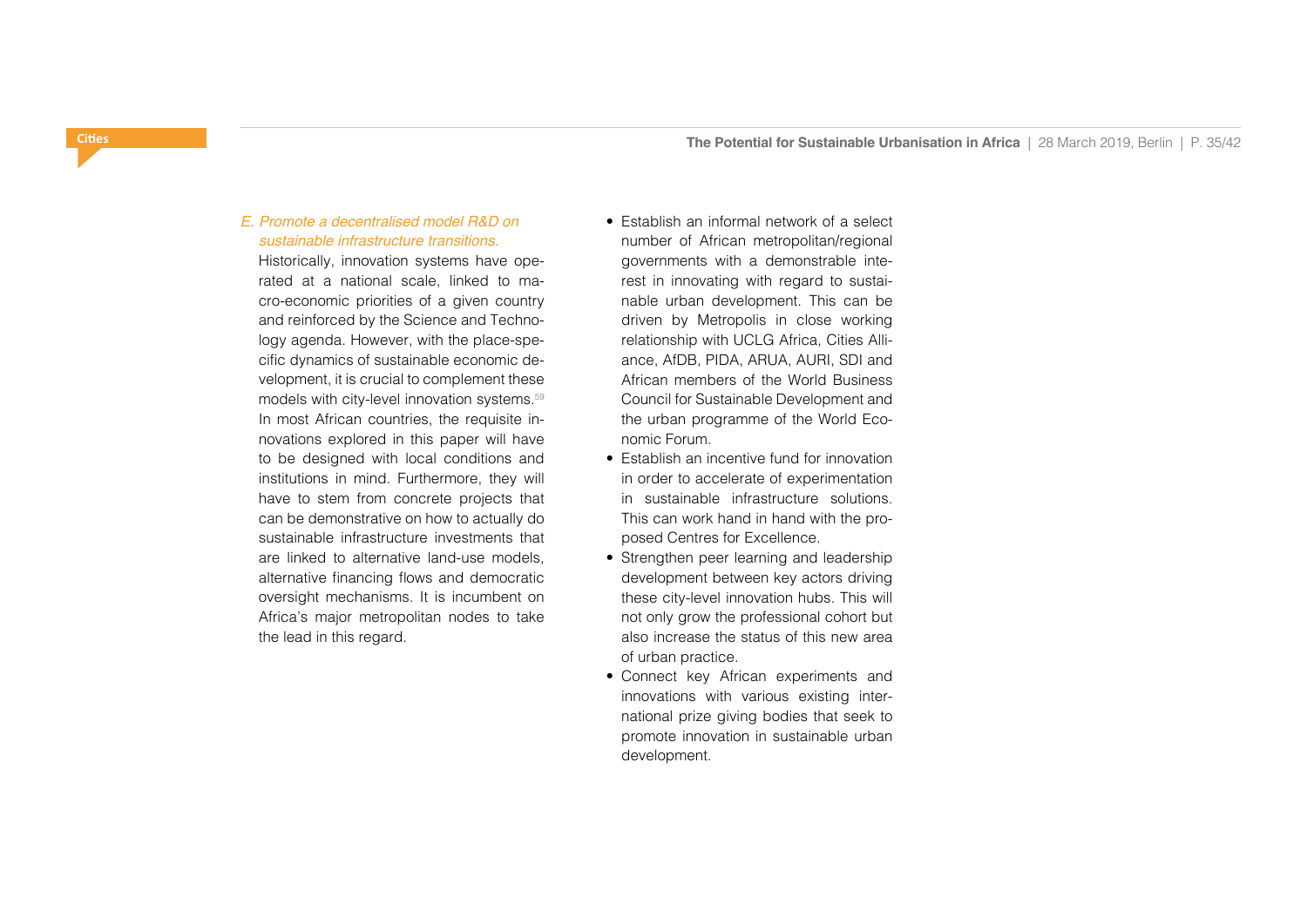#### **6.** Conclusion

There can be little doubt that Africa is finding its voice and purpose in these tumultuous times. Africa's generational purpose is evocatively captured in Agenda 2063, which reflects a willingness to draw on powerful African cultural roots to reimagine a future that is proud, united, prosperous and just. Moreover, what is exciting about the current moment is that there is widespread political recognition that actions must speak louder than words. Recent progress with regard to a single African market within a decade, a shared passport and open skies all suggest that we have entered an era of forward-looking rhetoric and ambitious action. Whilst recognising these impressive developments, this paper explored the importance of strengthening a spatial understanding in devising new institutions, priorities, plans, and implementation vehicles to give effect to Agenda 2063. Specifically, the centrality of urbanisation and achieving sustainable urbanism, has been the focus.

In the recent past International and African development institutions have all expressed an appreciation of the importance of cities

in achieving high-level development goals as expressed in the SDGs. The role of cities now seems beyond dispute but there remains a profound gap between policy pronouncements and concrete programmes at a pan-African and national scale. Based on the evidence set out in this paper it is apparent that too much policy formulation and prioritisation remain "space-blind" and not appreciative of the importance of urban development as a catalytic dynamic achieving structural transformation and a green economy. An argument was made for the promotion to sustainable infrastructure to achieve sustainable urbanism – the only viable bedrock for structural transformation that produces a labour-intensive and green economy over the next two decades. Development partners in Africa and Europe can use this paper as a resource to review their current priorities and identify practical ways to become more active and effective in advancing sustainable urbanism. A series of recommendations are offered as a starting point for such deliberations that will, hopefully, lead to renewed commitment and more strategic action.

# <span id="page-35-0"></span>**Cities**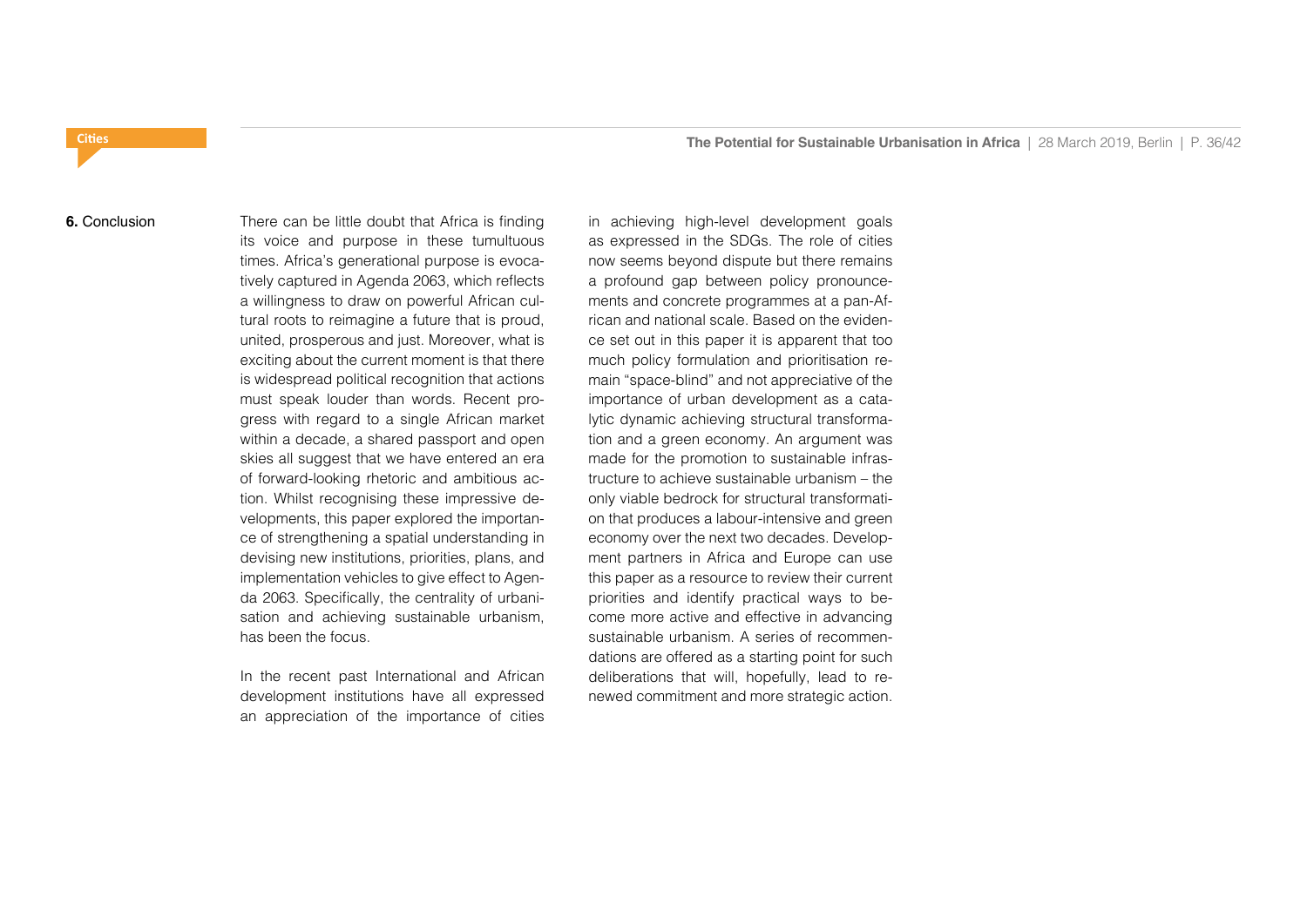#### **7.** Literature

<span id="page-36-0"></span>**Cities**

- Acknowledgement: I want to thank the Alfred Herrhausen Gesellschaft for the time and opportunity to conduct the research for this paper. In particular, Anna Herrhausen and Elisabeth Mansfeld for their critical engagements improving the quality of the analysis. I am also grateful for the space and time afforded by the Robert Bosch Academy to finalise the work. Of course, as always, I am solely responsible for the content and errors in the work.
- <sup>2</sup> Mbembe, A. and S. Balakrishnan (2016) Pan-African Legacies, Afropolitan Futures: A conversation with Achille Mbembe. Transition, Issue 120, pp. 28-37.
- African Union (2015) Agenda 2063. The Africa We Want. Popular version. Second edition. Addis Ababa: African Union.
- 4 The report can be consulted here at Url: https://www.securityconference.de/en/publications/ munichsecurity-report/munich-security-report-2018/
- <sup>5</sup> This reality was highlighted during the WEF panel on the Price of Inequality at the most recent Davos gathering.
- <sup>6</sup> Goldin, I. (2017) The second Renaissance, Nature, Vol. 550, Issue 7676.
- <sup>7</sup> The Ibrahim Index of African Governance provides a useful time-series data set and analysis of these trends. Url: http://mo.ibrahim.foundation/iiag/
- 8 Africa Union Commission and OECD (2018) Africa's Development Dynamics 2018: Growth, Jobs and Inequalities. Paris: OECD Publishing.
- <sup>9</sup> This legacy is analysed in: Carmody, P. (2011) The New Scramble for Africa. Cambridge: Polity Press; Jerven, M. (2015) Africa. Why economists get it wrong. London: Zed Books.
- <sup>10</sup> Recent trends can be explored in: Transparency International and Afrobarometer (2015) People and Corruption: Africa Survey 2015 – Global Corruption Barometer. Berlin: Transparency International. 26
- 11 OECD, AfDB and UNDP (2016) African Economic Outlook 2016. Sustainable Cities and Structural Transformation. Paris: OECD.
- 12 OECD, AfDB and UNDP (2016) African Economic Outlook 2016. Sustainable Cities and Structural Transformation. Paris: OECD, adapting Dani Rodrik.
- 13 UNECA [United Nations Economic Commission for Africa] (2015) Economic Report on Africa 2015: Industrializing Through Trade. Addis Ababa: ECA, p.47.
- 14 UNECA [United Nations Economic Commission for Africa] (2017) Economic Report 2017: Urbanization and Industrialization for Africa's Transformation Addis Ababa: UNECA, p. 20.
- 15 Adapted from: Short, J.R. 2006. Globalization and the City. In Urban Theory. A Critical Assessment. Basingstoke, Hampshire: Palgrave Macmillan.
- 16 UNECA [United Nations Economic Commission for Africa] (2017) Economic Report 2017: Urbanization and Industrialization for Africa's Transformation. Addis Ababa: UNECA, p. 20.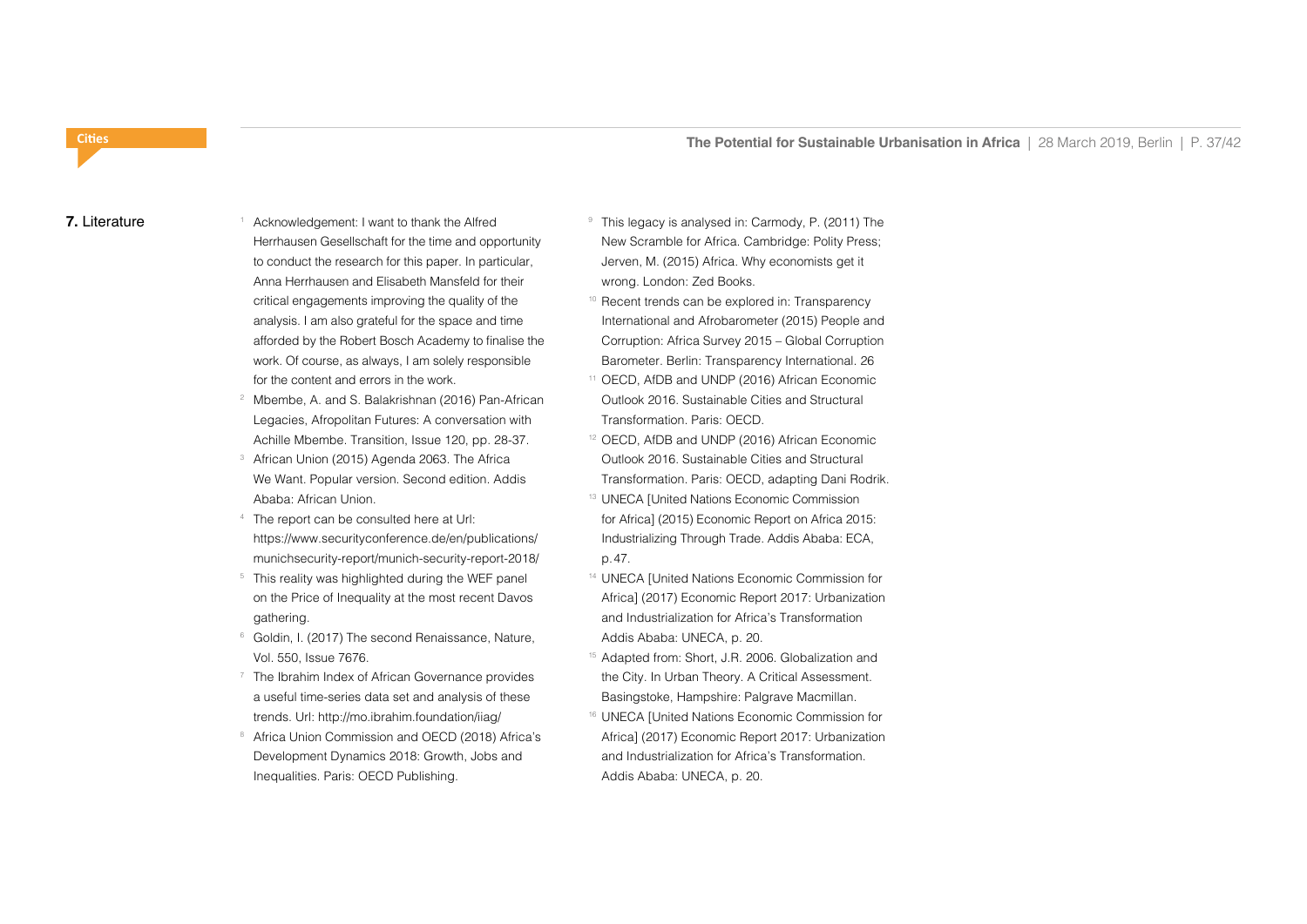- 17 UNECA [United Nations Economic Commission for Africa] (2017) Economic Report 2017: Urbanization and Industrialization for Africa's Transformation. Addis Ababa: UNECA.
- $18$  There is a dedicated portal with information on the various aspects of Agenda 2063 and the programmatic areas of work. This portal is clearly still under construction at the time of writing since the actions taking place at country level are incomplete. However, the site does offer a summary of achievement to date at Url: http://www.nepad.org/ who-we-are/results-at-glance
- 19 Africa Progress Panel (2017) Lights, Power, Action. Electrifying Africa. Geneva: APP, p. 14.
- 20 Africa Progress Panel (2017) Lights, Power, Action. Electrifying Africa. Geneva: APP.
- 21 Brahmbhatt, M., Bishop R., Zhao, X., Lemma, A., Granoff, I., Godfrey, N., and te Velde, D.W. (2016) Africa's New Climate Economy: Economic Transformation and Social and Environmental Change. New Climate Economy and Overseas Development Institute. London and Washington, DC. Available at: http://newclimateeconomy.report/ workingpapers/.
- 22 AfDB (African Development Bank). (2013) An Integrated Approach to Infrastructure Provision in Africa. Tunis: African Development Bank.

23 African Monitor (2012) Rural Infrastructure in Africa: unlocking the African moment. Development Support Monitor - Paper series No. 1. Online: http://www.africanmonitor.org/assets/files/ Publications/Rural%20Infrastructure%20In%20 Africa.pdf

24 AfDB (2013) op cit.

- 25 Foster, V. and C. Briceño-Garmendia (2010) Africa's Infrastructure: A Time for Transformation. Africa Infrastructure Country Diagnostic. Washington DC: Agence Franaise de Developpement and World Bank.
- <sup>26</sup> Takes into account budget and off-budget spending (including state-owned enterprises and extra budgetary funds) and external financiers.
- 27 AfDB (African Development Bank). (2013) An Integrated Approach to Infrastructure Provision in Africa. Tunis: African Development Bank; IMF (International Monetary Fund) (2014) Sub-Saharan Africa: Staying the Course. World Economic and Financial Surveys: Regional Economic Outlook (REO), October. Washington, DC. https://www.imf. org/external/pubs/ft/reo/2014/afr/eng/sreo1014.pdf
- 28 Gutman, J., Sy, A. and Chattopadhyay, S. (2015) Financing African Infrastructure: Can we deliver? Report produced by the Global Economy Development Centre at Brookings.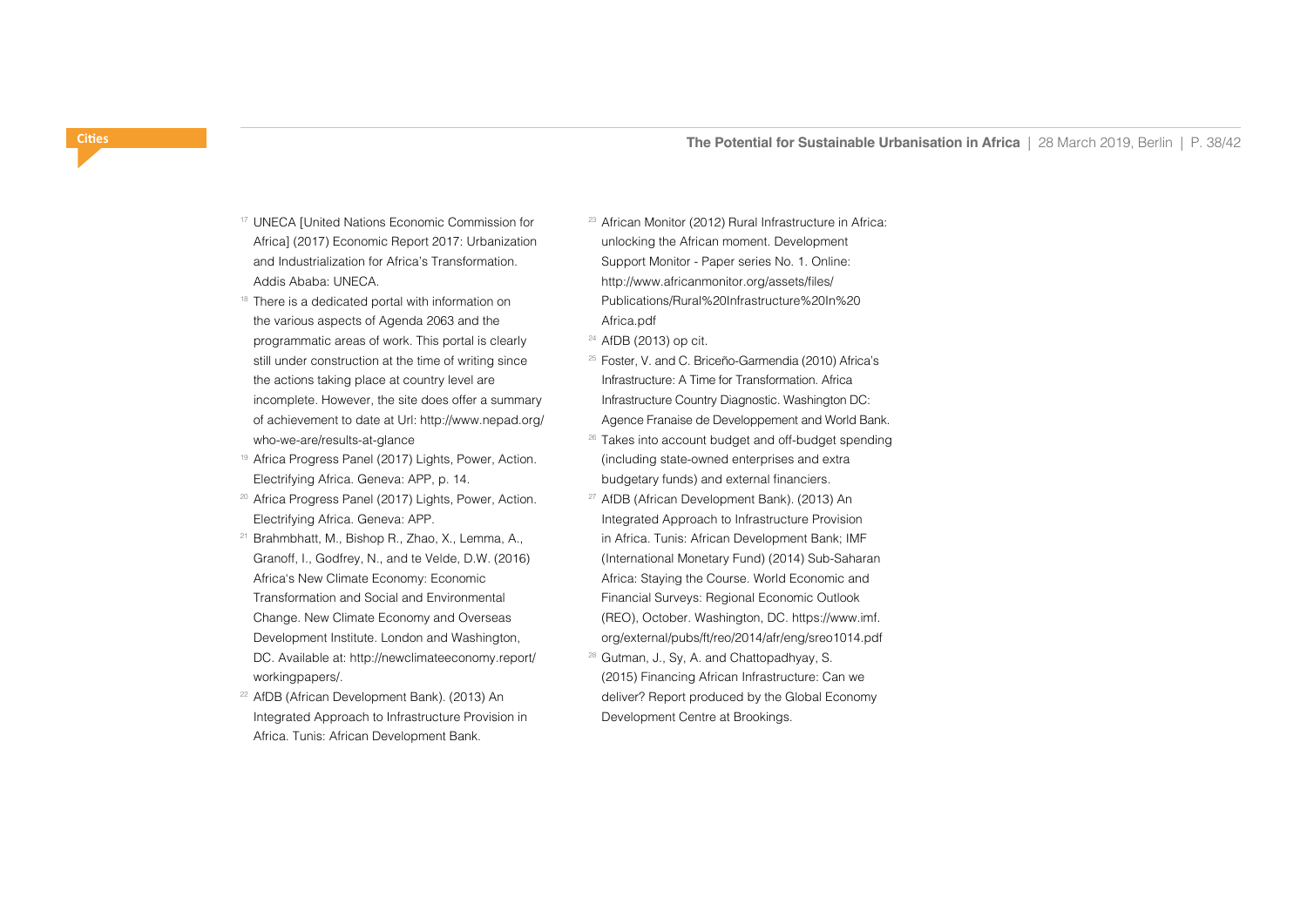- 29 Foster, V. and C. Briceño-Garmendia (2010) Africa's Infrastructure: A Time for Transformation. Africa Infrastructure Country Diagnostic. Washington DC: Agence Franaise de Developpement and World Bank.
- <sup>30</sup> Ibid.; Gutman, J., Sy, A. and Chattopadhyay, S. (2015) Financing African Infrastructure: Can we deliver? Report produced by the Global Economy Development Centre at Brookings.
- 31 UNECA and NEPAD (2016) 16 Infrastructure Projects for African Integration. Addis Ababa: UN Ecommission for Africa.
- 32 Adapted from: UCLG (United Cities and Local Government) (2016) Co-Creating the Urban Future: The Agenda of Metropolises, Cities and Territories. Fourth Global Report on Decentralization and Local Democracy Barcelona: UCLG.
- 33 Scoones, I, Leach, M. and Newell, P. (eds) (2015) The Politics of Green Transformations. London: Routledge.
- <sup>34</sup> This policy approach is echoed in the recent report published by various UN agencies on how best to implement the urban SDG. See: United Nations (2019) Tracking Progress Towards Inclusive, Safe, Resilient and Sustainable Cities and Human Settlements. SDG 11 Synthesis Report. High Level Political Forum 2018. New York: UN. 27
- <sup>35</sup> The rationale for distributed leadership with the capacity to understand and sustain systems change, see: Scharmer, C.O. (2018) The Essential of Theory U: Core principles and applications. Oakland, CA: Berrett-Koehler Publishers.
- 36 UN-Habitat and IHS-Erasmus University Rotterdam (2018) The State of African Cities 2018: The geography of African investment. (Wall R.S., Maseland J., Rochell K. and Spaliviero M). Nairobi: United Nations Human Settlements Programme, p. 13.
- <sup>37</sup> Botswana is taking the lead in linking traditional science and technology with indigenous knowledge systems. For a useful primer on this issue, see: Mohamedbhai, G. (2013) Indigenous knowledge must be harvested for development. URL: https://www.universityworldnews.com/post. php?story=2013030712115748
- 38 The evidence is set out in greater detail in: Pieterse, E. and Hyman, K. (2014) Disjunctures between urban infrastructure, finance and affordability, in S. Parnell and S. Oldfield (eds) The Routledge Handbook on Cities of the Global South. London: Routledge.
- 39 Bhattacharya, A., Oppenheim, J. and Stern, N. (2015) Driving Sustainable Development Through Better Infrastructure: Key Elements of a Transformation Program. Washington DC: Brookings Institute. Url: https://www.brookings.edu/wp-content/ uploads/2016/07/07-sustainable-developmentinfrastructurev2.pdf
- 40 Africa Progress Panel (2016) Opportunity Africa. Powering the Future Now. Geneva: APP, p. 60.
- 41 Url: https://www.seforall.org
- 42 World Bank (2017) Africa's Cities. Opening Doors to the World. Washington DC: World Bank.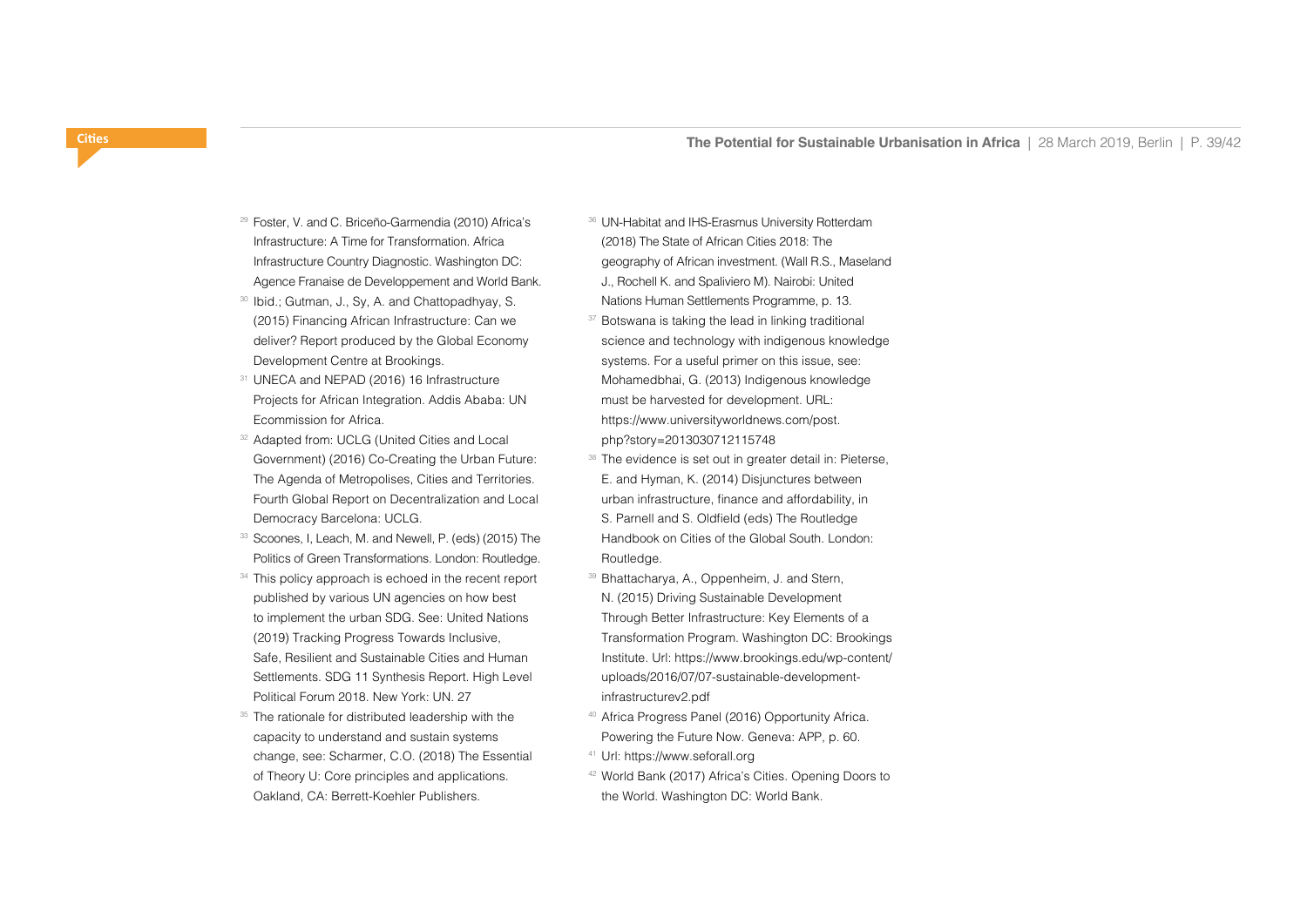- 43 ICA, AfDB and Italian G7 Presidency (2017) Toward Smart and Integrated Infrastructure for Africa. An Agenda for Digitalisation, Decarbonisation and Mobility. Milan: Italian G7 Presidency. Also see the recent PIDA progress update: NEPAD Agency, African Union Commission, African Development Bank, (2018) PIDA Progress Report 2018. Midrand, Addis Ababa, Abidjan: NPCA, AUC, AfDB.
- 44 Beard, V.A., Mahendra, A. and Westphal, M.I. (2016) Towards a More Equal City: Framing the Challenges and Opportunities. Working Paper. Washington, DC: World Resources Institute.
- 45 Centre for Affordable Housing Finance in Africa (2018) Housing Finance In Africa. A review of Africa's housing finance markets. Johannesburg: Centre for Affordable Housing Finance in Africa. Url: http://housingfinanceafrica.org/resources/yearbook/
- 46 Satterthwaite, D. (2018) Agency of Informality. In: Developing Urban Future. Urban Age Conference Newspaper, 29-30 November, Addis Ababa. Berlin & London: Alfred Herrhausen Gesellschaft & LSE Cities.
- 47 More information is available at url: http:// knowyourcity.info/who-is-sdi/about-us/
- 48 More information is available at url: https://www. citiesalliance.org/open-callslum-upgrading
- 49 Source: Centre for Affordable Housing Finance in Africa (2018) Housing Finance In Africa. A review of Africa's housing finance markets. Johannesburg: Centre for Affordable Housing Finance in Africa, p.18.
- 50 See url: https://www.itu.int/en/mediacentre/ Pages/2017-PR45.aspx
- <sup>51</sup> For a useful overview of the risks and opportunities, see: Hajer, M. (2014) On being smart about cities. Seven considerations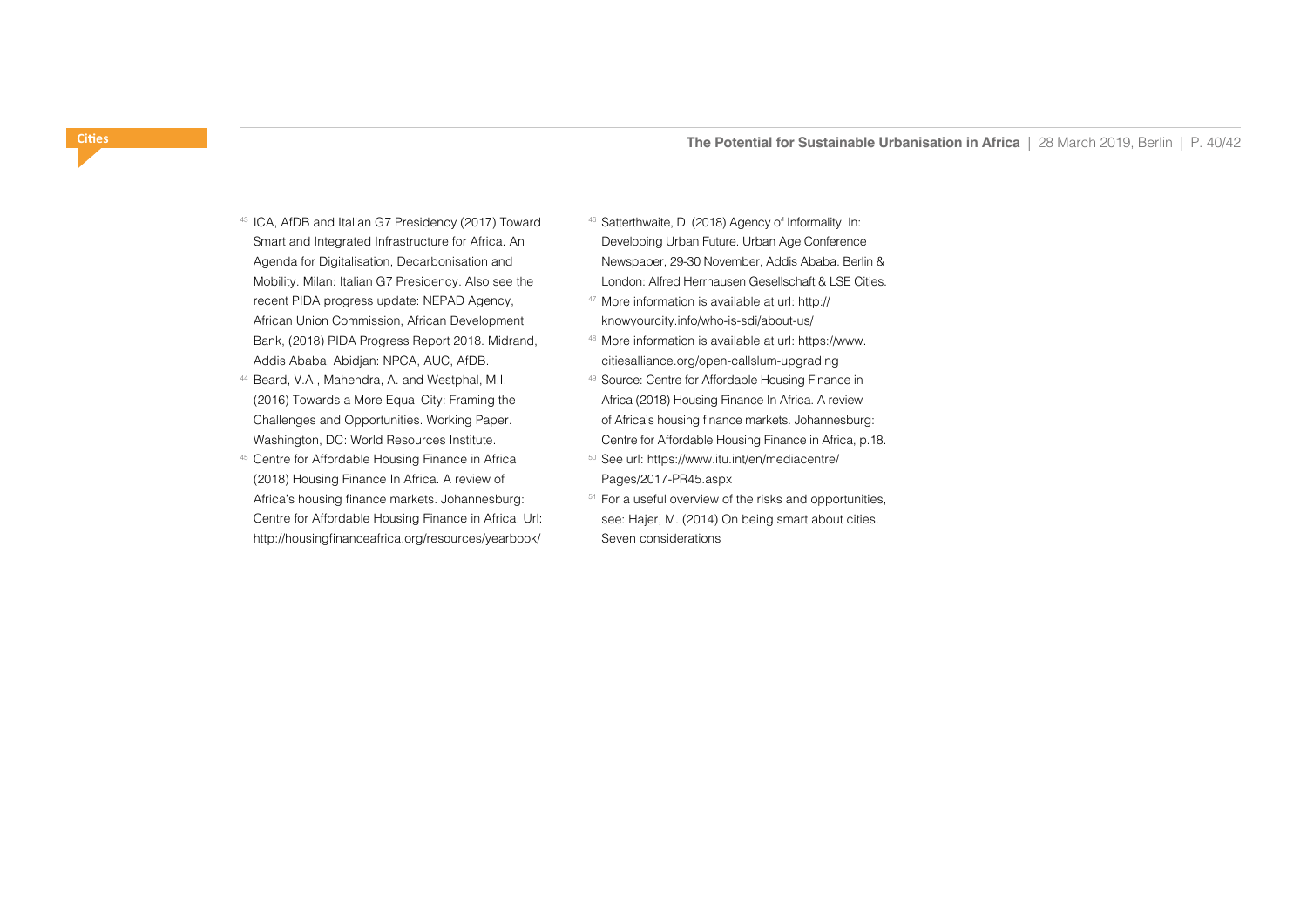# **The Potential for Sustainable Urbanisation in Africa** | 28 March 2019, Berlin | P. 41/42

# <span id="page-40-0"></span>**Cities**

# **8.**  List of Abbreviations

| <b>AAPS</b> | Association of African Planning Schools       | <b>IMF</b>   |
|-------------|-----------------------------------------------|--------------|
| <b>ACC</b>  | African Centre for Cities                     | IOT          |
| <b>AfDB</b> | African Development Bank                      | ITU          |
| AU          | African Union                                 | <b>NEPAD</b> |
| <b>APP</b>  | Africa Progress Panel                         | <b>NUA</b>   |
| <b>ARUA</b> | African Research                              | <b>NUP</b>   |
|             | Universities Alliance                         | <b>PIDA</b>  |
| <b>AURI</b> | African Urban Research Initiative             |              |
| BIAT        | Boosting Intra-Africa Trade                   | <b>SDGs</b>  |
| <b>CTFA</b> | Continental Free Trade Area (CTFA)            | SDI          |
| <b>FDI</b>  | Foreign Direct Investment                     | <b>SSA</b>   |
| <b>FMDV</b> | The Global Fund for                           | SE4-all      |
|             | Cities Development                            | <b>UCLG</b>  |
| <b>ICTs</b> | information and<br>communication technologies | <b>UNECA</b> |

| IMF          | International Monetary Fund              |
|--------------|------------------------------------------|
| IOT          | Internet of Things                       |
| ITU          | International Telecommunication Union    |
| <b>NEPAD</b> | New Partnership for Africa's Development |
| NUA          | New Urban Agenda                         |
| NUP          | National Urban Policy                    |
| PIDA         | Programme for Infrastructure             |
|              | Development in Africa                    |
| SDGs         | Sustainable Development Goals            |
| SDI          | Slum Dwellers International              |
| <b>SSA</b>   | Sub-Sahara Africa                        |
| SE4-all      | Sustainable Energy for All               |
| UCLG         | United Cities and Local Governments      |
| <b>UNECA</b> | United Nations Economic                  |
|              | Commission for Africa                    |